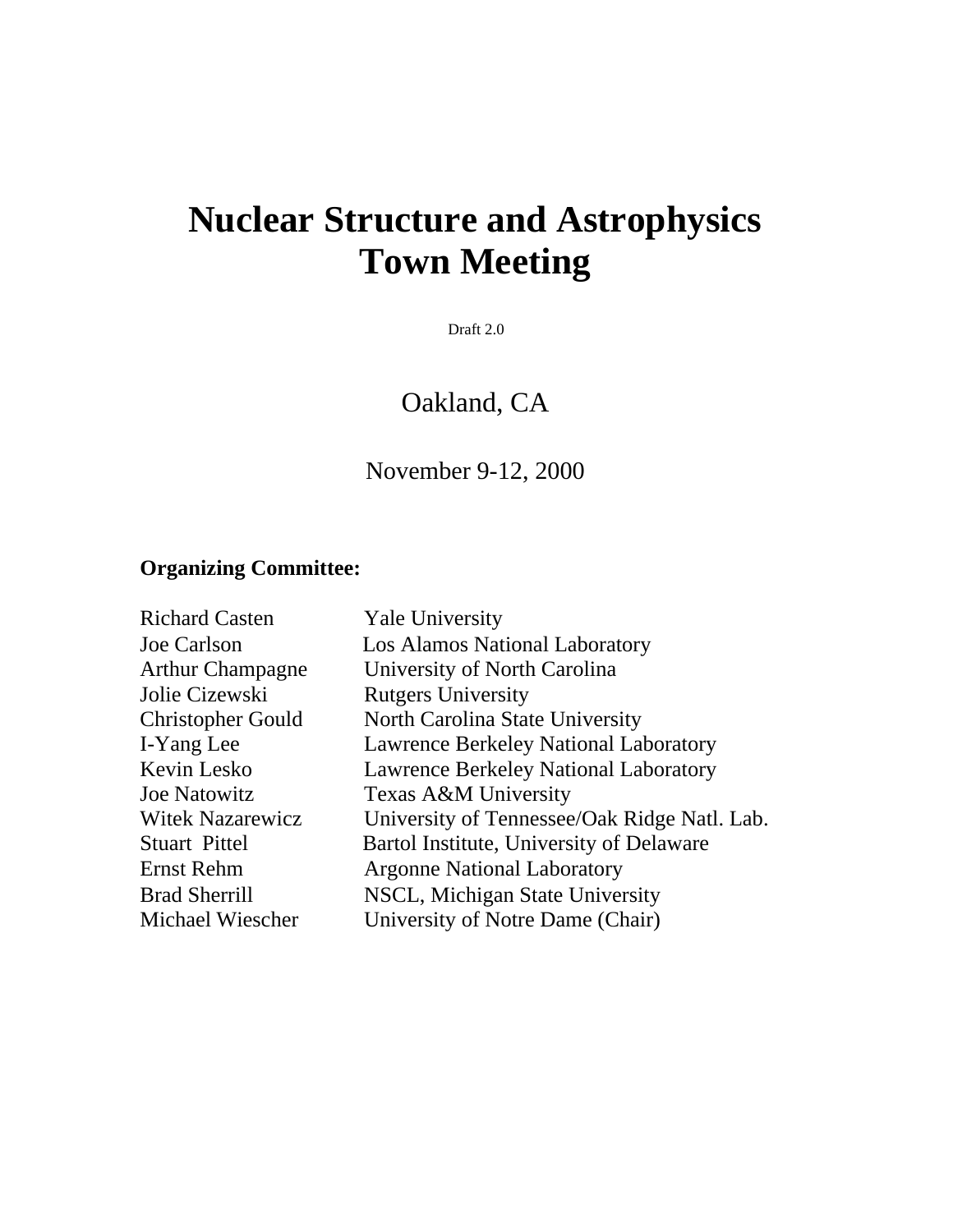# **Executive Summary**

The town meeting on Nuclear Structure and Nuclear Astrophysics took place November 14-17 at the Oakland Convention Center in Oakland, California. The meeting was organized parallel to the town meeting on Astrophysics, Neutrinos, and Symmetries. Despite the short notice and severe budgetary constraints, approximately 200 participants attended the town meeting from all of the national laboratories and a wide range of universities in the United States and Canada. The meeting centered around discussion sessions consisting of ten working groups where the average individual attendance ranged between thirty and fifty participants. Scientific opportunities for low energy nuclear physics and astrophysics, the need for new instrumentation at existing facilities, and the future of both undergraduate and graduate education with respect to satisfying future national demands for nuclear scientists were discussed.

The emerging topic of greatest interest was the construction of the next generation radioactive ion beam facility RIA (Rare Isotope Accelerator) and its implications for the future of the field. The community unanimously endorsed that the construction of RIA will provide unprecedented new opportunities by opening entire new vistas in nuclear structure, nuclear dynamics, and astrophysics. The construction of RIA would also offer a wide range of new possibilities for nuclear science applications in medical diagnostics and therapeutics. Some other developing areas of nuclear science applications for RIA include biology with the new genomics explosion, materials science, stockpile stewardship, and reactor research.

Considerable progress has been made in the last decade at national and university based laboratories in the development of radioactive ion beam techniques and their use in studying a wide range of scientific problems. In particular the recent upgrade of the NSCL coupled cyclotron offers a multitude of experimental opportunities. This broad range of technical opportunities and intellectual input remains vital for the field and needs to be strengthened to explore all of the opportunities low energy nuclear science offers for society. The demands in development and manpower, but also the enormous scope of scientific and technical opportunities RIA will offer, requires a broad range of complementary facilities and efforts which can only be achieved by maintaining and strengthening the present laboratories. Concern was expressed about the need to strengthen nuclear theory as well. New efforts and initiatives in nuclear theory will not only be vital for the successful development of the scientific program at RIA but also for maintaining the primary position of nuclear knowledge and know-how for the US nuclear science community.

New opportunities for nuclear astrophysics arise with the possibility of the construction of a US underground laboratory facility for the next generation of neutrino detectors. Such a facility could provide the site for a low energy underground accelerator laboratory to address the nuclear astrophysics needs in low energy cross section data with stable beams. Such an accelerator laboratory should complement and surpass the present European efforts at the Gran Sasso laboratory in Italy.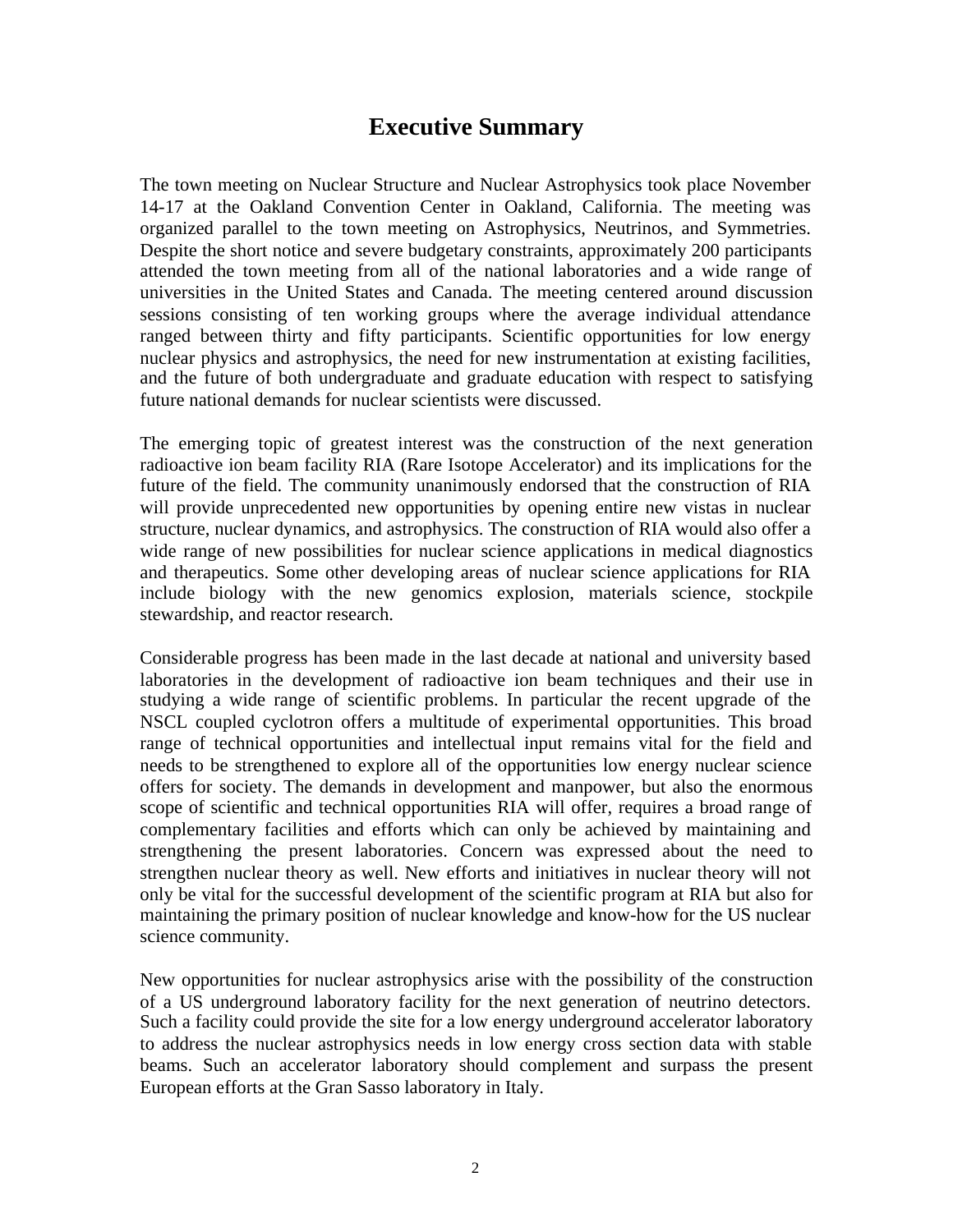The installation of a next generation neutrino detector, such as ORLaND at the Oak Ridge spallation neutron source, SNS (which also produces copious neutrinos by piondecay at rest) offers new possibilities in measuring the reaction rates for neutrino induced processes of importance for supernovae nucleosynthesis. This would open new opportunities for the nuclear astrophysics community. The nuclear structure and nuclear astrophysics communities therefore endorse the activities to design and construct a new facility.

The town meeting culminated in the formulation of a set of four recommendations for the long range planning committee.

## *Recommendation #1*

*The highest priority for the nuclear structure and nuclear astrophysics communities is the construction of RIA as the world's premier facility for the study of exotic nuclei and the pursuit of the associated exciting physics opportunities. These encompass the understanding of nucleonic matter – from the nucleus to neutron stars, – the origin of elements, the quest for the nature of stellar explosions, and tests of fundamental interactions and conservation laws in nature.*

## *Recommendation #2*

*The scientific program of our communities is driven by the vigorous and continuous support of forefront research opportunities at existing national and university laboratories. Based on the scientific potential, the NSCL upgrade was prioritized in the previous Long Range Plan. In order to realize the exciting scientific opportunities now available, the operation and use of the facility should be strongly supported*.

*University based research groups and laboratories are the lifeblood of our field. Federal investment should be strengthened in order to maintain competitiveness in research and to provide the best possible training for future generations of scientists for our fields and to serve the national needs of our society.*

*The development of new instrumentation and technologies such as a gamma-ray tracking device represents the key for new discoveries at present and future facilities and should therefore be strongly supported.*

## *Recommendation #3*

*To take full advantage of the exciting science opportunities provided by RIA and the next generation neutrino experiments, a theory initiative is needed. This initiative will invigorate the field of nuclear structure, nuclear reactions, and nuclear astrophysics by creating new bridged faculty positions, and postdoctoral and student positions. It will also provide additional resources to universities and national laboratories for innovative approaches to the nuclear many-body problem, its astrophysical applications, and the development of a multidimensional supernova model.*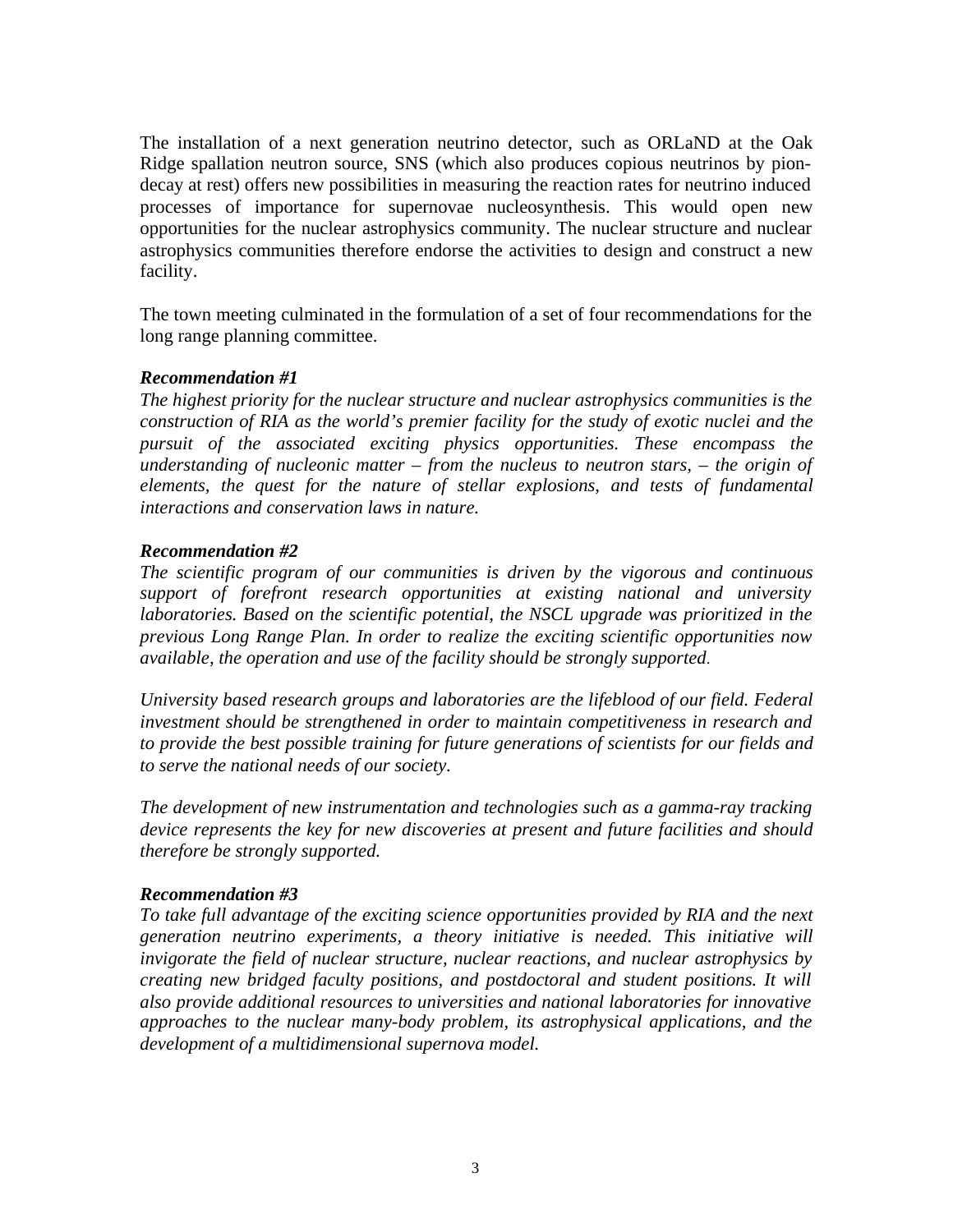#### *Recommendation #4*

*The resolution of crucial questions in stellar evolution relies on the use of intense lowenergy stable beam accelerators. We strongly endorse the effort to explore the advantages and feasibility of a US National underground facility as a site for a low background accelerator laboratory.*

#### *Statement of Endorsement*

*Closely associated to our interpretation of stellar processes from Sun to supernova is the understanding of weak interaction and neutrino induced processes. Our community therefore endorses the efforts in pursuit of a new neutrino laboratory.*

To evaluate these recommendations within the context of all of the nuclear science efforts NSAC has provided a list of questions that need to be addressed. A detailed discussion of the various points is presented in the following sections; here we only present a short summary in response to the NSAC questionnaire.

# **Answers to NSAC Questionnaire**

• *What scientific question(s) is this sub-field trying to answer?*

Nuclear structure physics seeks to understand the nature of nucleonic matter (its phases and modes at various distance scales) and tries to develop a unified microscopic description of the nucleus. There are many questions about the nature of nucleonic matter that fall under this overall goal. What combinations of protons and neutrons can form an atomic nucleus? What are the appropriate degrees of freedom to describe nuclei? How does nuclear behavior change at extremes in spin, proton-to-neutron ratio, and excitation energy?

Nuclear astrophysics is concerned with the impact and influence of nuclear structure and nuclear reactions on the evolution, energy generation, and time scales in stars and stellar explosions. What is the origin of the elements that make up the present day Universe?

• *What is the significance of this sub-field for nuclear physics and for science in general?*

The nucleus is the *Core of Matter, the Fuel of Stars.* Nuclear structure and nuclear astrophysics deal with a plethora of phenomena, which define and determine the evolution of our Universe. One of the prime goals of nuclear physics is to understand the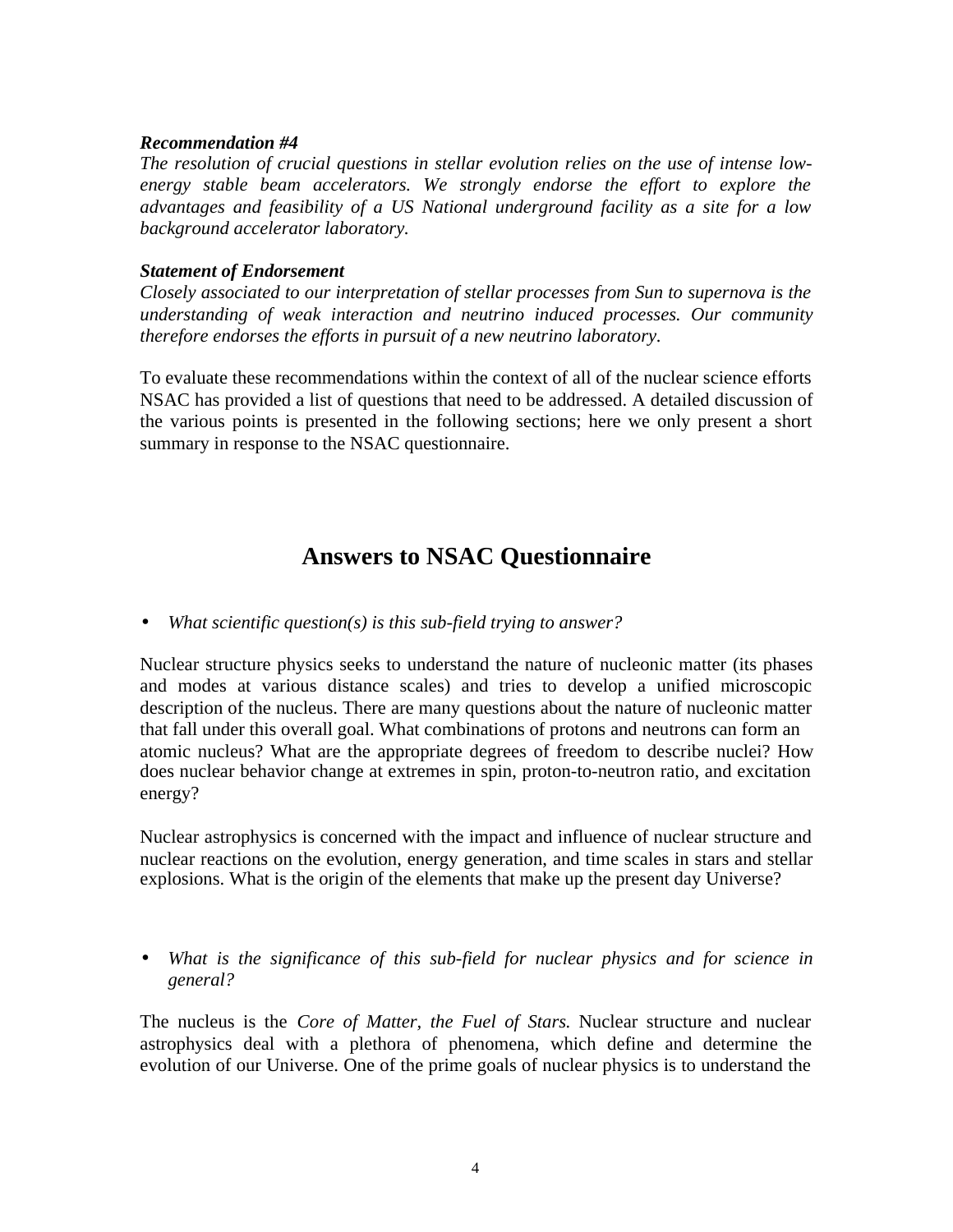nature of the nucleus and its impact on the Universe. Nuclear structure and nuclear astrophysics attempt to address this problem.

The nucleus is a quantum object with a finite number of components. The fact that Weak, Strong, and Coulomb forces all contribute to the nature of the quantum system further enhances its interest. The study of the nuclear quantum system is closely related to the problem of understanding small-scale systems where quantum mechanics plays a dominant role. There is a strong intellectual connection between nuclear science and the science of mesoscopic systems. As science and technology move to smaller and smaller scales the quantum science of nuclei will be more relevant to progress in many areas of physics and biology.

Nuclear astrophysics investigates the role of the nuclear microscopic system on a macroscopic (stellar) scale. It interfaces between observational astronomy and theoretical astrophysics and the hydrodynamics of slowly evolving stars and rapid stellar explosion. Its observational signatures are the galactic abundance distribution, the specific abundance distributions in stellar atmospheres and stellar explosions, the magnitude and time dependence of stellar luminosities, the appearance and distribution of galactic radioactivity, and the characteristics of neutrino flux from the sun, from cataclysmic binaries, and from supernovae. Through these signatures the field is closely linked to the latest observational results of satellite based telescopes.

With the launch of a new generation of satellite based telescopes from the Compton Gamma-Ray observatory to HUBBLE and CHANDRA, a wealth of new data has been accumulated. This provided new insight in the number and nature of r-process sites, in nova and supernova nucleosynthesis, and in the nature of X-ray bursts. New ground based observatories are presently being constructed, the next generation Gamma-Ray observatory INTEGRAl will be launched in the near future; this will. All these future projects identify the observation and understanding of nucleosynthesis processes as one of the highest priorities for their scientific mission. Cosmo-chemistry has developed a powerful approach to complement the observational results. Improved analysis of meteoritic inclusions has provided extreme detailed data about the abundance distributions in condensates from the winds of late stars to the ejecta of novae and supernovae. Nuclear science data is critical to reap the full scientific benefit of all these investments.

The nucleus can also serve as a laboratory to study fundamental interactions and hence this sub-field has a strong connection to the goals of particle science. Because the nature of nuclei is governed by three of the four forces in nature there are manifestations of the fundamental interactions that can be used to search for physics beyond the standard model.

• *What are the achievements of this sub-field since the last long-range plan?*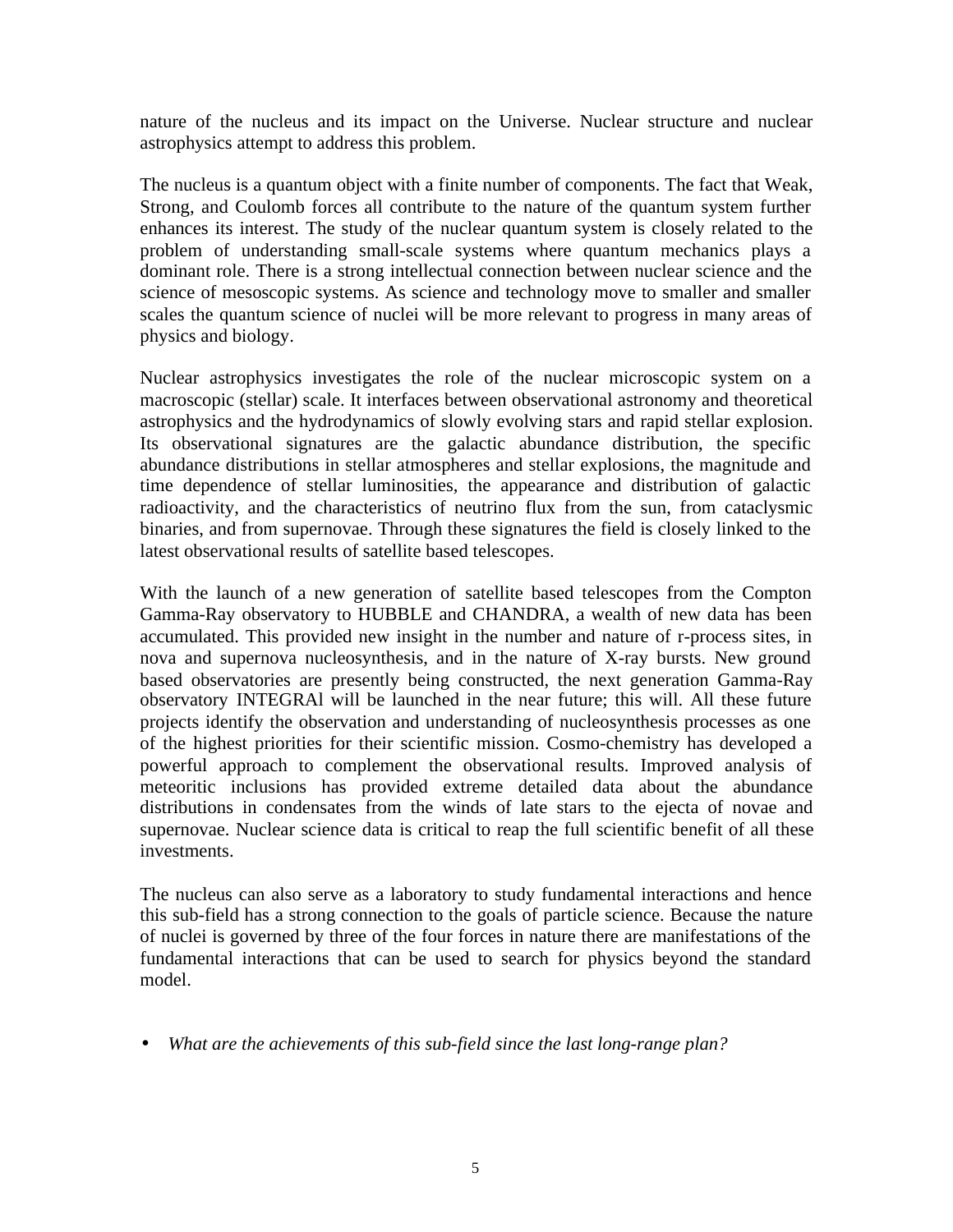The last several years have witnessed enormous advances in nuclear structure physics that are propelling the field into new areas that will ultimately be fully realized with the construction and exploitation of the unique capabilities of RIA. With continuously strong activities on the evolution of structure in stable nuclei with mass, energy, and angular momentum, the main focus has shifted to include also the evolution of structure with isospin, towards the limits of particle stability.

The landmark experimental research achievements on nuclei at or near stability include:

- New modes of nuclear collectivity as manifest in the phenomena of magnetic rotation (shears bands), chiral bands, and wobbling modes in triaxial nuclei.
- Search for and characterization of low and high-energy multi-phonon states in both spherical and deformed nuclei.
- Discovery of superdeformation and collective bands in light nuclei and the detailed spectroscopy of superdeformed nuclei, which demonstrates the validity of the extreme single-particle picture at very high spins.
- Study of shape/phase-transitional behavior in nuclei and the development of new analytic descriptions of critical point nuclei.
- Systematic measurements of the giant isoscalar monopole resonance, which set the new limit on nuclear incompressibility.
- Studies of the GT strength in charge-exchange reactions that shed new light on the importance of delta excitations in nuclei.
- Extensive new measurements of nuclear masses, with implications both for structure and astrophysics.
- New studies of the response of the nucleus to small and large density oscillations and an improved characterization of the nuclear equation of state.
- Evidence for the existence of nuclear supersymmetry in the level structure of quartets of even, odd, and odd-odd heavy nuclei.

An unprecedented number of advances have been made in understanding the nature of exotic nuclei; the heaviest nuclei, proton rich nuclei, and neutron rich nuclei.

- Advances in the production and identification of heavier and heavier new nuclei, pushing now to  $Z=118$ .
- Discovery of new double-magic nuclei  $^{48}$ Ni,  $^{78}$ Ni, and  $^{100}$ Sn.
- Probing the proton drip line cumulating in the discovery and spectroscopy of spherical and deformed proton emitters and first evidence for two-proton radioactivity.
- Discovery and investigations of exotic nuclear topologies, such as halo nuclei that focus attention on nuclear structure that was unforeseen.
- Spectroscopy of heavy N=Z nuclei was pushed to N=Z=44.

The theoretical nuclear structure research achievements include:

• Ab initio Monte Carlo calculations for light nuclei, including detailed description of the structure and reactions of nuclei with A<11.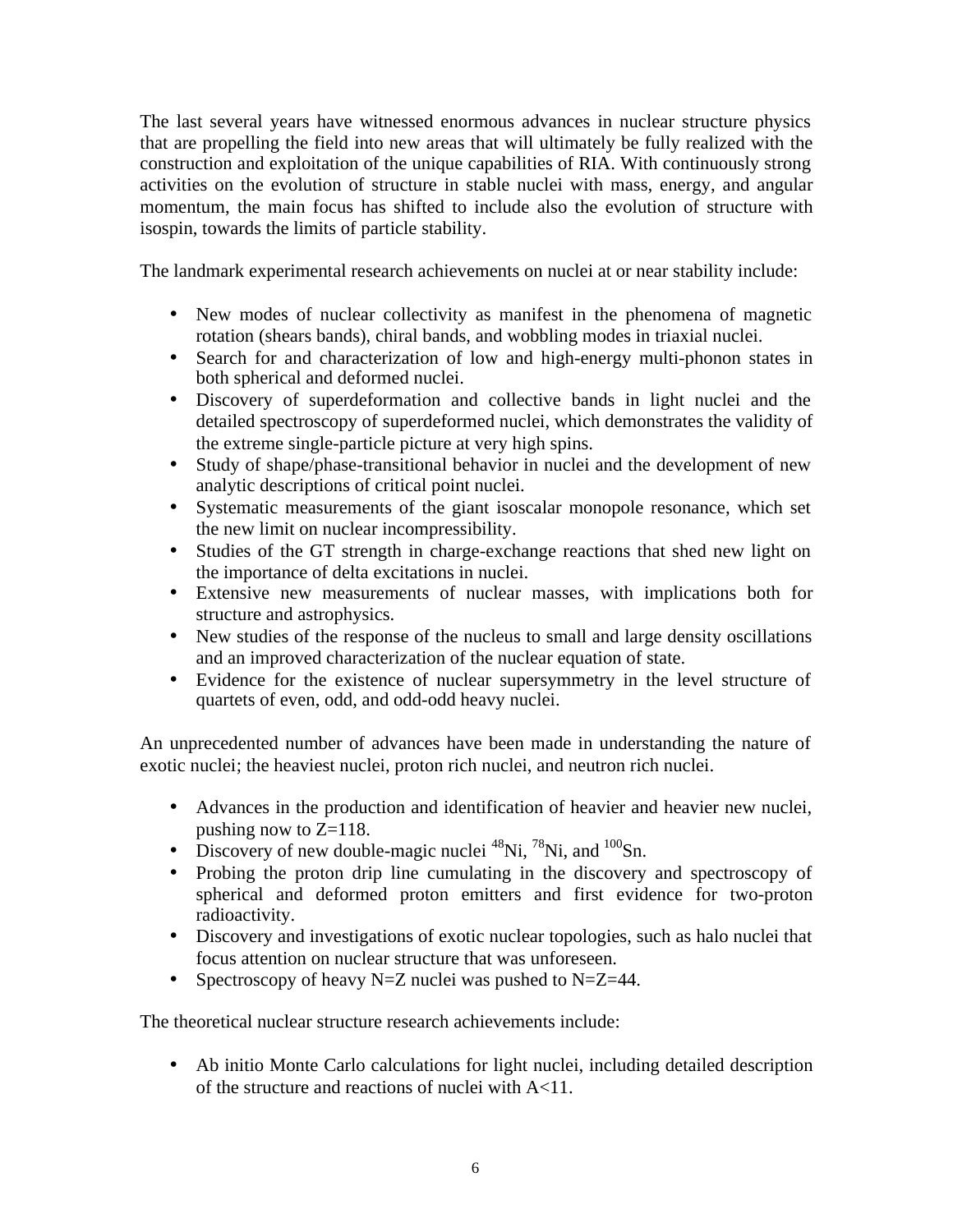- Ab initio no-core shell-model calculations based on bare NN interactions. New insights on effective interactions from the effective field theory.
- Revolution in the shell model technology, including large-scale shell-model calculations for the collective structures and the stellar weak interaction rates in the medium mass nuclei, and the description of neutron-rich nuclei at the interface between shells
- Coupling of reaction theory with nuclear structure. Coupled-channel description of light halo nuclei and proton emitters, and continuum-shell-model calculations for light nuclei.
- Theoretical studies of the mean field description of near drip line nuclei, of alterations to the underlying shell structure or even of the validity of the notion of single particle motion itself, study of the evolution of effective interactions in weakly bound systems, the incorporation of the continuum in microscopic descriptions of such nuclei, and the study of the origins of the spin-orbit force and its behavior in dilute density regions.
- Discovery of the origin of pseudospin symmetry from the Dirac equation.
- Advances in theory of high spins, including explanation of magnetic rotation and of the shears mechanism in terms of three-dimensional rotation, systematic explorations of time-odd fields in rotating nuclei, and realization that high-spin bands are superb examples of pure single-nucleonic motion in a rotating deformed potential
- Development of new theoretical paradigms for critical point nuclei and the nature of shape transitions.
- Explorations of interdisciplinary aspects of the nuclear many-body problem, including investigations of robust observables given random interactions; studies of clusters, nanostructures, and superconducting grains.

The recent achievements in nuclear astrophysics are manifold; they range from new observational data, to computational break-through in stellar and nucleosynthesis modeling, to new experimental data.

- A broad range of new experimental initiatives has carried the field through the last decade. These include the first successful measurement of a nuclear reaction at solar energies, major break-through in the determination of the  ${}^{12}C(\alpha, \gamma)$ reaction rate, the identification of s-process branching points as a stellar thermometer. A series of successful experiments were performed with the first generations of radioactive beam facilities aiming at the understanding of the hot CNO cycles and the break-out from the cycles to the rp-process. Detailed measurements of rp- and r-process waiting point nuclei were performed and set stringent limits on the nucleosynthesis models. Studies of and on  $^{44}$ Ti,  $^{26}$ Al isotopes have provided important information on galactic radioactivity sources.
- With the launch of a new generation of satellite based telescopes from the Compton Gamma-Ray observatory to HUBBLE and CHANDRA, a wealth of new data has been accumulated. This provided new insight in the number and nature of r-process sites, in nova and supernova nucleosynthesis, and in the nature of X-ray bursts. Improved analysis of meteoritic inclusions has provided extreme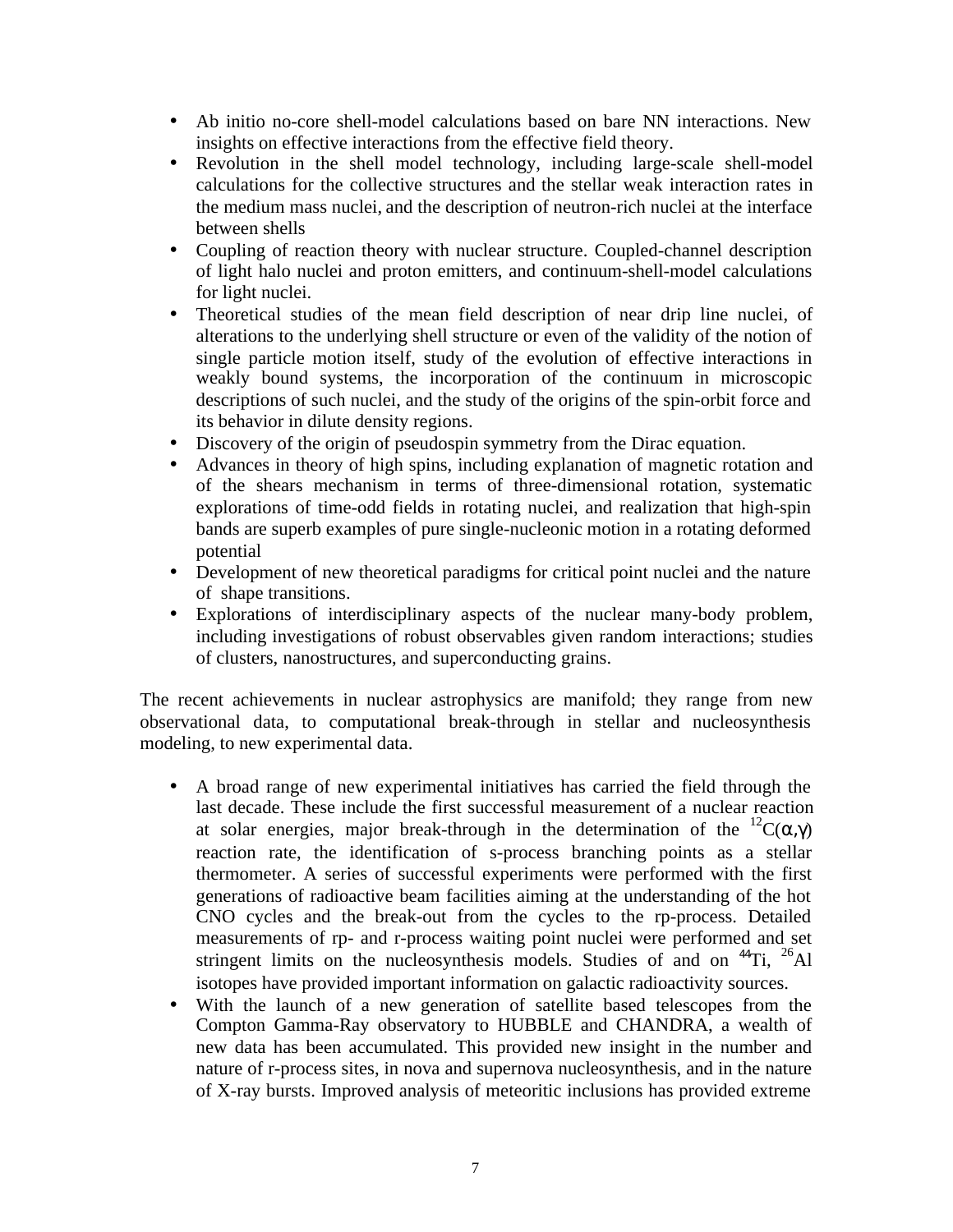detailed data about the abundance distributions in condensates from the winds of late stars to the ejecta of novae and supernovae.

- A broad range of theory initiatives and collaborations have formed to improve the computational techniques and develop self-consistent two- and three-dimensional models for stellar evolution and stellar explosion. Independent of modeling the hydrodynamical aspects, large-scale nucleosynthesis models have been developed and have been applied for a broad range of scenarios including X-ray bursts and merging neutron stars.
- *What are the theoretical and experimental challenges being addressed by this subfield (a) in the immediate future (<3 years) and (b) over the duration of the next longrange plan (10 years)? Identify the plans and the new opportunities, which will contribute to this scientific endeavor.*

Nuclear structure experiments will continue to explore the nuclear structure near and at the proton drip line, and will attempt to push the experiments into the realms of neutron rich regions of the nuclear landscape. Focus will be the interplay and evolution of single particle structure and collective behavior such as

- shell structure and shell quenching
- rotational structures and novel nuclear deformations
- vibrational modes

with increasing angular momentum and/or isospin. These experiments will rely on the use of Gamma-detector arrays and other advanced instrumentation at Argonne, Berkeley, and Oak Ridge National Laboratories, at the NSCL and other university based laboratories. Furthermore the study of particle decay modes towards the drip-lines and with evolving cluster structure will make use of increasingly complex particle strip detector arrays. Complementary experiments will utilize the radioactive beam capabilities of the HRIBF facility at Oak Ridge National Laboratory and of the NSCL at Michigan State University. Other important goals will be to expand the exploration of halo structure towards heavier mass neutron rich nuclei and to further probe the nuclear equation of state through continuo investigation of giant resonant behavior. A large amount of scientific effort in the next few years will concentrate in the R&D for the design and development of techniques and equipment for RIA and associated detector facilities.

The long-term future in the study of exotic nuclei is linked to the availability of RIA. RIA will allow us to follow the evolution of structure beyond the limits of stability:

- RIA will establish the limits of nuclear existence towards the neutron drip line for intermediate mass nuclei up to  $Z \approx 40$  and allow the full exploration of nuclei along the r- and rp-process path.
- RIA will help to study the evolution of structure up to 20 neutrons beyond the line of beta-stability.
- RIA will also be a major tool in the goal to answer the quest for superheavy elements beyond the presently known limits of heavy elements.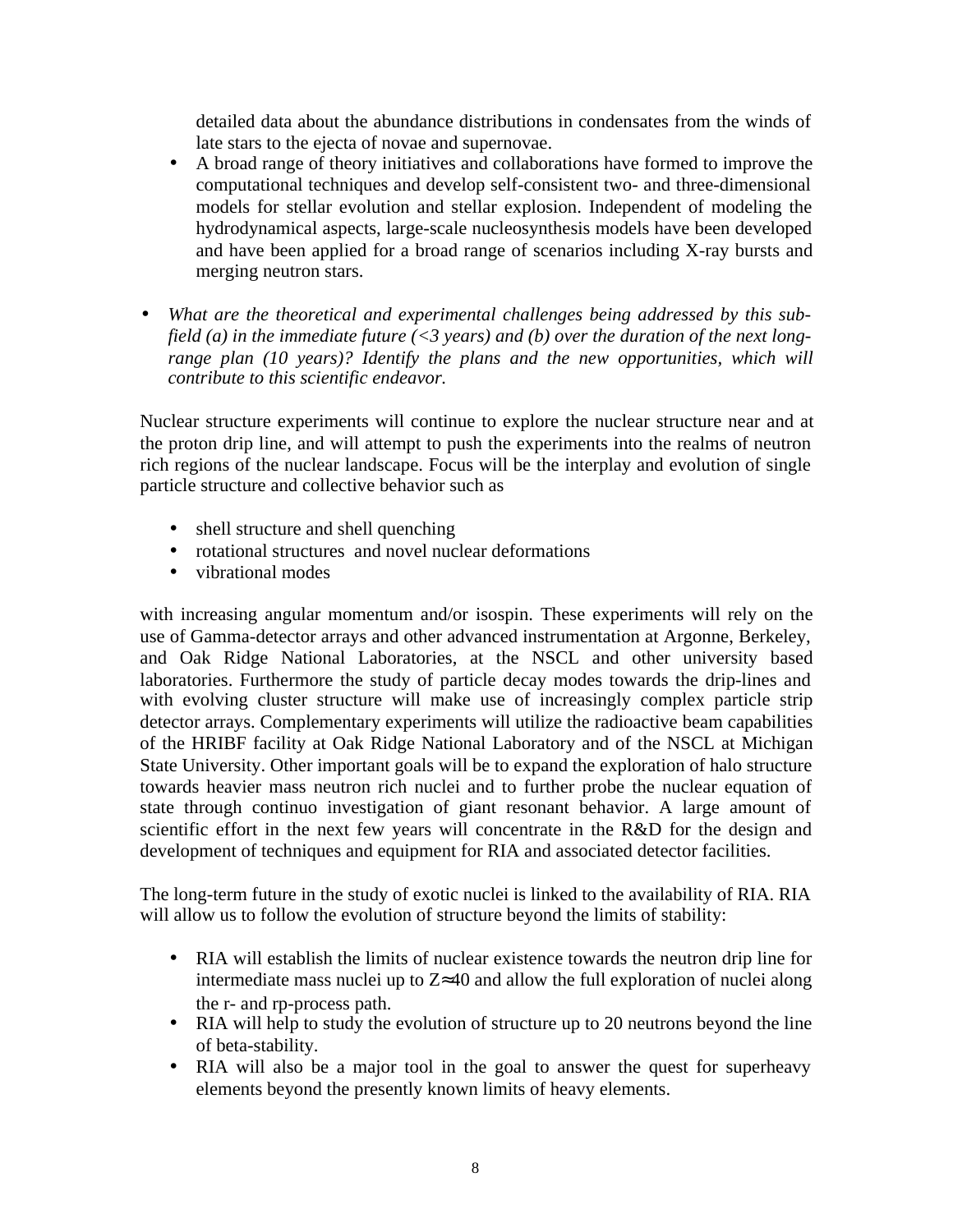• RIA will fully map the proton drip line in odd-Z nuclei and study exotic decay modes on this side of beta-stability.

Theoretical efforts in the immediate future will continue the refining development of the no-core shell model expanding to nuclei in the sd-shell. A universal shell-model interaction will be developed for a detailed description of medium mass shell nuclei. Continuum shell-model calculations with more than one particle in the continuum are another goal for the near future. This will be accompanied by the development of energy density functionals to describe global properties of nuclei, masses, rotational structure, and giant resonances. The long-range future may bring a shell-model description of medium-mass and heavy nuclei. Large efforts may also concentrate on the microscopic description of fusion, fission, cluster phenomena, and  $α$ -decay processes.

Nuclear astrophysics in the near future will branch their efforts to study reactions of relevance for explosive hydrogen and helium burning using the radioactive beam capabilities at HRIBF in Oak Ridge National Laboratory or at the just commissioned ISAC facility at TRIUMF, Canada. Astrophysics related experiments near the proton drip line will utilize the unique capabilities of the coupled cyclotron facility at the NSCL. With the successful production of neutron-rich isotopes, the NSCL coupled cyclotron facility and the HRIBF will provide also the first opportunity for r-process experiments. The higher energy rare isotope beams at the NSCL will allow charge-exchange studies that will address many of the needs for the determination of weak interaction rates in high density, electron degenerate environments such as pre-supernova core evolution. The measurements of Gamow-Teller distributions can be used to calibrate and refine largescale shell model calculations. In addition, spin-dipole and M1 excitations can be used to probe nuclear structure relevant to neutrino interaction in stellar material.

Low energy stable beam efforts in the next few years will concentrate on experiments with very low energy intense ion beams (LENA), on the improvement and development of more efficient inverse kinematics techniques (JINA) and on the further exploitation of indirect methods through transfer and scattering experiments (Yale, Texas A&M). Neutron beam activities will depend on the future development at ORELA. TUNL will also foster the development of inverse reaction techniques using a Free Electron Laser photon source. Parallel to these efforts the community will explore the possibility, the advantages and disadvantages of an underground accelerator laboratory for the longrange future of the field.

In the long term the nuclear astrophysics community will exploit the opportunities offered by RIA to measure the detailed reaction mechanisms along the rp-process path and to explore the r-process up to the presumed fission endpoint. Complementary to these efforts will be the development of an underground accelerator facility.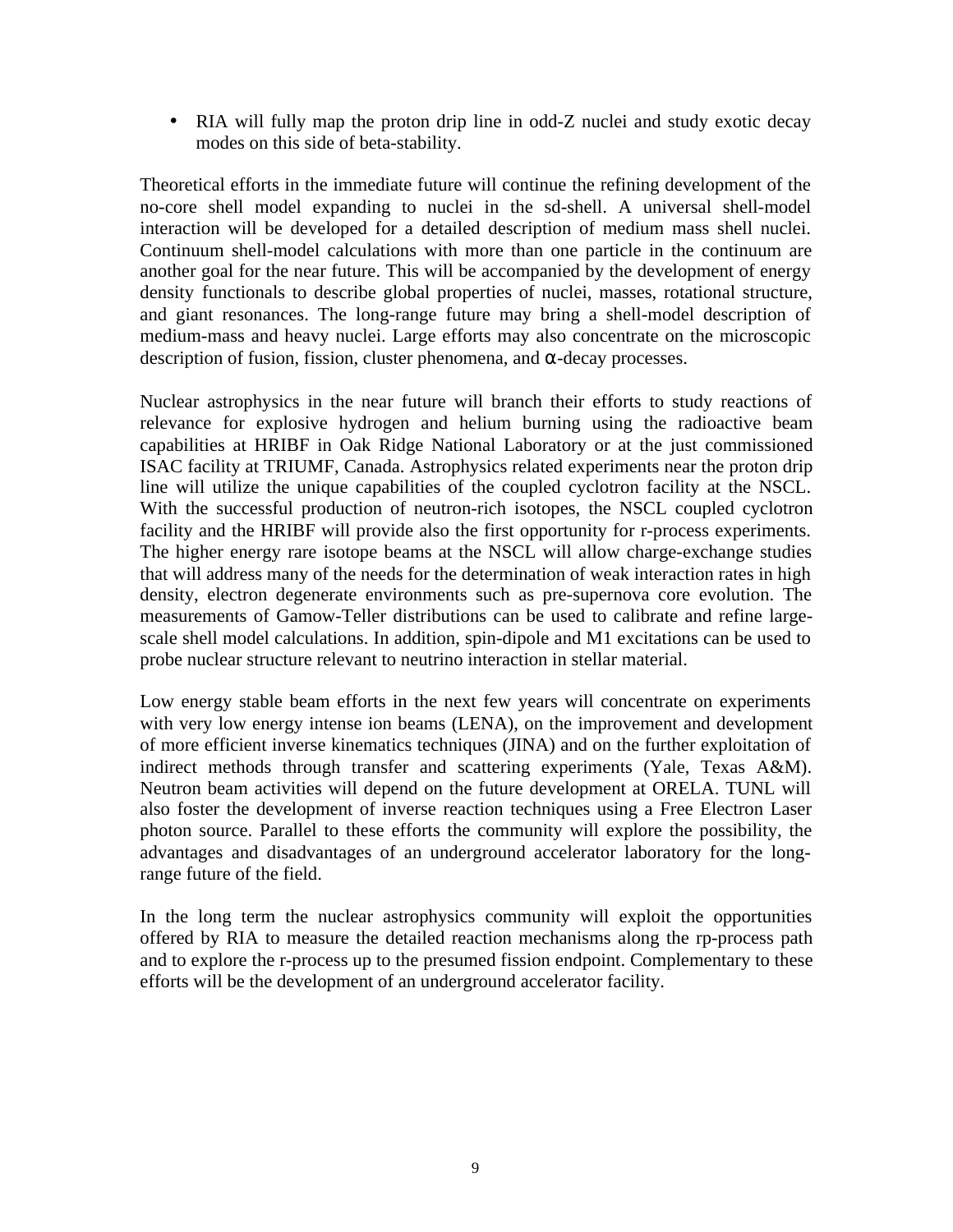• *What resources, including manpower, will be needed throughout the duration of the next long-range plan (with some attempt at priorities)?*

The nuclear structure and astrophysics community is currently using a fairly broad range of university and national laboratory based low and medium energy accelerators with light ion and heavy ion beams to maintain its ongoing research program. It relies on the continuing existence of these facilities as a base and on the parallel development of separator and detector devices to improve the experimental sensitivity. However, there are considerable needs in detector development and for the construction of future facilities to keep the field active and successful in the long term.

- This in particular requires extensive research for the development of a future gamma-ray tracking device, which will address a broad range of scientific and application needs.
- The anticipated research program will center on the use of radioactive beams at the existing facilities for the near future. A long-range worldwide competitive program, however, requires the design and construction of the next generation radioactive beam facilities, the rare isotope accelerator RIA.
- The nuclear astrophysics community in particular feels the increasing lack of suitable low energy accelerator facilities. While in the past the research program of this field was spread over a wide range of primarily university-based accelerators it is now centered at only a few laboratories. This process will continue in the near future. The construction of an underground accelerator laboratory may foster this process even further. The advantages and disadvantages of such concentration need to be carefully considered for a field of such scientific and experimental diversity.
- The successful implementation and application of nuclear physics data in astrophysics models requires a strengthening of the nuclear astrophysics data program. This program must be developed in close collaboration between experimentalists and modelers to optimize its structure, efficiency, and impact on the field.

Progress in the field was carried by a large number of small and medium sized university and national laboratory groups with an average of two/three graduate students. A recent analysis showed that in the past there were always ample job opportunities in academia, industry, and research to maintain and justify such a pool of students. While the demand on PhD's is growing, in particular for industry and medical related applications, the number of students is in decline, mainly due to the reduction in faculty positions in this field. This trend needs to be remedied to maintain an active and young program. Such a program will be necessary for the successful operation of RIA after it has been built. A series of advertisements and recent appointments, in nuclear astrophysics, in particular seems to signalize a turn to the better.

The existing theory programs in the areas of nuclear structure, nuclear astrophysics, and neutrino physics are small. In order to obtain the maximum benefit from planned experimental initiatives, it is therefore essential to revitalize the supporting theory. In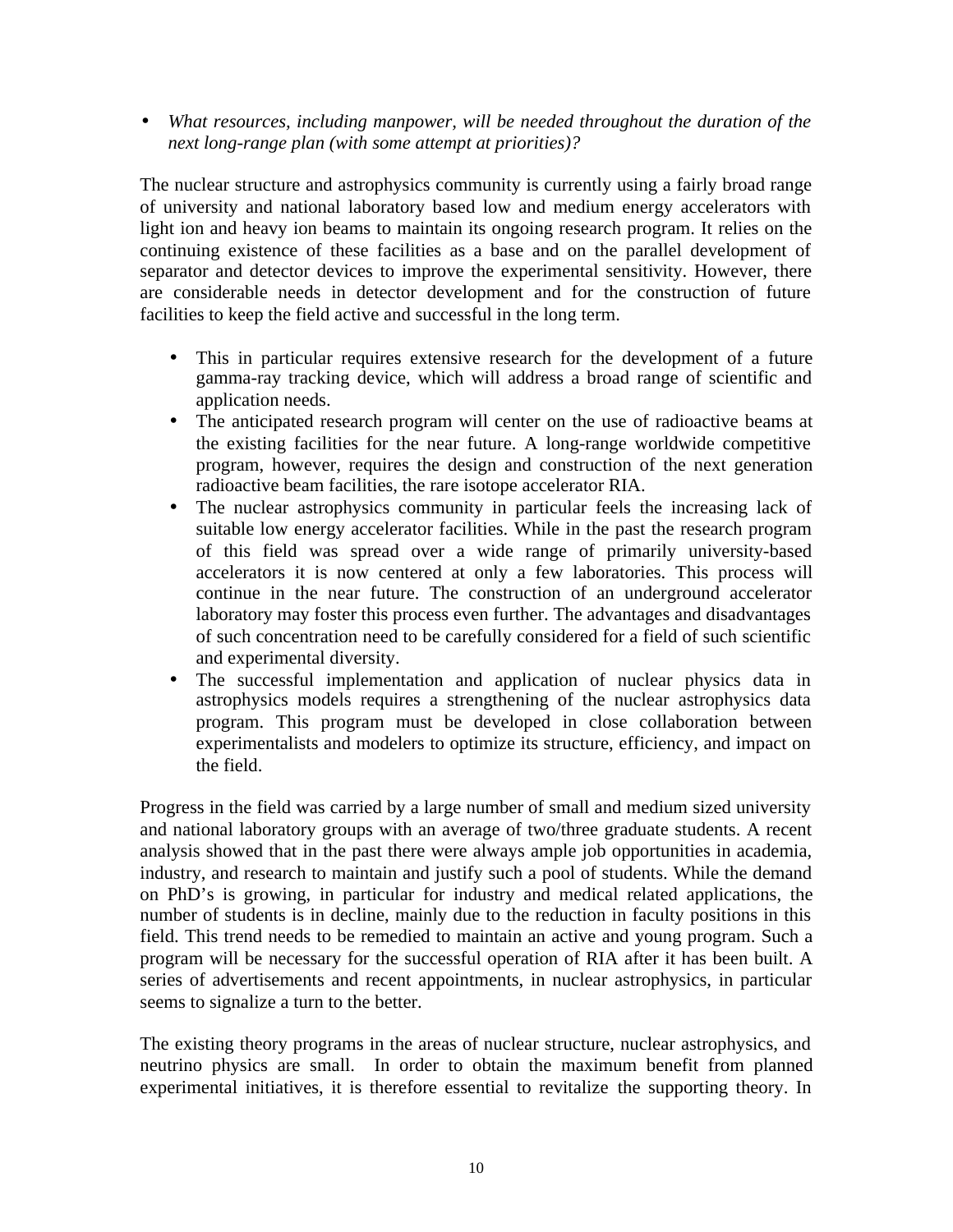particular, because nuclear structure theory and nuclear astrophysics theory are well represented in only a few universities, it is essential to establish a national program that would encourage universities to invest in these areas.

## • *How does the U.S. effort in this sub-field compare to the rest of the world and how do U.S. studies fit into the global picture?*

The progress in nuclear structure and nuclear astrophysics is based on international collaboration and exchange of ideas. Therefore many parallel and common goals can be identified in the present activities and in the design of future initiatives. The main activities outside the US are centered at facilities in Europe and Japan. Their infrastructure shows similarities with the US, several medium sized centers on the national laboratory level with a slightly higher number of university laboratory facilities. Also, strong similarities exist in the short and long-range goals for the future directions of the field.

- A very active program in physics with exotic beams has developed both in Europe and Japan, but smaller scale initiatives do also exist in India and China. While the Japanese efforts center on one facility at RIKEN, multitudes of European initiatives have been developed or have been proposed on a national and European level. These plans are conducted through NuPECC as the main European advisory body to the European funding agencies. The present US activities in exotic beam physics are centered at the NSCL at Michigan State University and at the HRIBF at Oak Ridge with several smaller facilities at other institutions. With these facilities being operational the US presently maintains a very competitive program worldwide. With ISAC coming on-line in Canada, SPIRAL in France, and REX/ISOLDE at CERN the US efforts will face very strong competition soon. For the long-range future major upgrades at RIKEN (Japan) and GSI (Germany) have been proposed which will take the leading role in the research with exotic beams outside the US. With RIA the US community proposes a superior facility, which will leap frog over all others and will dominate the field worldwide due to the superior combination of ISOL and in-flight techniques.
- Nuclear astrophysics research in stellar evolution is clearly dominated by the European efforts. New developments in inverse kinematics techniques are dominated by ERNA which is presently being constructed at the Ruhr-University of Bochum (Germany), comparable US efforts are presently being pursued at Notre Dame. LUNA as European pilot project for an underground accelerator laboratory has just received a major upgrade through Italian funding sources. There is no US underground laboratory; similar activities are presently centered on the low energy laboratory LENA at TUNL. The possibility and advantages of a US underground accelerator facility need to be explored. The center for astrophysics research with neutron beams has shifted to Europe. With the installation of n-TOF at CERN as a large European collaborative effort a new center for s-process and p-process measurements has emerged complementing the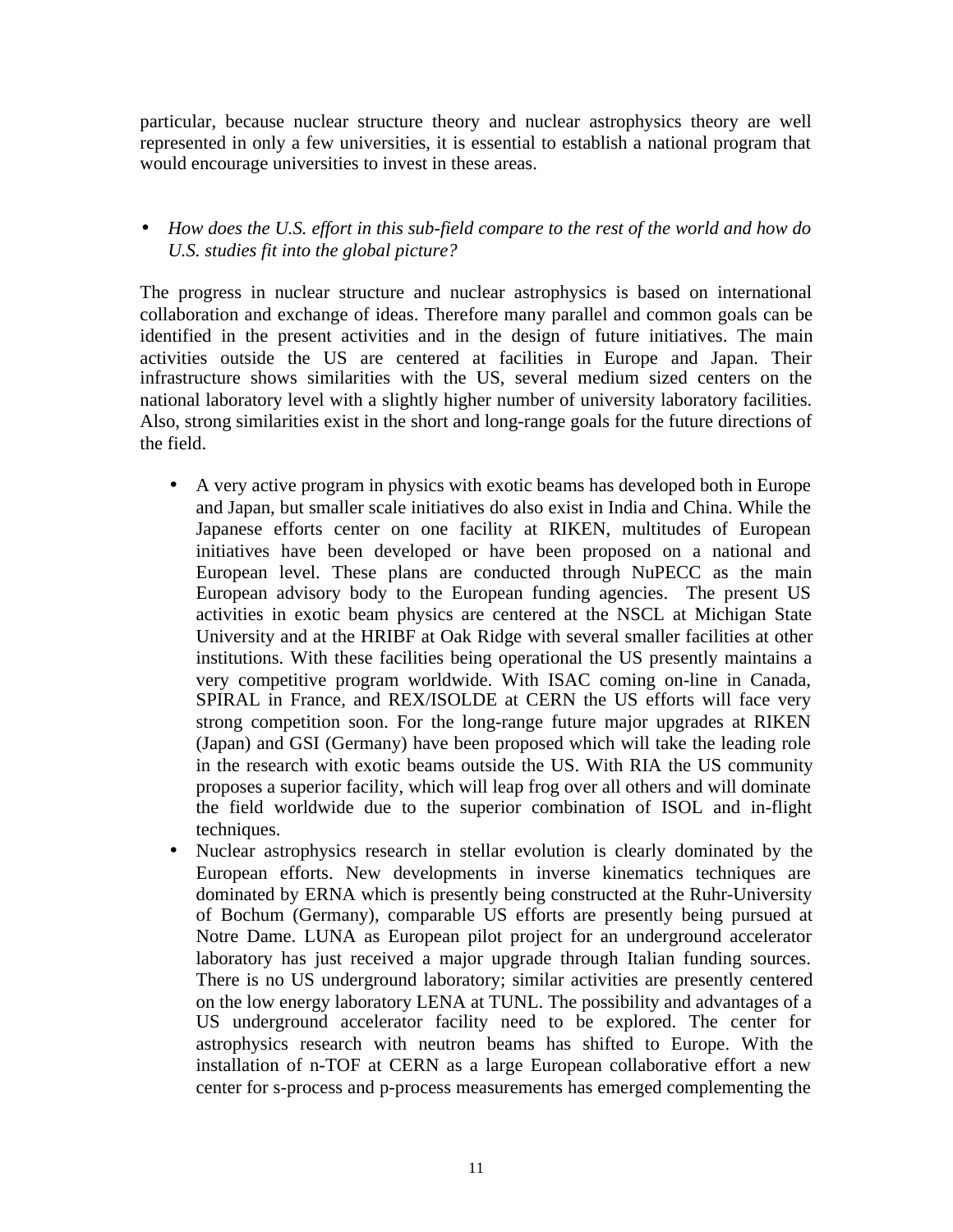activities at the Forschungszentrum Karlsruhe. In the long-range future the proposed European spallation source at Jülich may provide a new or additional site for the next generation neutron source. The US community operates ORELA at Oak Ridge and MLNSC at Los Alamos, both are potentially competitive and complementary facilities; the spallation neutron source SNS at Oak Ridge does offer great future opportunities, however at the present limited funding level it will be extremely difficult to recreate a competitive program.

• Parallel to the US, strong initiatives for designing new generations of scientific instrumentation like Gamma-tracking detector arrays exist in Europe. Several designs have been developed and have received significant R&D funding through a net of national and European sources.

## • *What will the impact of the proposed program be on other fields and on society?*

There is always interaction and overlap between the different branches of science. Nuclear astrophysics itself emerged from intellectual interplay between nuclear physics and astrophysics. The nuclear many-body problem has numerous connections with other fields of science, including various sub-disciplines of physics, chemistry, numerical methods, large-scale computing. But there is an incredible range of other applications, directly linked to success and breakthrough from science and engineering to the arts and history.

- Low energy nuclear science techniques and developments play an important role in material science, ranging from the use of neutron scattering, tracer ion implantation, and PIXE/PIGE in solid state analysis and structural diagnostics to µSR/β-NMR in chemistry and biology.
- Nuclear science techniques for testing radiation detectors or for simulating the radiation flux in outer space are widely used in the US space program
- Nuclear science techniques provide an important analytical tool in the geosciences, from vulcanology to oceanography. An important asset is its use as an exploratory tool for new natural resources.
- Nuclear science based techniques are used in art analysis and in history and archaeology. Dating of ancient samples, like the Tyrol iceman, reveals the origin of mankind, dating the Turin Shroud complements our religious beliefs.

All of these applied and interdisciplinary research activities provide an array of important benefits to mankind, society, and the nation. A broad program has already been developed at existing accelerator and radioactive beam facilities worldwide and will be strengthened further with the construction of RIA. Nuclear science methods and techniques however also have a broad application, that directly affect our daily life. This includes foremost the vast range of medical applications which have grown rapidly over the last decades and which are accelerating into the future. Developments that demand more and more nuclear science personnel to make the next generation development in applied research techniques, as well as progress in computational techniques and software, include: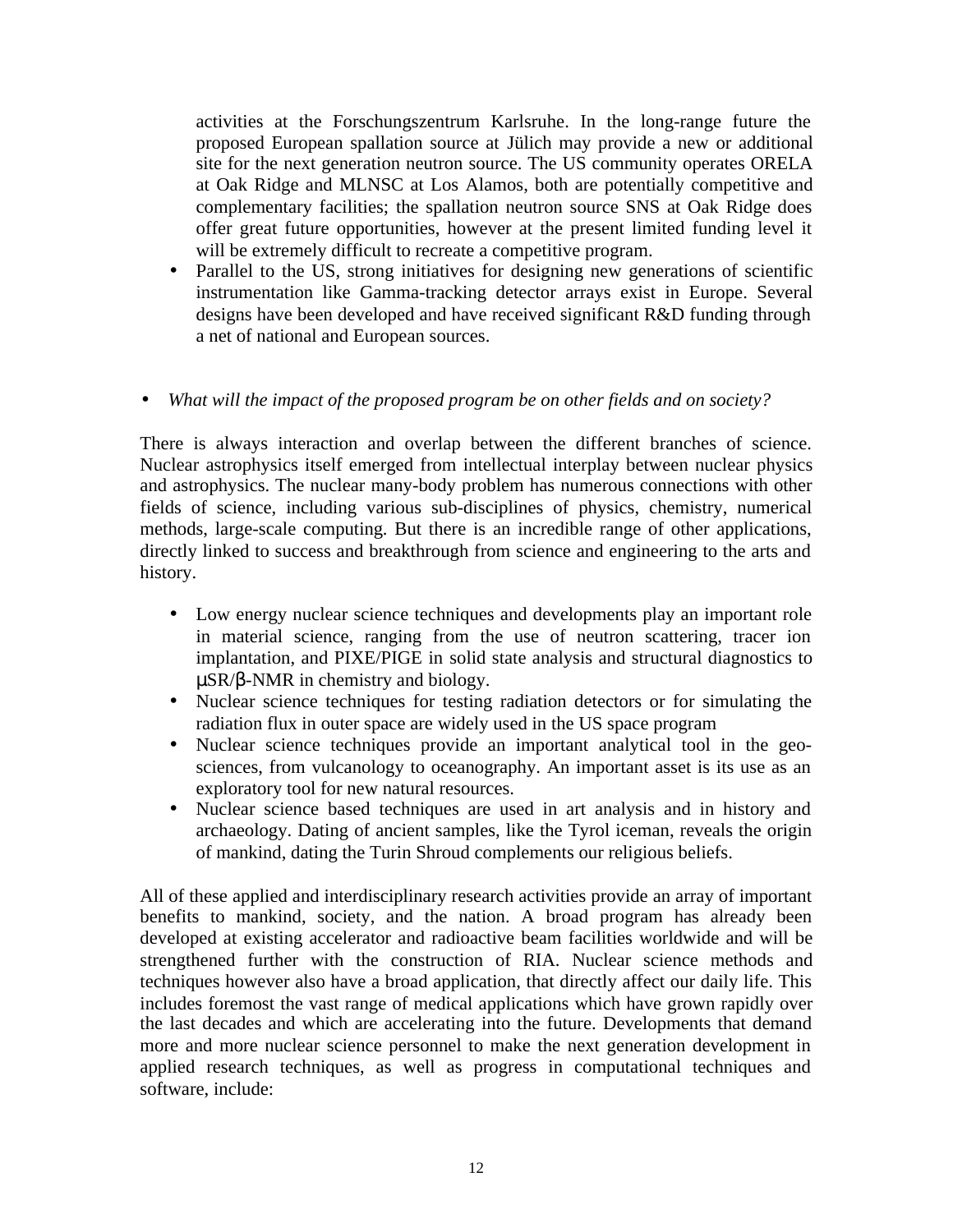- the design and use of low energy accelerators for cancer therapy methods with light and heavy ions,
- the design and development of detector and multi-detector arrays possibly including tracking methods for gamma-camera and PET diagnostics and other imaging techniques,
- radioisotope production for medical treatment and diagnostics, and biomedical research.

While medical applications clearly have a dominant impact on daily life, other issues, like energy resources and safety and security, belong to the classical realm of nuclear science applications, which also will be addressed and extended through RIA. This includes the continuing development of ultra-sensitive and high-resolution detection techniques with accelerator mass spectroscopy, gamma detectors, X-ray, γ-, n-, pscanners:

- for environment, nuclear energy and nuclear waste storage, as well as a broad range of national security concerns
- for dosimetry, safety and security checks, nuclear forensics, and a broad range of industrial applications.

In addition, nuclear science techniques, developments and manpower are needed to handle our nuclear heritage and, eventually, provide the solution for

- science-based stockpile stewardship and
- accelerator transmutation of waste.

While the present activities in applications will continue, the range of applications will grow in the future. Through our innovative scientists and facilities, the low-energy nuclear science community plays a crucial role in advancing nuclear-related interdisciplinary research and applications whose benefit to our society is vital to its longterm well-being. We must remain diligent in fostering and further advancing such work at our current facilities and we should be forward looking to include these activities when planning future facilities such as RIA.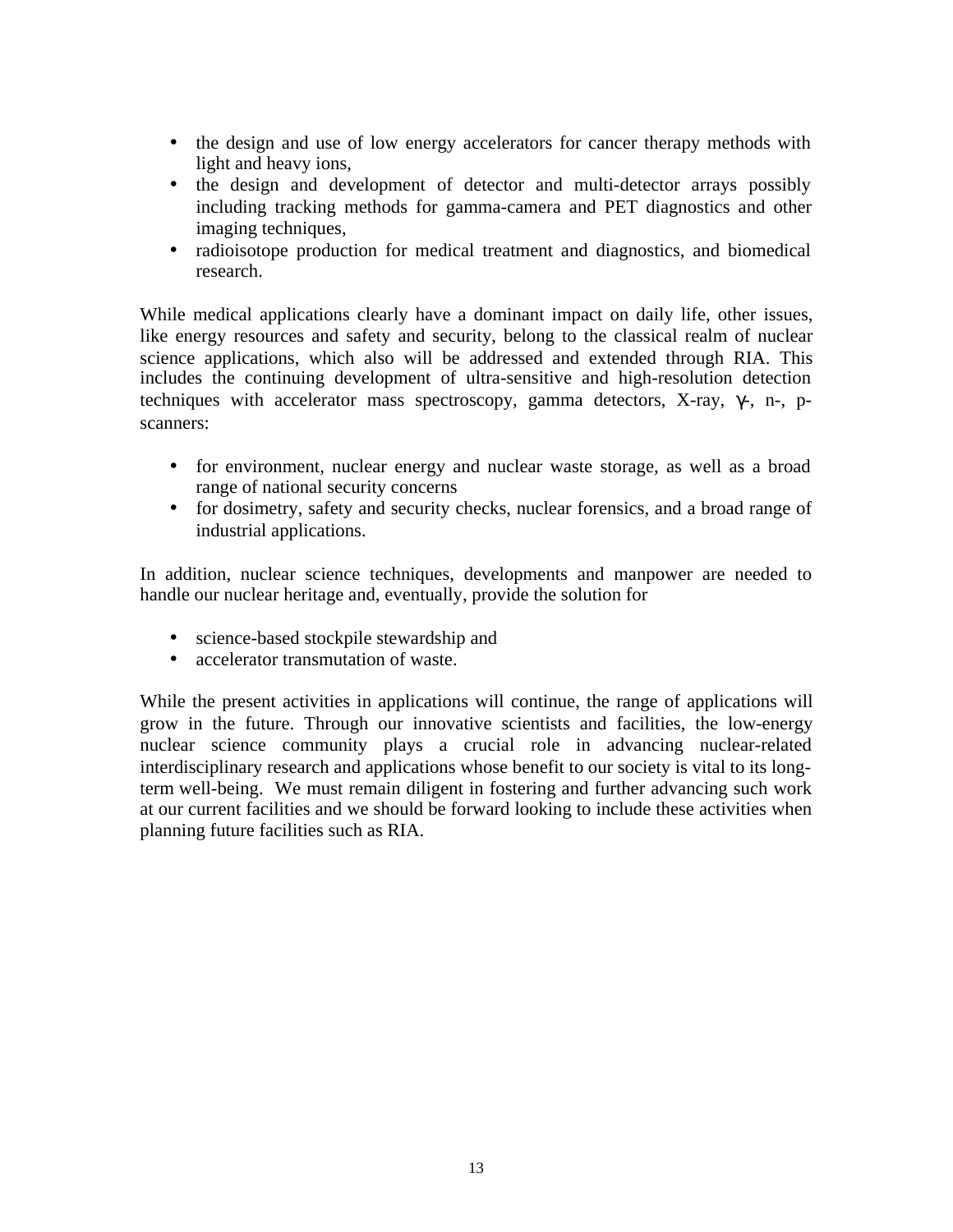# **1. INTRODUCTION**

The nucleus is a unique two-fluid and finite many-body quantal system of fermions interacting under the strong, electromagnetic, and weak interactions. As such, it is an excellent laboratory for the study of both mean field and many-body physics. The nucleus occupies an intermediate niche between single component systems, such as electron gases, and many-component systems, such as quark-gluon plasmas. Being fermionic, and having low degeneracy states, it is therefore especially sensitive to the interplay of single particle and collective behavior as dictated by the Pauli Principle.

Nuclear structure physics focuses on the diverse and rare phenomena of the nucleus by probing the characteristic single-particle and collective modes of excitation. In the nuclear system, the number of active bodies can be precisely varied in a controlled fashion. (Indeed, with the advent of exotic beam facilities, the ability to do this is greatly enhanced.) Therefore, it is possible to study nuclear modes and nucleonic correlations and their evolution with particle number in unique ways, with applications to other mesoscopic systems in atomic and condensed matter physics. Pairing in nuclei is, for example, relevant to other superconducting systems while the two-fluid, proton-neutron aspect adds an extra dimension. The evolution of structure with excitation energy in nuclei allows study of the general problem of the transition from order to chaos. Studies of isomers and shape coexisting structures, including superdeformations, provide insights about symmetry scars (highly excited states with well defined quantum numbers representing order in chaos). Exotic nuclei far from the valley of beta stability offer the possibility to study weakly bound quantal systems, quantum mechanical tunneling, and the coupling to the particle continuum. Neutron rich nuclei exhibit entirely new forms of matter (low density, spatially extended, superconducting matter) that also has relevance for neutron stars. By analyzing variety of nuclear behaviors, nuclear theory aims to develop a unified microscopic description of the nucleus.

Nuclear astrophysics is concerned with the influence and impact of microscopic nuclear structure and nuclear reaction physics on the development and evolution of stars as macroscopic systems in our Universe. Reactions of nuclei control the energy generation in stars, the luminosities with which we are able to observe their existence, and represent the engine of stellar evolution. Nuclear reactions determine the production of all of the observed elements through the evolution of the Cosmos. In the past century, astrophysical research was strongly guided by atomic physics, which provided the spectroscopic tools required for the study of stellar atmospheres. Now nuclear astrophysics is becoming the unique tool for monitoring the physics processes in the core and in the deeper layers of stars and stellar explosions.

Section 2 will identify the "burning" scientific questions in nuclear structure, nuclear dynamics, and nuclear astrophysics along with their potential significance in nuclear physics and of astrophysics. It will summarize the achievements of these sub-fields over the last decades and will identify the scientific and technical challenges and goals these communities will have to face in the near and long-range future. In a separate section 3 the situation on infrastructure and manpower resources will be discussed. A specific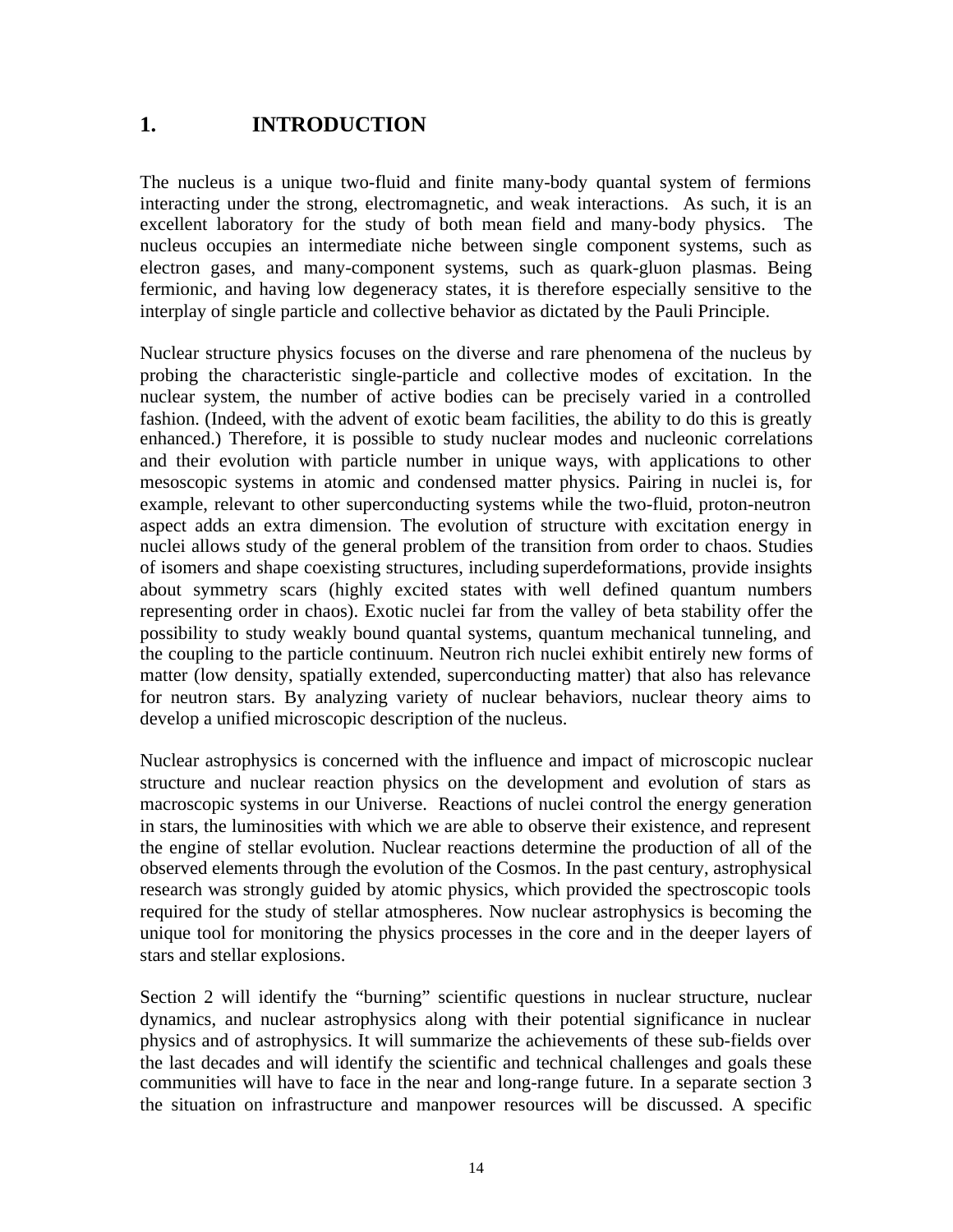aspect of the field is the wide range of applications from art to archaeology, from material science to geo-science, in forensic studies to defense related issues, and finally as a unique tool in medical diagnostics and medical treatment. These aspects will be highlighted in section 4. In section 5 we will to summarize the international programs and present goals in nuclear structure and nuclear astrophysics, which compete and complement the US efforts in these fields. We conclude in section 6 with a summary and the recommendations.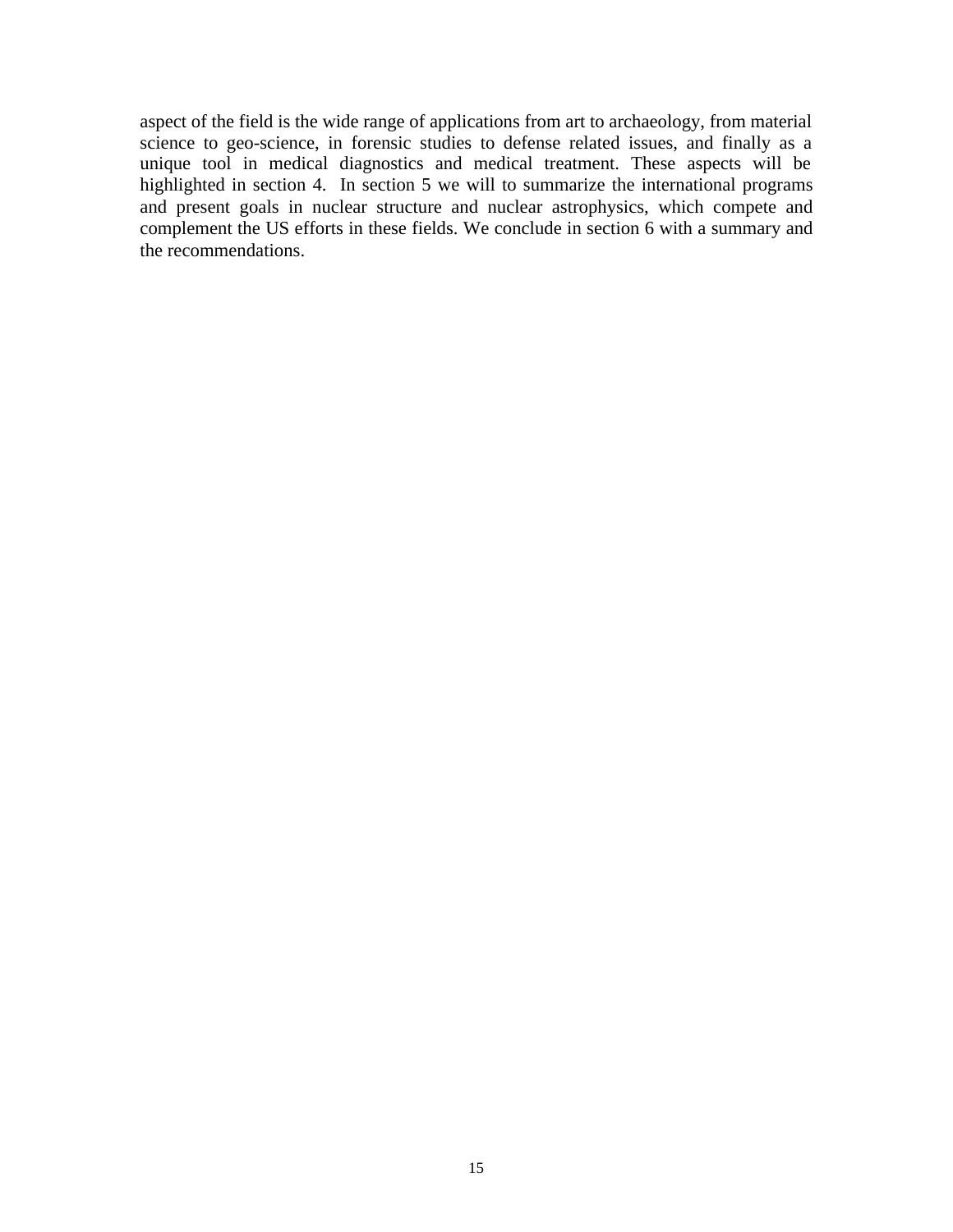# **2. SCIENCE ASPECTS IN NUCLEAR STRUCTURE AND NUCLEAR ASTROPHYSICS**

The scientific questions in nuclear structure, nuclear dynamics and nuclear astrophysics are closely interlinked. In the following we present the broad range of scientific questions and problems in both fields covering the experimental as well as theoretical point of view.

The long-range perspectives in nuclear structure and nuclear astrophysics, in the context of the whole nuclear science, have recently been summarized and reviewed by the National Research Council report "Nuclear Physics, The Core of Matter, The Fuel of Stars" (http://www.nap.edu/html/nucphys/pdf.html). In addition, there have been a series of White Papers published over the last two years with the goal to identify and define the relevant questions in nuclear structure physics and nuclear astrophysics with stable and radioactive beams. In particular we refer to the series of white papers resulting from recent workshops in Columbus OH in June 1998, "Scientific Opportunities with an Advanced ISOL Facility" [\(http://www.er.doe.gov/production/henp/isolpaper.pdf](http://www.er.doe.gov/production/henp/isolpaper.pdf)), the MSU white paper "Scientific Opportunities with fast Fragmentation Beams from the Rare Isotope Accelerator" (<http://www.nscl.msu.edu/research/ria/whitepaper.pdf>), and finally the white paper on "RIA Physics" [\(http://www.nscl.msu.edu/conferences/riaws00/ria](http://www.nscl.msu.edu/conferences/riaws00/ria-)whitepaper-2000.pdf) where the broad range of rare ion beam applications and opportunities is discussed in considerable detail. The third white paper summarized the results of the recent RIA workshop at Durham, NC, in June 2000, to which reference is encouraged. Our discussion of exotic nuclei in parts of the text below only addresses a few key topics.

Nuclear astrophysics focuses on the quest for the relevance and impact of nuclear structure and reaction processes for stellar conditions while the stellar conditions define the energy range for these processes. A broad summary of the present questions and problems in Nuclear Astrophysics is given in the white Paper on "Opportunities in Nuclear Astrophysics" [\(http://www.nd.edu/~nsl/kn/whitep.pdf](http://www.nd.edu/~nsl/kn/whitep.pdf)), which summarizes the results of the town meeting on nuclear astrophysics at Notre Dame, IN, in June 1999.

Because the scientific case has been discussed at such detail before, we present here only a short summary of the goals and aspects of nuclear structure and dynamics and nuclear astrophysics. The following sections are based on the reports from the different working groups from the DNP town meeting on Nuclear Structure and Nuclear Astrophysics at Oakland, CA in November 2000.

# **2.1 Achievements and Goals in Nuclear Structure and Reaction Physics**

The main goal of nuclear physics is to explore the nature of strongly interacting matter. This can entail the study of QCD and the interactions of quarks and gluons. It can also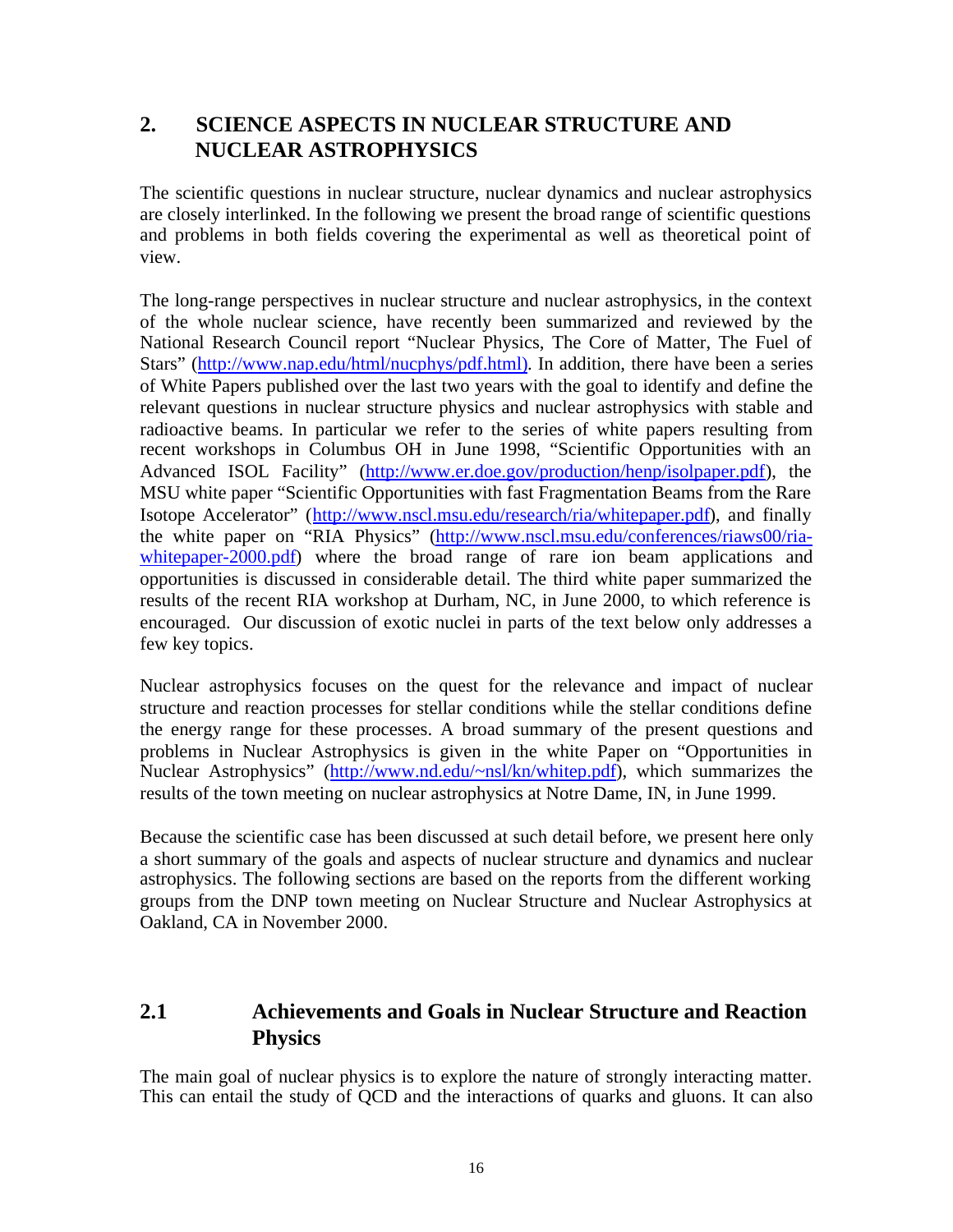entail the quark gluon structure of the nucleon and the origin of nucleon-nucleon (NN) forces. At the nucleonic level and in the nucleus itself, it entails the structure, topologies, and excitation modes of nuclei, and the understanding of these interactions between the nucleons. Another concern is the dependence of those interactions and structure on nuclear density, excitation energy or temperature, angular momentum, and isospin. The latter dependence has its signatures in the structure of exotic nuclei and has been identified in recent years as the essential crucible for obtaining a deeper, more comprehensive, understanding of the nucleus and of the underlying nuclear Hamiltonian. Technological advances in accelerator and ion source/target technology, and in detector systems, now allow us to study a much wider panorama of the nuclear landscape than ever before (see Fig. 1) and, in particular, to probe the response of nuclear systems to proton-neutron asymmetry. Research in new areas of the nuclear chart will explore the very limits of nuclear binding, the properties of loosely bound quantal systems, the interplay of collective and single particle degrees of freedom, and the evolution of structure. It will utilize the enhanced 'gene' pool of accessible nuclei to isolate and amplify particular facets of nuclear behavior and of nucleonic interactions. The ultimate goal is a comprehensive unified understanding of the atomic nucleus in all its manifestations and richness. Construction of RIA is essential to the pursuit of this goal.

Current exotic beam facilities have started to give us glimpses of the uncharted territory that lies ahead. Highly efficient gamma-ray arrays, such as GAMMASPHERE, in combination with auxiliary devices, have allowed the study of new phenomena with very small cross-sections. With high-resolution fragment separators, like the FMA at Argonne or the RMS at Oak Ridge, it is now possible to study nuclei near the proton-drip-line. Coupling gamma-ray arrays with these separators and exploiting the recoil decay tagging technique has pushed structure studies to very exotic nuclei. In addition to providing glimpses of new physics in proton-neutron asymmetric media, these studies have also given us important new nuclear structure and reaction data of value to nuclear astrophysics, which we will discuss in more detail in the following section. Crucial to understanding the nucleus are advances in our theoretical approaches. The last few years have seen major progress in theory in a number of areas. This includes ab-initio calculations of light nuclei, the development of new and better effective interactions, the extension of theoretical methods to loosely bound systems incorporating the continuum of positive energy states, advances in shell-model methodology, and the discernment of new symmetries in collective models.

There have been significant developments in the characterization of the bare nucleonnucleon force and in ab-initio calculations of very light nuclei. The importance of multinucleon forces and current operators in nuclear systems has been clearly established. With the Green's function Monte Carlo methods, theory was able to calculate ground and low-lying excited states for nuclei up to  $A=10$ ; no-core shell model calculations are now possible for all p-shell nuclei. These calculations have demonstrated that collective and single-particle nuclear structure does in fact arise from the bare nucleon forces that explain NN scattering and properties of three-body systems. In the near future, various ab-initio calculations will extend their reach to  $^{16}$ O. The theoretical understanding of heavier nuclei, which cannot be treated by ab-initio calculations, has also made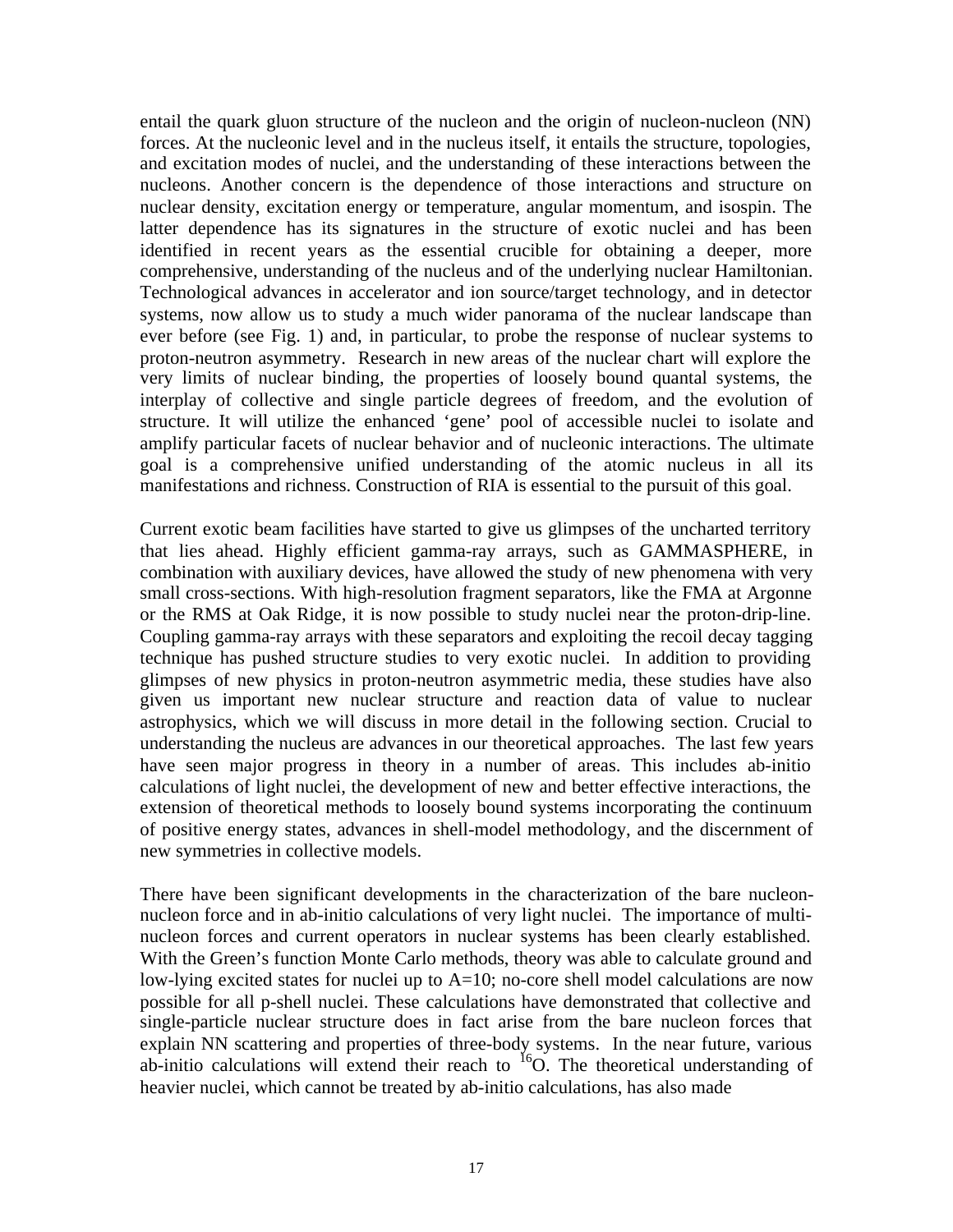

Figure 1: Top: the nuclear landscape. The black squares represent the stable nuclei and the nuclei with half-lives comparable to or longer than the age of the Earth (4.5 billion years). These nuclei form the "valley of stability". The yellow region indicates shorter-lived nuclei that have been produced and studied in laboratories. The drip-lines represent the limits of particle stability. Many thousands of radioactive nuclei with very small or very large N/Z ratios near the drip-lines are yet to be explored. In the (N,Z) landscape, they form the terra incognita indicated in green. The proton drip line is already relatively well delineated experimentally up to Z=83. In contrast, the neutron drip line is considerably further from the valley of stability and harder to approach and is estimated through nuclear model predictions. The red vertical and horizontal lines show the magic numbers around the valley of stability. The anticipated paths of astrophysical processes (r-process, purple line; rp-process, turquoise line) are shown. Bottom: various theoretical approaches to the nuclear many-body problem. For the lightest nuclei, ab initio calculations (Green's Function Monte Carlo, no-core shell model) based on the bare nucleon-nucleon interaction, are possible, while medium-mass nuclei are treated by the large-scale shell model. For heavy nuclei, the density functional theory (based on selfconsistent mean field) is the tool of choice. Investigating the intersections between these theoretical strategies aims at the development of a unified description of the nucleus.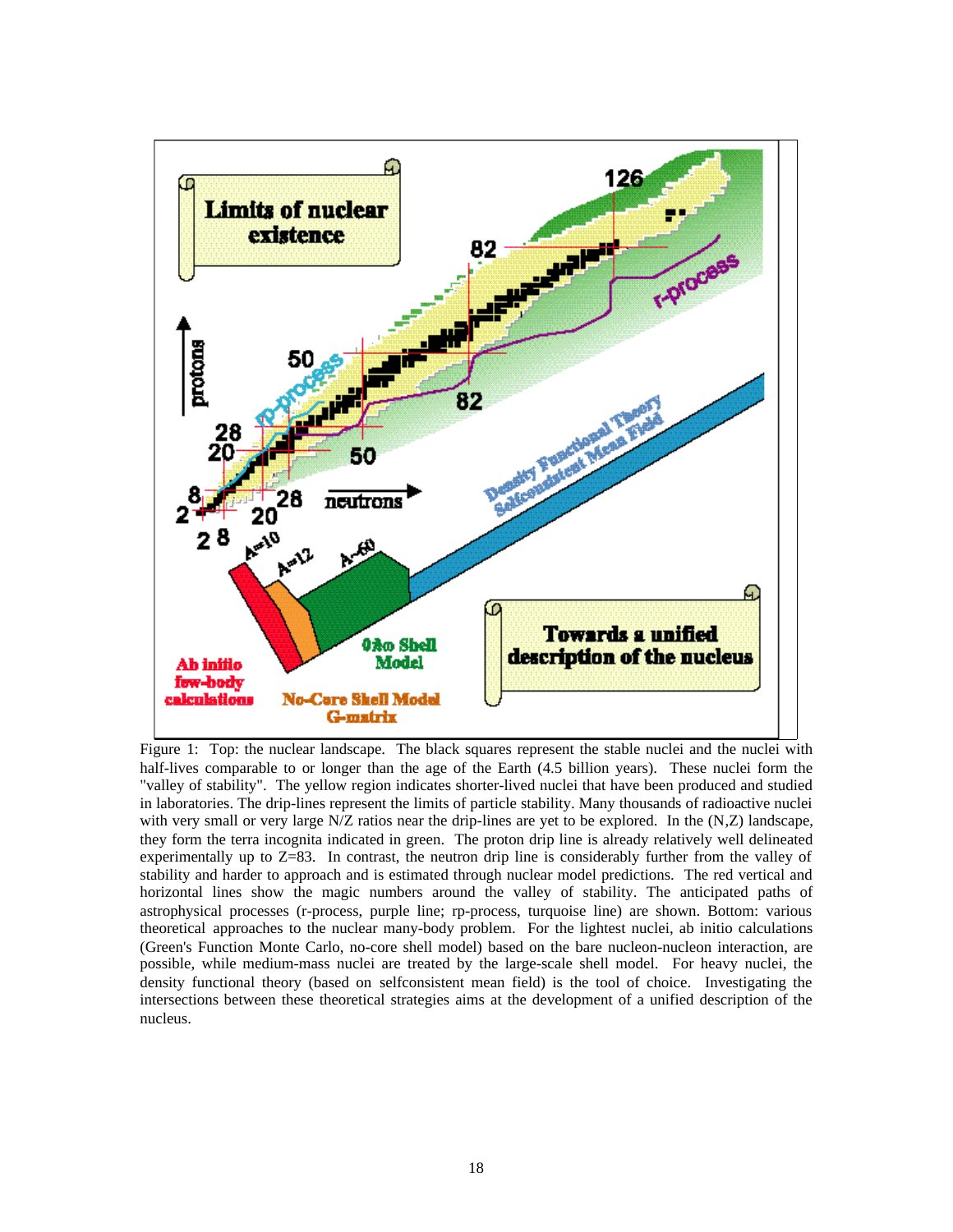significant advances in recent years. A key goal is the derivation of appropriate effective interactions and operators from the bare NN forces and currents. Advances in shell model diagonalization and Monte Carlo studies made it possible to reach the fp-shell and neutron-rich nuclei such as Mg and Ne, as well as iron and nickel nuclei. Enormous progress has been made using density-functional mean field theories, including both relativistic and non-relativistic formulations. Indeed, research in this area, including the density dependence of effective interactions, the consequences of weak binding, and coupling to the continuum, has been a prime motivating factor in our understanding of the physics of exotic nuclei, illustrating the benefits of a strong symbiosis between theory and experiment. Complementary to these microscopic approaches, advances have also been made with models that explicitly exploit the dynamical symmetries of the manybody Hamiltonian. These developments will be discussed in more detail in the section on nuclear theory.

# **2.1.1 Studies of Nuclei Near Stability**

The understanding of collective and single-particle aspects of nuclei has been a central theme since the early days of nuclear physics. It is of fundamental importance to understand the microscopic origin and interplay of these degrees of freedom, which are intimately related to the correlations exhibited by nuclei and to the evolution of nuclear structure with N and Z, with energy, and with angular momentum. This defines the main directions of nuclear structure studies at and near stability over the last decade and into the future:

- to study the single-particle motion in the nucleonic medium,
- to explore the nuclear collective modes, including rotations and vibrations,
- to understand the evolution of nuclear structure with proton and neutron number.

Several major achievements and discoveries have been made in this area in recent years, pointing the way to future directions of research. We outline some specific examples of these in the next few paragraphs but, of course, these themes pervade nearly all aspects of the discussion throughout this section.

The study of nuclear shape as a function of angular momentum has long been an intriguing problem. The last years have seen some important progress. With advances in gamma ray resolving power, high spin states have now been studied for the first time in summa by resorting power, ingu spin states have now been statict for the first time in<br>such important double magic nuclei as  ${}^{48}Ca$ ,  ${}^{132}Sn$  and  ${}^{208}Pb$ . New regions of superdeformation have been identified. The discoveries in the light mass regions are especially important since they enable us to study these highly collective states in the framework of both interacting shell model and mean-field approaches, and to investigate the microscopic origin of collective rotation. By studying high spin states in such nuclei one can obtain important information about cross-shell excitations that play a crucial role in exotic nuclei far from stability. Finally, there is strong evidence near A=170 for triaxial superdeformed bands that exhibit wobbling motion that has been long searched for.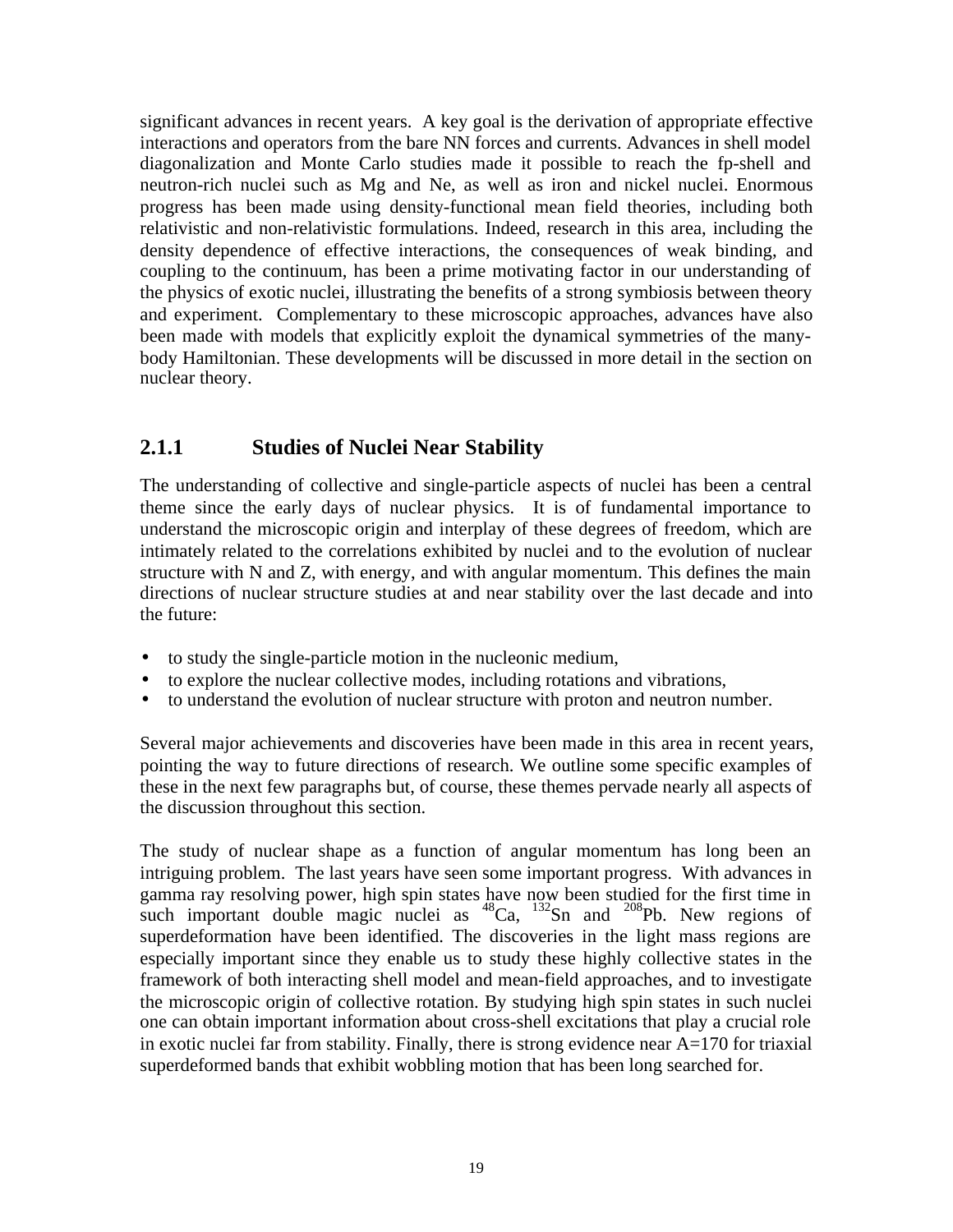Evidence that key residual interactions such as pairing are attenuated at high spin has emerged from studies that show that a picture of extreme single particle motion can account for a large variety of high spin behavior. This represents a beautiful example of the application of the shell model at extremes of high angular momentum and deformation.

A new form of quantum rotation has been found in several regions of the nuclear chart. It involves a gradual closing of the angle between angular momentum vectors carried by the neutrons and protons (shears mechanism). Another recent discovery is the possible existence of chiral bands and is intimately related to the existence of rigid gamma deformations. Understanding both modes is important for understanding proton-neutron correlations and isovector modes in nuclei.

The study of transitional nuclei has witnessed some remarkable developments. Recent studies in the Sm isotopes have shown that finite nuclei can exhibit behavior resembling phase transitions. This inspired the derivation of a new class of symmetries or paradigms that give analytic predictions for critical point nuclei, which are perhaps the most challenging since they display intense competition of different degrees of freedom. Examples of first and second order critical point paradigms  $(X(5)$  and  $E(5)$ ) have now been identified empirically. Studies near A=100 hold the best promise for identifying other examples of these new paradigms.

Considering the fact that the frequency of nuclear vibrational motion is comparable to that of the single-particle motion, the mere existence of collective vibrational states in nuclei is astonishing. Multi-phonon states are an issue of considerable importance since their existence relates directly to the interplay of single particle and collective degrees of freedom, and to the influence of the Pauli Principle on collective modes. The search for such states has been recently expanded to include vibrational modes of different multipolarities and proton-neutron symmetries. Recent years brought spectacular examples of nuclear vibrators, including quadrupole and octupole one and two-phonon states in spherical and deformed nuclei. Our present understanding of these vibrational modes in nuclei does point to unique dynamics in nuclei in comparison with other quantal systems.

Systematic measurements of the isoscalar monopole resonance and the isoscalar dipole resonance have significantly narrowed the experimental value of nuclear incompressibility. Studies of the giant spin-dipole resonance have provided important information on neutron radii, and the Gamow-Teller strength studies through chargeexchange reactions have elucidated the role of higher-order correlations and of delta resonances in nuclei.

The idea of supersymmetry (SUSY) in nuclei -- a concept linking the properties of adjacent even-even, even-odd, and odd-odd nuclei – was advanced two decades ago but only partial empirical support was found. Recently, in thorough high-resolution experiments, an extensive data set was obtained in the Au region confirming a large number of SUSY predictions.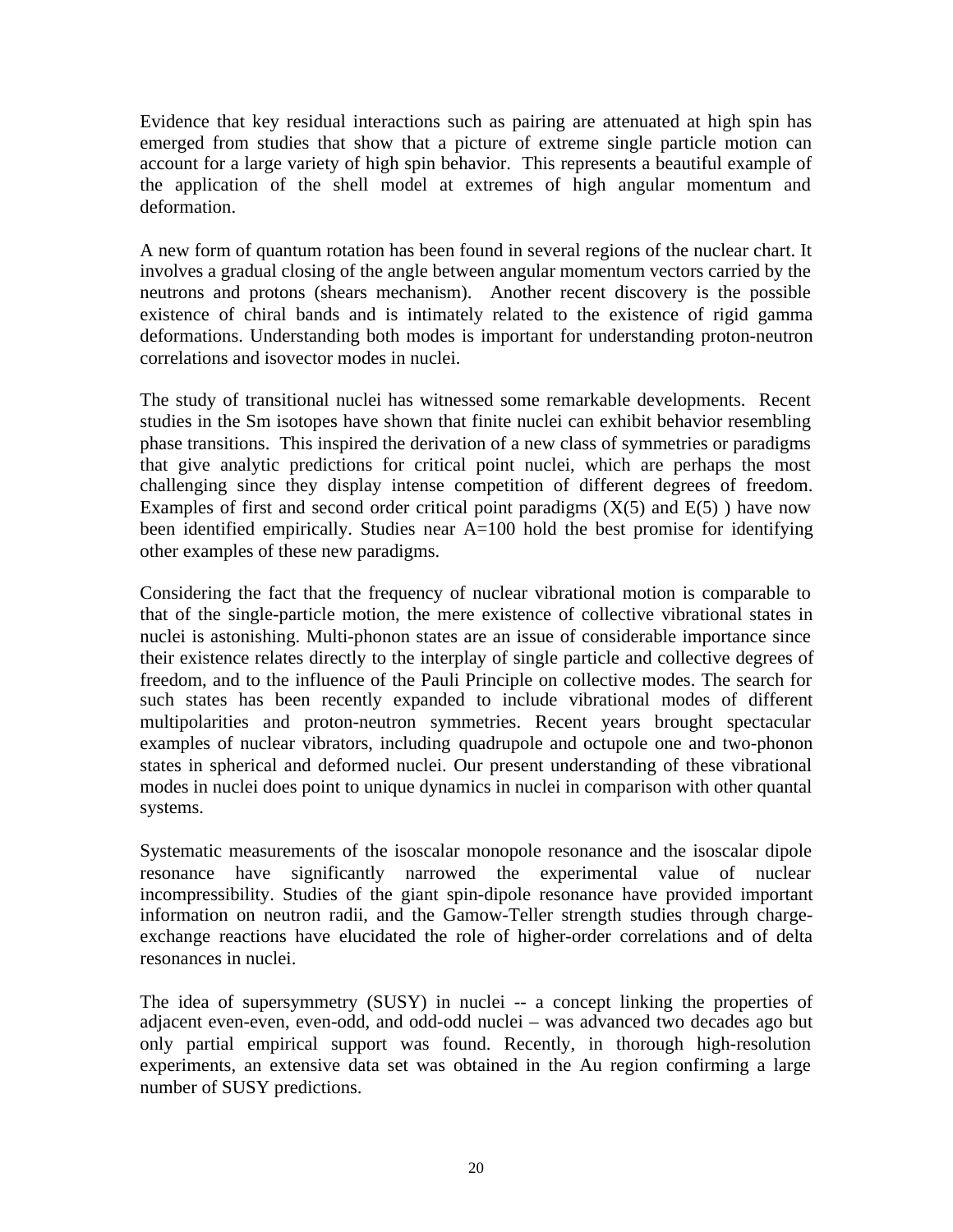# **2.1.2 Studies of Exotic Nuclei**

Studies of the structure of nuclei at the very limits of stability test the dependence of the strong force on the proton-to-neutron ratio and can reveal wholly new phenomena, nuclear topologies, structure, and excitation modes. This will be the focus of highest interest in the years to come, first with existing exotic beam facilities, especially at the new coupled cyclotron facility at the NSCL, and at the HRIBF, and then later with RIA.

At present, even the question even of which combinations of protons and neutrons form a bound nucleus has not been answered experimentally for most of the nuclear chart. There are three such limits of nuclear stability:

- very heavy elements, where the Coulomb force competes with the strong force,
- very proton-rich nuclei, where a strong Coulomb barrier governs the tunneling of unbound protons,
- neutron-rich isotopes, where large differences in the proton and neutron distributions give rise to new phenomena.

In the following we will discuss the phenomena that we hope to investigate and to reveal by exploring these three limits of stability.

The field of superheavy elements has undergone a renaissance recently, motivated by advances in single-atom detection techniques and the availability of high-current heavyion accelerators. Investigations of the heaviest nuclei probe the role of the Coulomb force and its interplay with shell effects in determining the boundaries of the nuclear landscape. Indeed, the heaviest nuclei are different from the other elements in that their binding is predominantly due to quantal shell effects. The major accomplishments in this area in the last few years are, first the discovery of new elements  $Z=110-112$  where α-decay chain links to known nuclei assure correct element identification, the tentative production of  $Z=114$ , 116 where assignments are less certain because their decay chains end in as yet unknown regions, and the possible discovery of  $Z=118$  whose existence is still unconfirmed; the second accomplishment was the coupling of the power of GAMMASPHERE with the channel selectivity of the Fragment Mass Analyzer to open up the spectroscopy of the very heaviest elements. Indeed, the first spectroscopy in the Nobelium region, above  $Z=100$ , has been achieved, with the remarkable discovery that these deformed nuclei are stable against fission up to angular momentum I=22. The stabilization results from pronounced shell effects whose understanding will influence our predictions of shell stabilization throughout the heaviest nuclei.

Much progress can be expected in the next five years. First, new experiments on elements Z=114-118 have already started while first explorations of higher-Z nuclei will take place soon. These measurements will take advantage of the improved instrumentation and larger beam currents that are now available. First gamma-ray studies of element 103, 104 are also within reach. These experiments will challenge mass models and calculations of fission barriers and provide badly needed tests of the description of the production mechanism itself. First chemistry of elements 108 to 112 will also take place.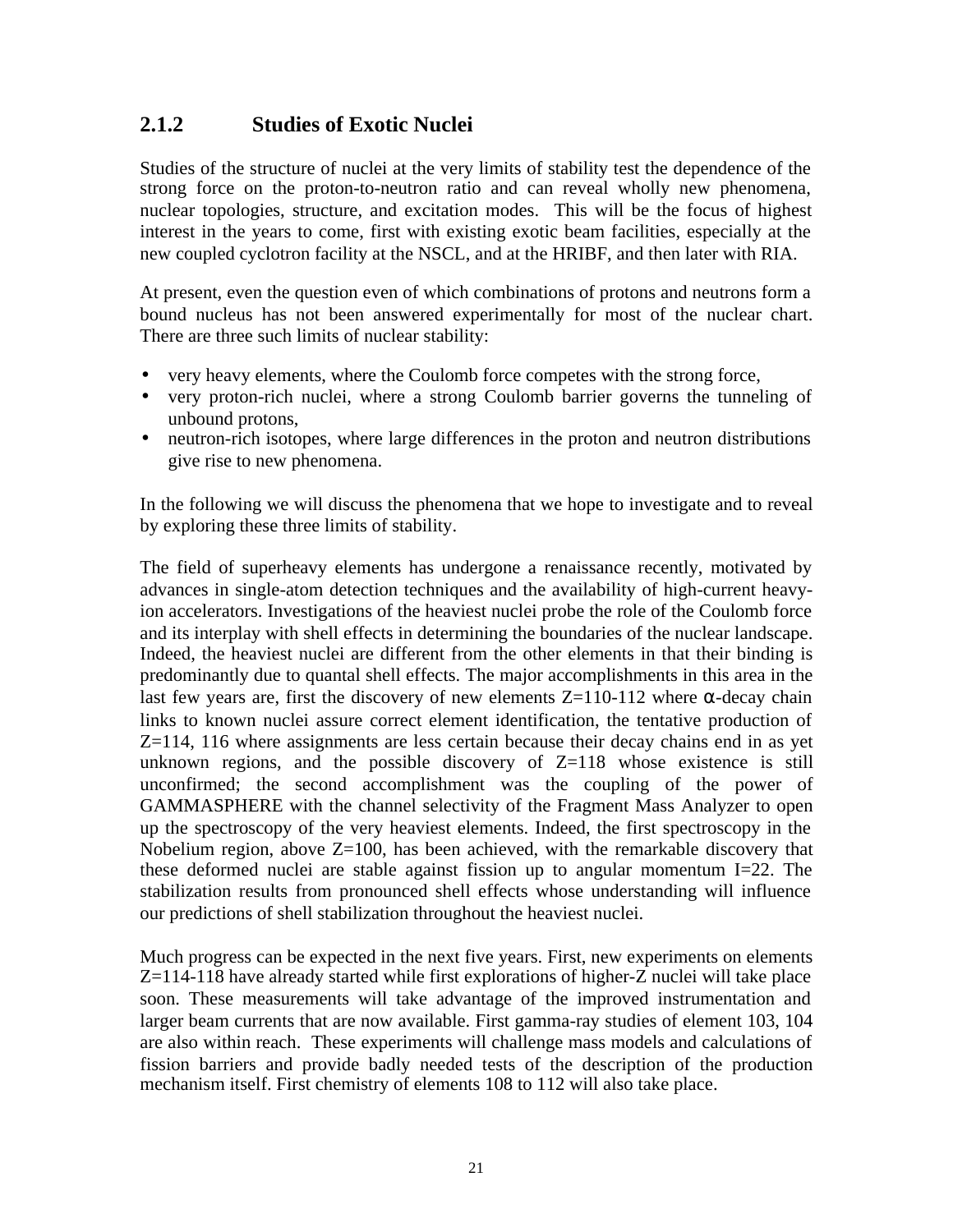In the long-term future, intense, exotic beams from RIA will complement and extend the present program with stable beams in at least two ways. First, they will help delineate the center of shell stabilization in superheavy nuclei through the formation of many new, neutron-rich superheavy nuclei. For example, the fusion of intense beams of neutron-rich Kr isotopes from RIA with <sup>208</sup>Pb targets can form isotopes of element 118 calculated in some models to be more stable than the isotope reported thus far. RIA will also make a significant contribution to our firm identification of the new superheavy elements created in fusion reactions with stable beams since neutron-rich beams will allow the creation and study of many of the nuclei which are part of these decay chains, thus putting the identification of superheavy elements on solid experimental footing.

Studies at the proton drip line address a number of fundamental questions. First, establishing the exact location of the drip line represents a stringent test for mass models. In addition, because of the extra stability provided by the Coulomb barrier, it is possible to study quasi-bound states, searching for signs of mixing with continuum states or for possible new correlations, and to examine quantum tunneling through a threedimensional barrier. Finally, information on the location of the drip line constrains the path of nucleosynthesis in the rp process, which will be discussed in more detail in the next section. A flurry of activity has characterized the last five years in this area. The proton drip line has now been fully mapped up to Z=21 and, for odd-Z nuclei, up to In. In the lightest systems, proton-unbound nuclei like  $^{11}N$  and  $^{12}O$  have been studied as resonances. Between Sn and Pb, many spherical proton emitters have been discovered and the spectroscopic factors characterizing their decay are now understood. Recently, evidence for deformed proton emitters has been found and the deformation has been shown to have a strong impact on the measured half-lives. The recent discovery of a new mode of nuclear decay, the direct two-proton emission from an excited state of  $^{18}$ Ne, will allow us to better understand pairing correlations and nucleonic superconductivity in nuclei. Two-proton decay was predicted decades ago but, until recently, experimental efforts have found only sequential emission of single protons through an intermediate state. One of the remaining key questions is whether the two emitted protons are closely coupled to form  ${}^{2}$ He, or if they are emitted almost independently in a direct three-body breakup ("democratic" decay). The double-magic nuclei  $^{48}$ Ni and  $^{100}$ Sn have been produced and approached spectroscopically. In this mass range detailed spectroscopic studies with RIA will be necessary to conclusively address the question and possibility of two-proton capture processes, which have been predicted for the rp-process.

In the short-term future, the study of proton-rich nuclei will proceed vigorously. The search for particle-stable nuclei at or near the proton drip line with Z>50 will continue, focusing mostly on regions where calculations predict the onset of deformation. In particular, the region above  $^{208}$ Pb, where the Coulomb field is the strongest, remains largely unexplored. The possibility to study proton emitters and beta-delayed proton emitters in lighter nuclei (Z<50) will improve significantly and will allow in particular to study rp-process nuclei near the N=Z line.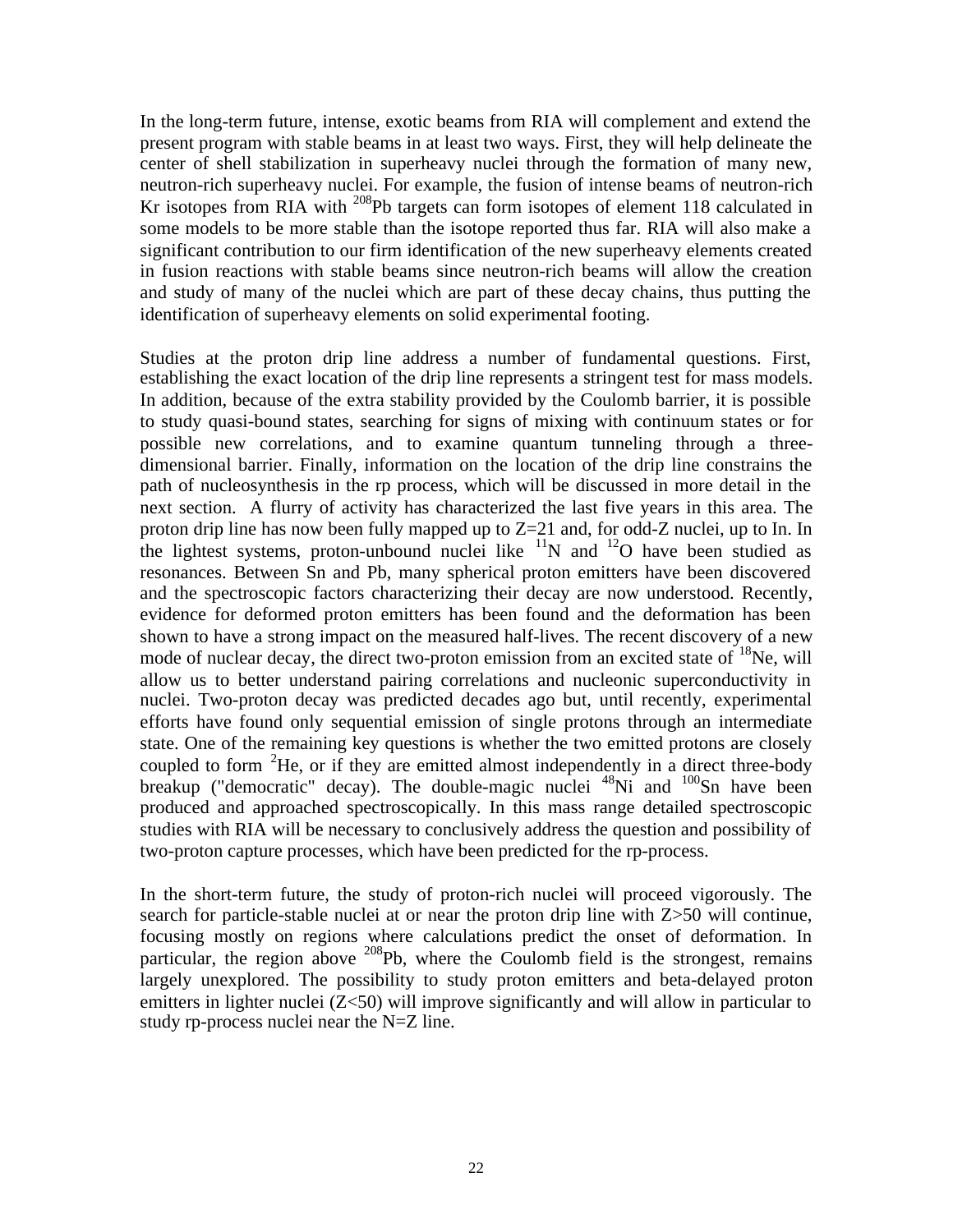

Figure 2: Left: Spherical shell structure characteristic of nuclei close to the valley of stability. The nuclear shells are separated by magic gaps. Right: Neutron shell structure predicted for neutron-rich nuclei, corresponding to a shallow mean-field potential and significantly reduced spin-orbit coupling. The very neutron rich drip line nuclei cannot be reached experimentally under present laboratory conditions. On the other hand, these systems are the building blocks of the astrophysical r-process; their separation energies, decay rates, and neutron capture cross sections are the basic quantities determining the results of nuclear reaction network calculations. The properties of very neutron-rich nuclei are linked to the r-process abundances, shown in the inset. The red squares indicate the observational r-process abundances for nuclear masses greater than A=100. The theoretical abundances, marked by green and blue, were obtained in r-process network calculations. They are based on microscopic mass formulae, which neglect quenching (green curve) or assume quenching of the spherical shell gaps towards the neutron drip line (blue curve). The calculations that incorporate a quenching of magic gaps at  $N=82$  and  $N=126$  seem to improve our ability to understand the experimental solar abundances of the elements around A=118, 178, and above 200.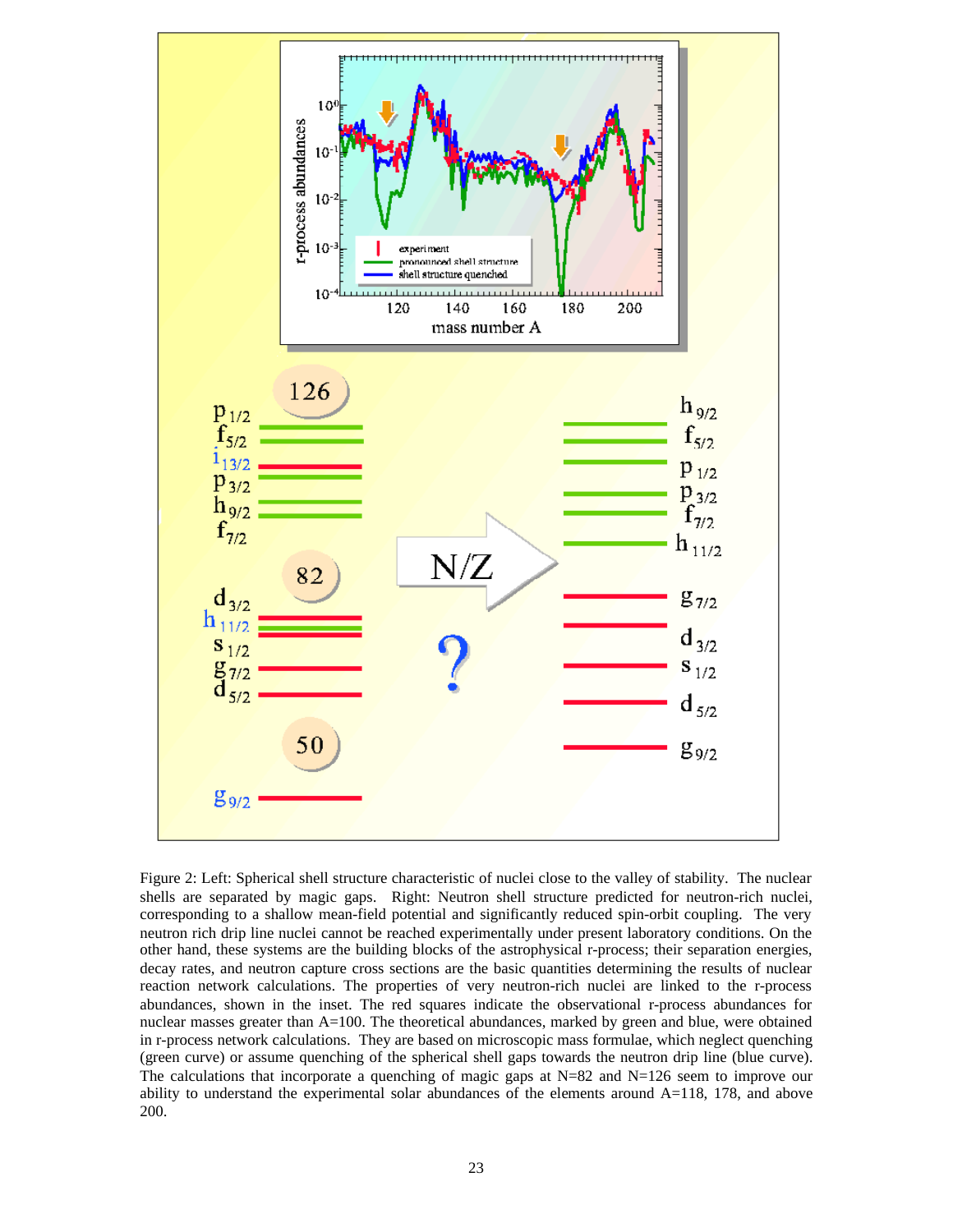Longer-term progress will depend on the availability of the high-intensity beams from RIA. With this facility the task of delineating the proton drip line in odd-Z nuclei will be completed. Also, we will be able to study in detail collective motions in these weakly bound systems via Coulomb excitation techniques.

The study of neutron-rich nuclei opens up wholly new areas of nuclear physics. This side of stability offers the greatest likelihood of major discoveries in the future. Indeed, it has already yielded a rich harvest of new phenomena and results at present facilities. The neutron-rich nuclei can provide a unique terrestrial laboratory to study the properties of neutron matter. Their study also has profound implications for our understanding of the rprocess and of the violent stellar events that spawn it, as we will see in a later section. The fact that the limit of nuclear existence for neutron-rich nuclei is experimentally unknown for all but the lightest eight elements illustrates both the experimental difficulty in accessing neutron-rich nuclei and the vast promise of new and planned accelerator facilities. Further mapping of the limits of existence of n-rich nuclei will help us understand better the nature of the mean field and of residual interactions in exotic, loosely bound nuclei.

The valence neutrons of some of the most neutron-rich light nuclei can have density distributions that extend far beyond the nuclear core. The low binding energy yields extended and diffuse neutron matter distributions for which surface effects and coupling to the particle continuum become very influential. Two-neutron halo nuclei (such as  $11$ Li) are providing insight into a new topology in nature with a so-called "Borromean" property, where each two-body sub-system of the stable three-body system is unstable. In heavier nuclei, one expects an outer zone of neutron matter, a neutron skin. The nuclear physics in this region should be exotic and new since virtually nothing is known about such nuclei.

The weak binding inherent to nuclei at the drip lines has a profound influence on nuclear properties. Strongly affected will be the underlying shell structure, which responds to the presence of weakly bound states and of diffuse matter. In addition to changes in the radial behavior of the mean field potential we expect that the spin-orbit force, which is crucially important for the determination of the magic shell closures, will decrease near the neutron drip line. Recent calculations indicate that, near the neutron drip line, one may encounter a quenched neutron shell structure with dramatically reduced shell gaps, possibly reordered orbitals and/or the emergence of new magic numbers (see Fig. 2).

In addition to changes in the nuclear mean field, residual interactions are likely to evolve near the neutron drip line, possibly gaining in importance. For example, pairing is expected to take on increased importance as the continuum provides an abundance of possible states for pair scattering. Moreover, other forms of nucleonic correlations or aggregations within the skin may develop. The strong pairing, quenched shell structure and the different density distribution for neutron and proton will have a profound effect on nuclear deformation and rotational properties. Thus even the traditional concept of single particle motion in a mean field may lose validity. Possibilities such as clustering of the neutrons within the skin need to be contemplated (they will likely give rise to new,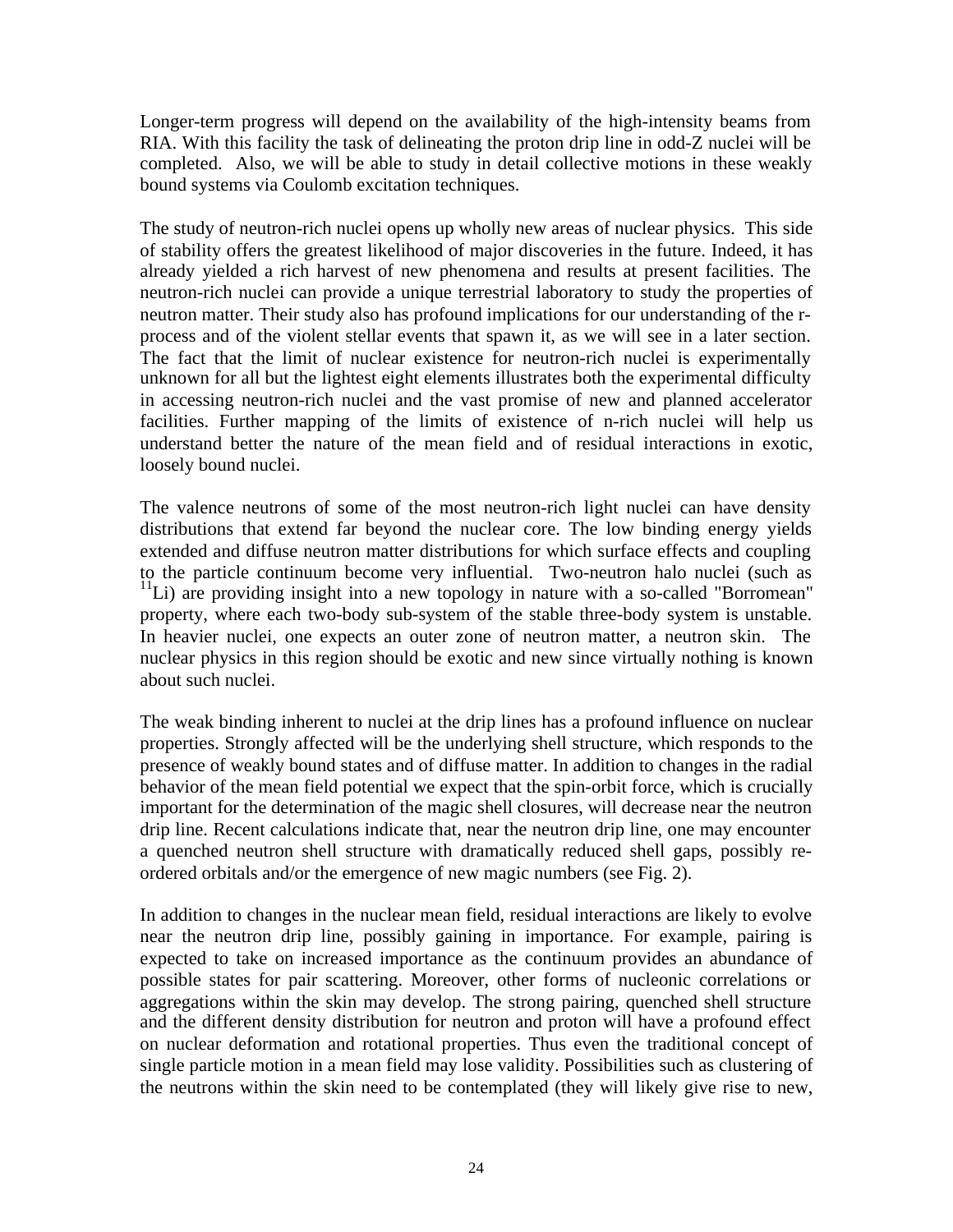low-lying collective modes) and the nature of the correlations between the core and the skin need to be explored.

Within the next five years the limits of existence for neutron-rich nuclei will be established for all elements lighter than sulfur  $(Z=16)$ . This will double the number of elements for which the neutron drip line has been determined experimentally. This will also end the ten-year long quest to advance by one element from oxygen to fluorine. Besides establishing the neutron drip line, measurements of nuclear masses away from stability will take center stage as they represent first stringent tests of relevant nuclear models. Such measurements also provide first indications for new regions of collectivity or for new shell closures. Extended nuclear halo systems, and experiments searching for predicted new modes of collective excitation, such as the soft dipole resonance mode, will be carried out. Furthermore, additional waiting point nuclei on the r-process path will become accessible. Fusion reactions and Coulomb excitation will allow continuing explorations of neutron-rich nuclei.

The long-term future in the study of neutron-rich nuclei is again linked to the availability of RIA. RIA will establish the limits of nuclear existence for elements up to manganese  $(Z=25)$ , and, depending on the exact location of the neutron drip line, perhaps all the way up to zirconium (Z=40). For heavier nuclei, RIA will establish nuclear existence and binding along isotopic chains 10 to 20 neutrons beyond the heaviest nucleus identified to date. This will provide the stringent constraints required for more accurate predictions/extrapolations of the location of the neutron drip line. With its extended reach for neutron-rich exotic beams, RIA will also determine fundamental nuclear properties such as mass, radius, and shape, providing additional experimental signatures to test theoretical descriptions of neutron-rich nuclei, and to probe neutron-rich nuclei along the path of the astrophysical r-process.

The intensities provided by RIA ensure that halo nuclei in the vicinity of the drip line will be accessible to experiment, not only up to mass A~50 where first theoretical predictions exist  $\binom{34}{18}$ ,  $\binom{42}{18}$ ,  $\binom{44,46}{18}$ , ...), but also for nuclei with mass A closer to ~100, where the presence of such structures is a matter of much theoretical debate. RIA beams will also provide the necessary tools to study nuclei with possible skin topologies. For example, the onset of the skin and its dependence on neutron number, as well as structural evolution, single particle structure and collective modes will be investigated by studying a small number of selected isotopic chains where large differences in N/Z ratios will be available. The nuclei in the Zn, Kr or Zr chains are good candidates for such studies. At RIA nuclei as neutron rich as  ${}^{90}Zn$ ,  ${}^{108}Kr$  and  ${}^{122}Zr$  (with 20, 22 and 24 neutrons more than the heaviest stable isotope in the respective chains) will be available at the 0.01/s level where experiments have already been demonstrated to be feasible.

In order to accurately evaluate possible alterations to shell structure, it is important to determine the latter structure in the first place. At present, our knowledge is based mostly on the properties of the single-particle levels of a few nuclei located near good closedshells. In heavy nuclei, by far the best information comes from the immediate vicinity of  $208Pb$ . A unique opportunity to improve this situation exists with RIA, especially in the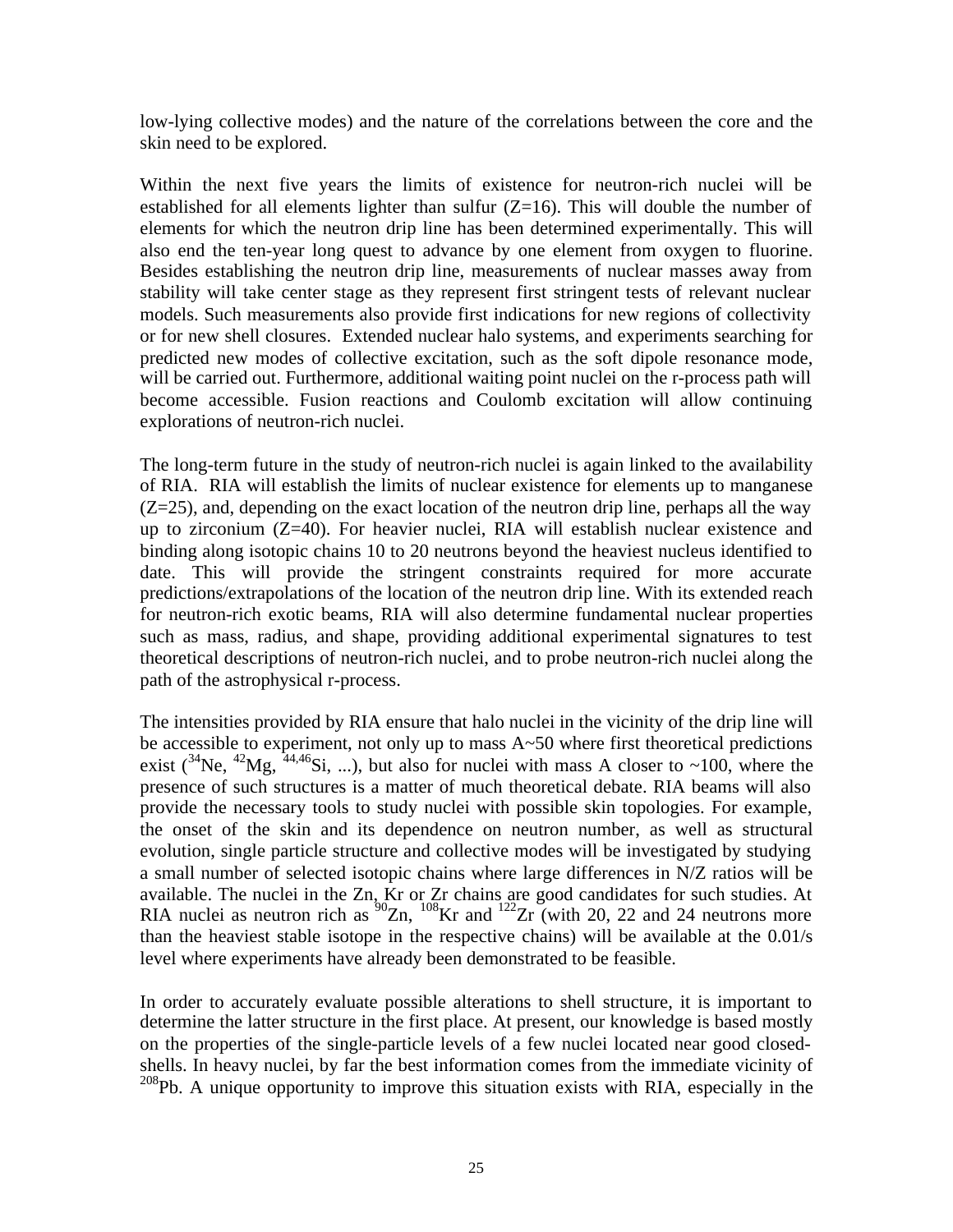neutron-rich sector. Intense beams of the neutron-rich, double-magic  $^{132}$ Sn nucleus will be produced. Beams of recently discovered double-magic  $^{78}$ Ni and semi-closed shell nucleus  $^{60}$ Ca will be available as well at usable intensities. In addition, beams of exotic nuclei with one or two particles or holes outside these magic nuclei will be available with comparable yields. Hence, essential information about single particle states, about the occupation of these states by nucleons, and about the interactions between these nucleons will be obtained with RIA.

The dependence of energy on density and/or temperature is fundamental to the description of any fluid. In the case of atomic nuclei, the search for the nuclear equation of state (EOS) is motivated by many unique aspects of the physics of these systems, especially the fact that nuclei can be considered as two-fluid quantal droplets. Small amplitude modes are nearly harmonic density oscillations about the stable minimum at  $\rho_0$  $\sim 0.16$  nucleons/fm<sup>3</sup>. For density variations in the vicinity of  $\rho_0$  the nuclear EOS can be explored through the excitation of the isoscalar monopole (ISMGR) and dipole (ISDGR) resonances. One of the near-term future goals of our field is to achieve a consistency between the results from ISMGR and ISGDR. The interference between nuclear and Coulomb excitation of the isoscalar resonances with particles gives information on the differences between proton and neutron density profiles. This technique gains power farther from β-stability. The behavior of nuclei excited to large-scale density fluctuation depends on whether the equation of state is "soft" or "hard" with respect to density variations as well as "soft" or "hard" with respect to isospin variations if the matter is asymmetric. Significant limits have been placed most recently on the EOS at supranormal densities  $\rho > 2\rho_0$ . These limits were made possible by the extension of flow measurements to higher beam energies and by the discovery of a transition to in-plane elliptic flow.

Extracting the isospin dependence of the EOS will be a major effort in the near future. This is one of the least understood properties of nuclear matter as evidenced by the divergent predictions of modern microscopic theory. As the energy density depends, in the lowest order, quadratically on isospin asymmetry, beams and targets covering a wide range of asymmetry are required. As the sensitivity of these observables grows with increasing asymmetry this work requires the use of the new facilities capable of producing nuclei far from stability with energies above  $E/A \equiv 100{\text -}200 \text{ MeV}$ .

In the low-density regime of nuclei at high excitation energies, a bifurcation below a "critical" temperature leads to the appearance of two phases, liquid and gaseous. As the system enters this region, it eventually becomes mechanically unstable as it breaks up into liquid droplets embedded in a vapor. The very coexistence of the liquid and gas phases implies clusterization. Due to the two-component nature of the nuclear fluid a nontrivial equilibrium component-partition is expected between the higher density (liquid-like) regions and the lower density, vapor-like or surfaces, regions. From the experimental side, in the area of low-density nuclear matter and cluster formation, important scaling laws have been discovered governing the cluster production. These laws describe the fragment multiplicity distributions and the changes in isotope yields with the system isospin asymmetry. The isospin degree of freedom should be exploited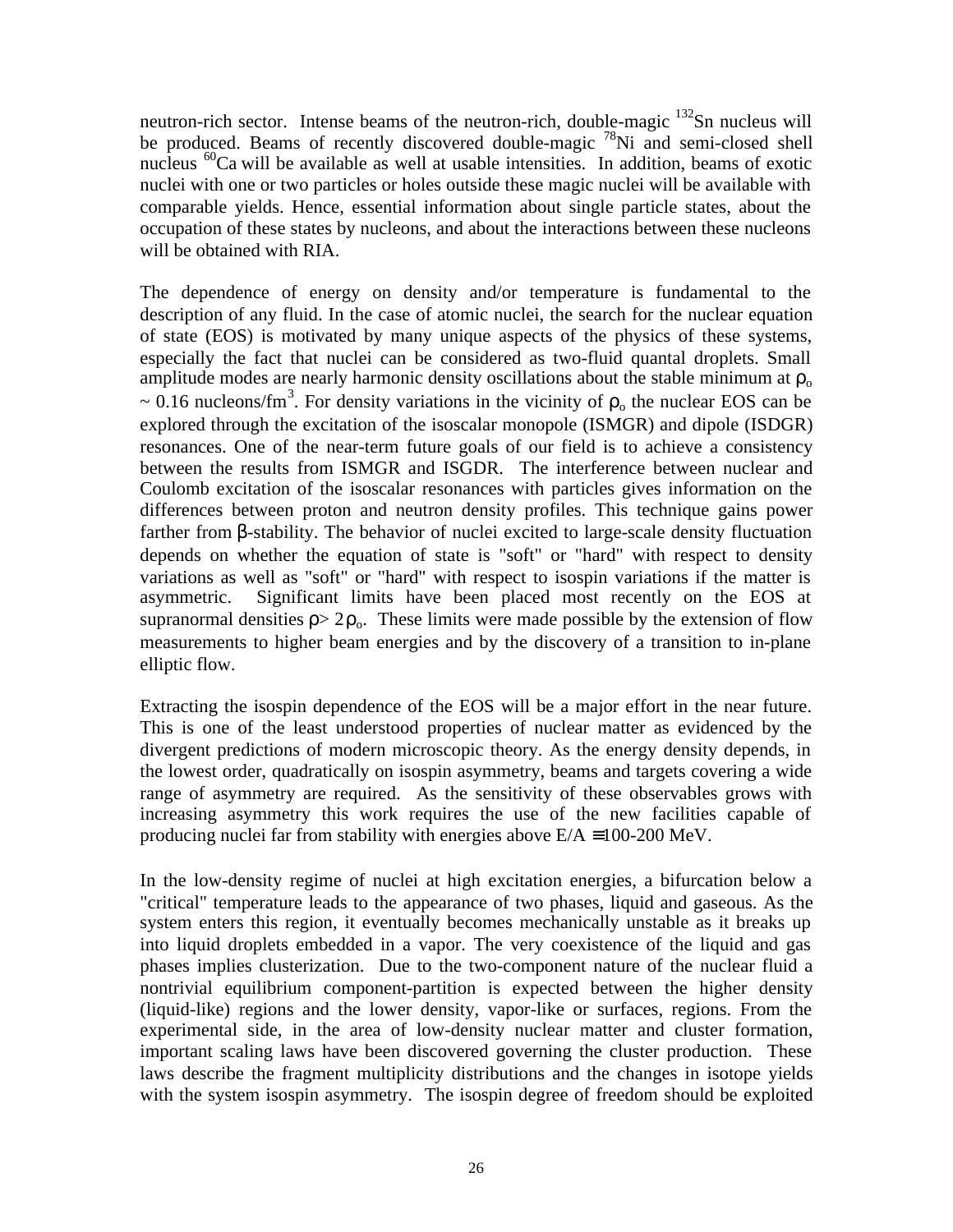experimentally to deduce the relation between the production of clusters and the liquidgas phase transition of nuclear matter.

To conclude, in all these areas of study, those relating to single particle and collective modes in nuclei, to the limits of nuclear existence, to the properties and topologies of exotic nuclei and to the behavior of nuclear matter under density oscillations, great advances have been made in the last five years, major progress is expected from existing facilities in the next five years, and the critical need for the future is access to new realms of exotic nuclei far from stability.

First and foremost, the keys to progress in this field are the continued exploitation of existing stable and radioactive beam facilities critical to pursuit of the exciting initiatives and physics themes currently under study and the training of new scientists for work in this field when RIA comes on line. Longer term progress rests on the construction of RIA as soon as possible. Concurrent advances in instrumentation, such as gamma-ray tracking arrays is also necessary to provide essential tools for the future. Finally, enhanced support for nuclear structure theory is essential for the vitality of the field, for developing new concepts and computational approaches, and for interpreting what will surely be much fascinating and unexpected data in the years to come.

# **2.1.3 Nuclear Structure Theory**

The nucleus is a fascinating quantum mechanical system exhibiting diverse and rare phenomena. Governed by the strong interactions between nucleons, nuclei exhibit strong correlations resulting in both single-particle and collective modes of excitation; examples of the latter include Goldstone modes like rotation and tunneling between spherical and deformed intrinsic nuclear configurations. Nuclear theory attempts to understand these excitations and the response of nuclei to diverse external probes within a coherent framework. This framework must encompass a wide range of energy and momentum scales for nuclei ranging from the deuteron to the superheavy elements. Nuclear theorists strive to describe the structure and dynamics of these, often disparate systems, and to apply our knowledge of these systems to help unravel mysteries of our Universe. This section will concentrate on nuclear structure and dynamics; the astrophysics context will be discussed in the following section.

Many nuclear structure efforts begin with a description of interacting nucleons and associated currents coupling to external probes. This starting point poses fundamental questions for the field. How does such an effective theory arise as a reasonable approximation to QCD, and what determines its range of validity? In recent years techniques based on chiral symmetry have provided some answers to the first question, producing effective theories similar to classical nuclear physics with dominant two-body interactions, controlled expansions in relativity, etc. Facilities like JLab are helping with the second question, testing the predictions of both classical (e.g., nuclear model) and QCD (e.g., scaling according to asymptotic quark counting rules) calculations over momentum ranges where the validity of neither is clear. A long-term hope is that some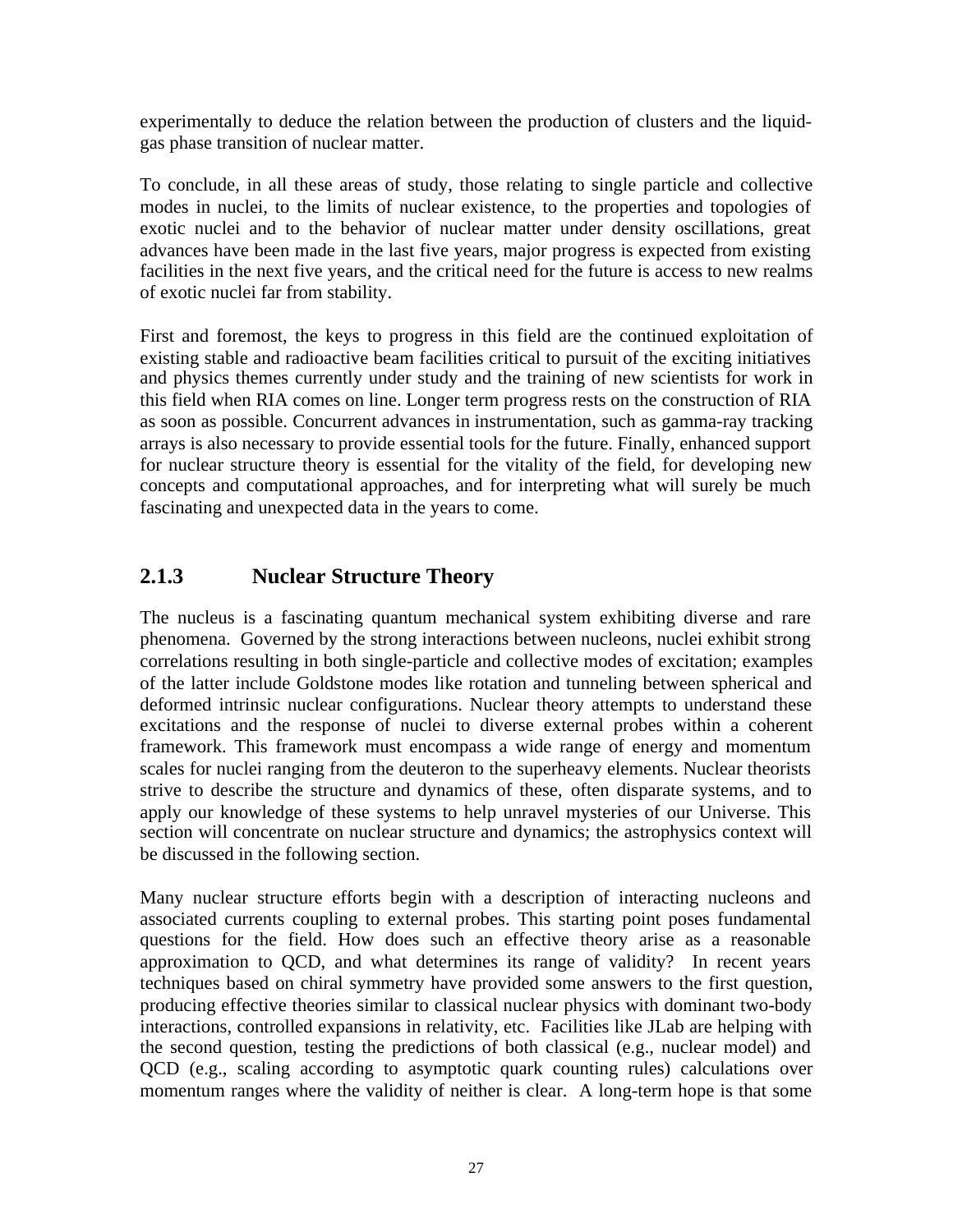nonperturbative QCD technique, such as lattice QCD, will match onto our classical theory at such an intermediate scale, thereby determining the low-energy parameters of nuclear interactions from QCD.

Important questions remain open within the picture of the nucleus as interacting nucleons. We need to understand the foundations of independent particle motion: How does shell structure evolve in this strongly interacting system? What is the role of the continuum in weakly bound nuclei and their reactions? How do nuclei respond to external electroweak probes, how can precise predictions be made for low-energy reactions important for astrophysical purposes? To construct a coherent picture of the nucleus, we would like to understand the transition from light to heavy systems. While for few-body systems precise calculations are possible, for heavy systems, because of their complexity, various approximations (including truncation schemes) must be invoked. Can a simple picture of effective interactions and operators evolve from this physics, and what are its crucial features? How does this picture change with density and isospin?

Collective degrees of freedom dominate many aspects of nuclear structure: despite the complexity of the underlying quantum mechanics, nuclear responses often exhibit a simplicity associated with either single-particle modes or collective modes such as rotation and vibration. What are relevant degrees of freedom of the nuclear many-body system? How does collectivity arise from the underlying Hamiltonian? What is the microscopic mechanism behind large-amplitude collective motion such as fission or shape coexistence?

Experiments continue to expand the range of known nuclei, with systems far from the valley of stability being an outstanding example. What is the mechanism of binding of exotic nuclei? Are neutron skins clustered? What are the soft modes of excitation and what is the role of correlations in the low-density nuclear zone?

Finally, many important applications of nuclear structure to fields like astrophysics require results of known and greater accuracy. Can we quantify nuclear structure uncertainties in big bang nucleosynthesis and in solar neutrino cross sections? What level of accuracy can be guaranteed in predicting properties of exotic nuclei important to the rprocess?

Investigations that try to answer these and other questions are currently underway in the field and significant advances have been made in the last five years. These include: abinitio Greens Function Monte Carlo calculations for nuclei up to  $A=10$ ; ab-initio threebody calculations of d+p scattering reactions and low-energy four-nucleon reactions; abinitio shell-model calculations based on bare NN interactions and insights on effective interactions from effective field theory; applications of Monte Carlo techniques to the nuclear shell model and computational advances in the conventional shell model; microscopic studies of short-range correlations; continuum shell-model descriptions of light nuclei; calculations of stellar weak interaction rates; shell-model descriptions of collective states in medium mass-nuclei; shell-model calculations at the interface between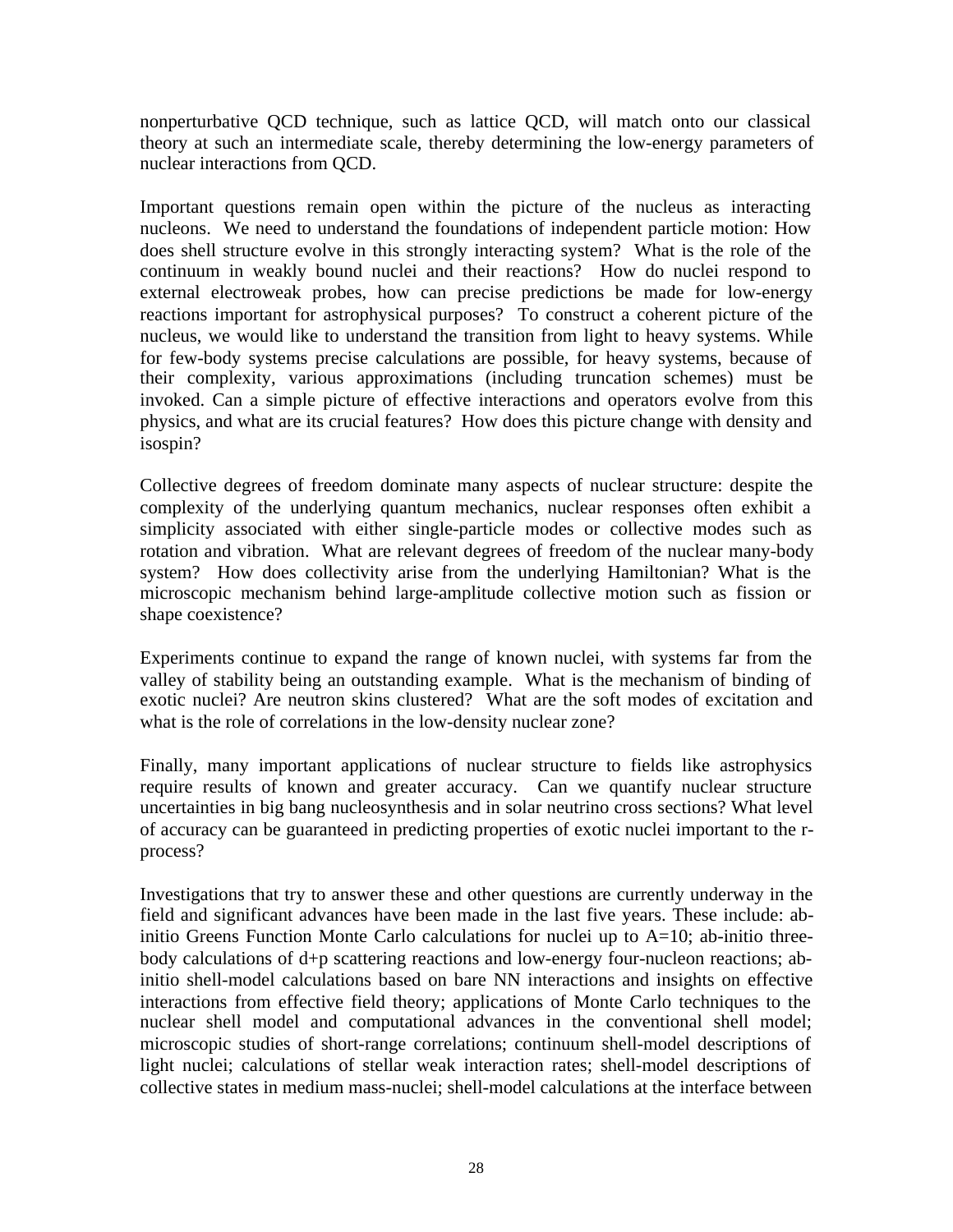shells; the prediction that neutrino opacities in nuclear matter are much less than previously modeled; the construction of the self-consistent mass table; investigations of the role of weak binding and pairing in nuclei near the drip-lines using Hartree-Fock-Bogoliubov theory; the discovery of the origin of pseudospin symmetry from the Dirac equation; increased understanding of global features of nuclear collective structure and of the properties of nuclei in the vicinity of shape transitions; self-consistent descriptions of rotational structures in medium-mass and heavy nuclei; time-dependent relativistic mean-field calculations for giant and double-giant resonances; predictions for the structure of superheavy elements. In addition to these nuclear specific applications, work was initiated in other fields. Specific examples include investigations of robust observables given random interactions, explanations of odd-even staggering of masses in nuclei, clusters, and grains; structure calculations of mesoscopic systems such as clusters, quantum dots, and nanowires. Collaborations have also yielded advances in the study of strongly interacting quantum spin systems. In many instances, algorithmic developments and the use of large-scale computational power lie at the heart of these advances.

In view of this progress, we are poised to face several important challenges during the next five years. The experimental emphasis on nuclei far from the valley of β-stability requires us to expand our current exploration of nuclear forces and currents, effective interactions, and techniques to solve the nuclear many-body problem. Significant advances in nuclear theory are required to successfully describe weakly bound nuclei that will be investigated by RIA. Understanding the properties of neutrinos by using nuclei as a probe requires a detailed understanding of the nuclear structure of a given detector material. Many nuclear systems (including nuclear matter) cannot be probed in the laboratory but are very important in astrophysical environments; therefore, reliable theoretical tools must be developed in order to describe these systems.

The Hamiltonian required to describe the structure of nuclei is not known a priori. There exists a great need to determine the Hamiltonian and the relationships between different approaches to nuclear many-body theory. Major progress has been made over the last five years along several lines.

One line involves the use of bare nonrelativistic two- and three-nucleon interactions in the Schrödinger equation. This approach can be implemented essentially exactly for relatively light nuclei using Monte Carlo methods. The two-body forces are fit to nucleon-nucleon scattering data. Three-body forces include terms whose strengths must be determined by investigating three-nucleon scattering and the isospin dependence of nuclear spectra and ground states. Our understanding of three-body forces is still primitive: the most general three-body potential is far more complicated than anything in current use. During the last five years, direct application of these forces to the nuclear many-body problem has shown that nuclear structure indeed develops from the underlying nucleon-nucleon and three-nucleon forces. Currents calculated in this framework yield important information on the electromagnetic response of the light nuclei. During the next five years both technical and theoretical advances in these studies should allow for nearly exact calculations of low-energy scattering and reactions, many important in an astrophysical context, up to  $A=12$ . Dramatic advances may be possible in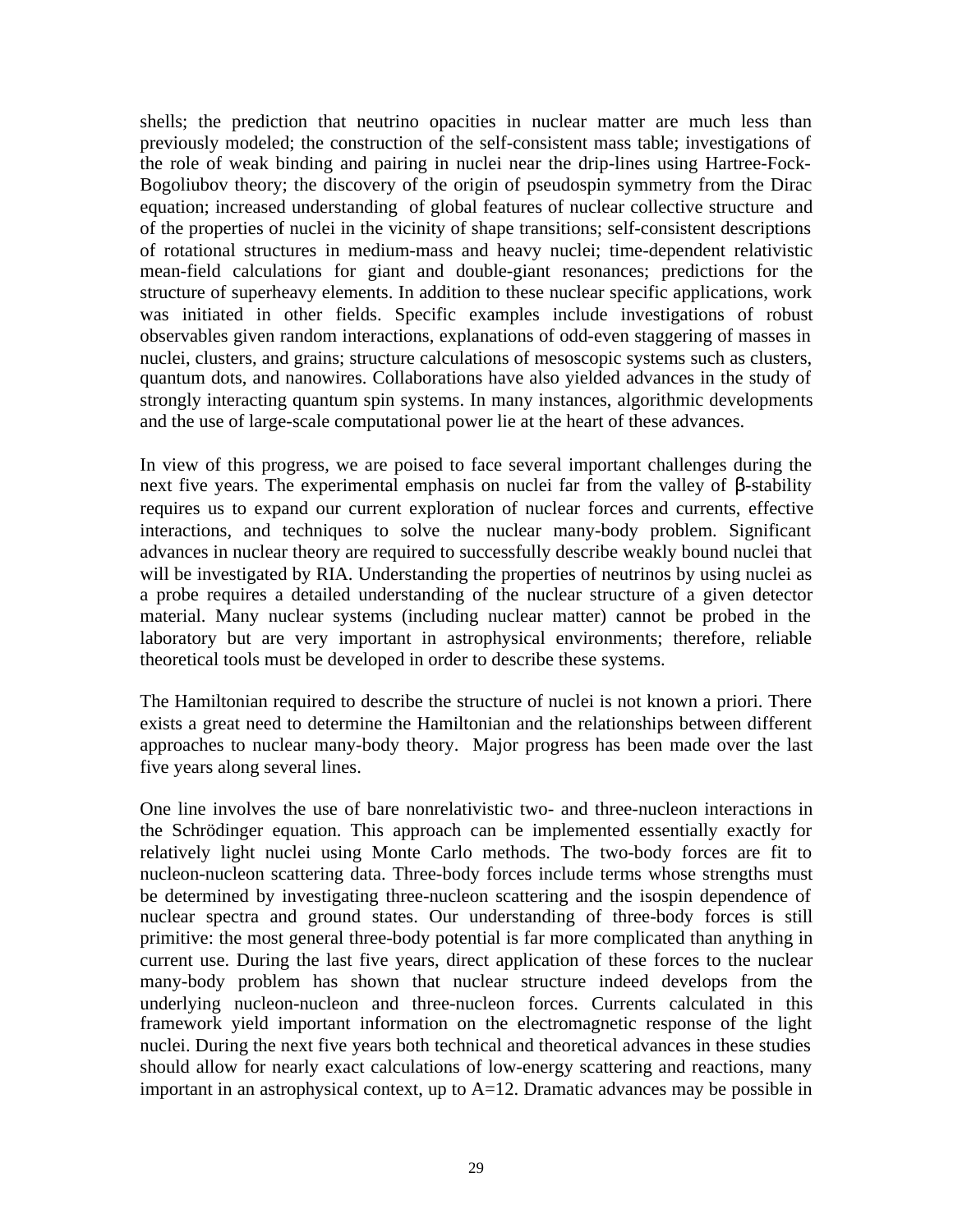the next five years, using related methods incorporating Auxiliary-Field Monte Carlo sampling of the nucleon's spins and isospins, to study the mass 16-40 region, as well as dense nuclear matter.

A second approach, focusing on light nuclei, involves the use of effective field theory. This approach is based on the equivalence, at sufficiently low energies, of an effective theory to QCD, provided the former respects the underlying symmetries (chiral, Lorentz) of QCD. The parameters of the low-energy theory, which in principle are determined by QCD, are fixed in practice by matching experiment. Once this is done, other predictions are model independent up to the order (the expansion is in a momentum scale) of neglected higher terms. During the last five years significant progress has been made in studying the deuteron and three-body nuclei in this approach. For example,  $n+p\rightarrow d+\gamma$ reaction cross sections as well as  $d+\gamma$  breakup were recently calculated within this framework. Major challenges for the next five years include resolving some conflicting "power counting'' schemes, defining an efficient theory with pions for the three-body problem, extensions to the four-body problem, and applications to nuclear matter.

A third approach involves the use of an effective Hamiltonian within a restricted model space. This effective interaction can in principle be derived from the bare interaction through the use of renormalization theory. Shell model techniques can then be applied to this effective Hamiltonian to define the structure of the nucleus of interest. Other operators can likewise be renormalized for use in the chosen model space, although further research in this direction is clearly needed. This shell model approach has been applied to the description of moderately heavy nuclei that are not too far from closed shells. Major computational advances, both in the traditional shell model methodology and in the use of Monte Carlo methods, have extended the region of applicability of these methods dramatically over the last five years. Further progress that extends the shell model methodology to even heavier nuclei is an important goal for the next five years.

The shell model approach in light nuclei has been extended, primarily during the last five years. As in heavier systems, the calculations are carried out using an effective Hamiltonian derived from the bare force. However, in these calculations no inert core is assumed and all A nucleons are considered as active. These calculations have now pushed into the p-shell. Very recent work that applies effective field theory techniques to the determination of the effective interaction in a given model space also shows great promise for light nuclei. This work may provide important guidance to phenomenological efforts to construct effective interactions in heavy nuclei, where the model space truncations are often far more complex.

Self-consistent mean-field theories offer the fourth microscopic approach to nuclear structure and here too an appropriate effective many-body Hamiltonian is necessary input. In these approaches, one defines an energy density functional and solves for ground state and bulk properties of a given nucleus, as well as for collective nuclear excitations. Both relativistic and nonrelativistic approaches have seen progress in the last five years. The effective Hamiltonians in this approach are typically parameterized, with the parameters obtained from global fits to nuclear properties. While new data on exotic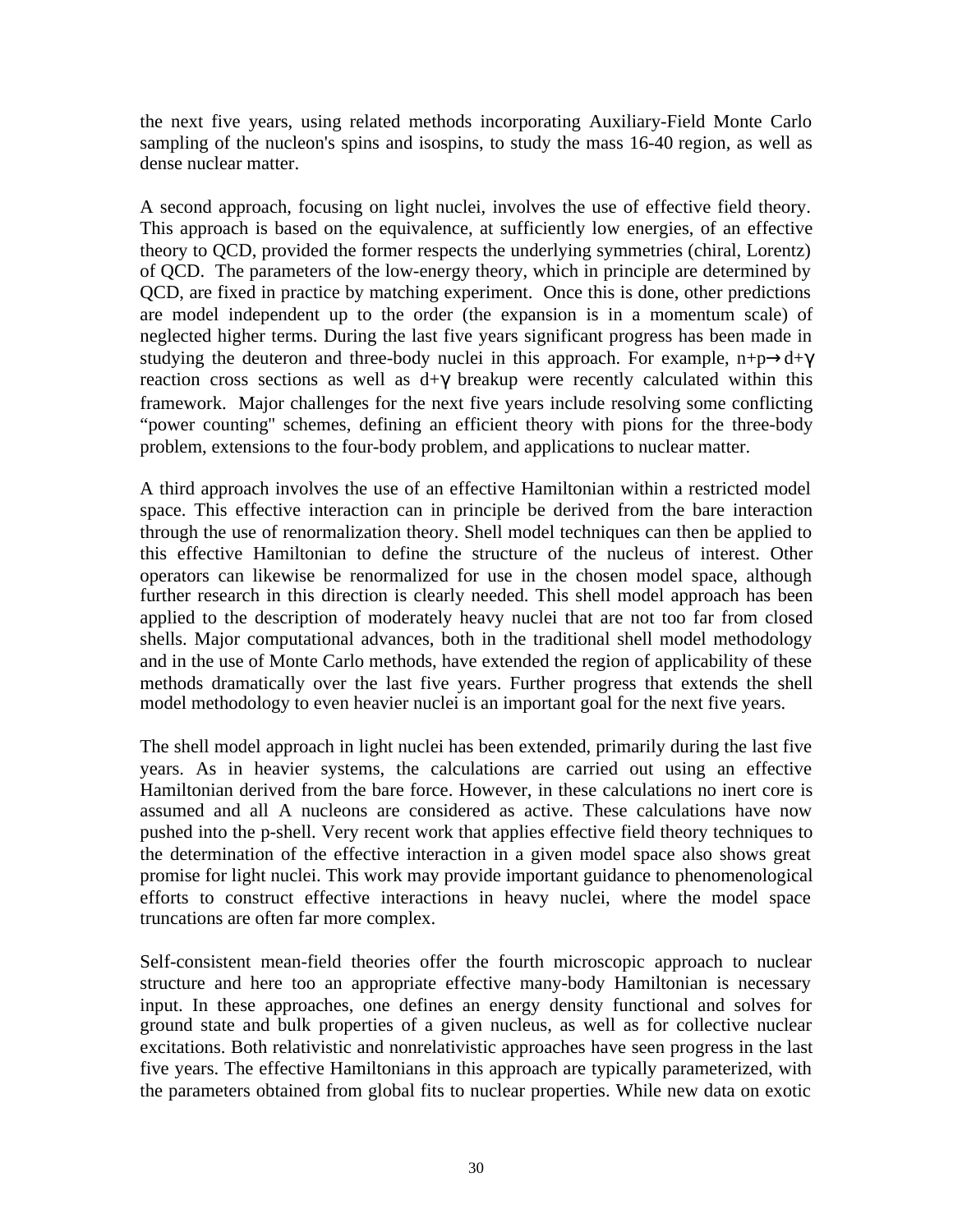nuclei from RIA will permit the parameters of these effective Hamiltonians to be more accurately determined, it is crucial to tie the modern energy density functional to the microscopic Hamiltonians. Further extensions of the self-consistent theory to include new correlations such as proton-neutron pairing and to restore internally broken symmetries are important challenges for the future.

By exploring the connections between these approaches, nuclear theory aims to develop a coherent description of the nucleus. In order to pursue this goal, adequate tools are needed. All of the above microscopic approaches to the structure of nuclei have benefited significantly from recent increases in computational power and associated algorithm development. Access to, and the use of, national computing facilities remains an important ingredient in nuclear theory research. Continued access to the most advanced computing facilities is vital to all areas of nuclear theory, and in particular is crucial for nuclear many-body theory.

Complementary to these microscopic approaches, major advances have also been made with models that focus more directly on the collective building blocks of nuclear structure. Continued work on these more phenomenological models - often based on symmetry considerations - is called for, especially as regards their link to the underlying forces at play in the nucleus. It still remains a major challenge for nuclear theory to understand microscopically these simple models and underlying coupling schemes.

# **2.2 Achievements and Goals in Nuclear Astrophysics**

Nuclear astrophysics is one of the forefront applications of nuclear physics. It is concerned with the domineering impact of the microscopic aspects in nuclear structure and nuclear reaction physics on the macroscopic phenomena we observe in our universe. Nuclear Physics aspects set the conditions for the evolution of our universe within the first three minutes of the Big Bang. The characteristics of few particle systems such as the mass of the deuteron determined the onset of the formation of elements. The particle instability of mass 5 and mass 8 systems prevented the instantaneous formation of all the heavier elements beyond Boron and postponed its nucleosynthesis to the formation and evolution of stars.

The stellar evolution is directly correlated to its nuclear fuel. Hydrogen induced reactions drive the energy generation in main-sequence and early red-giant stars, Helium induced processes govern the evolution late in the red-giant phase, and heavy ion fusion and photon induced fission processes characterize the final span of stellar life. Fast convection and dredge-up processes spill the reaction products to the stellar atmosphere where they mix with the interstellar dust through solar wind driven mass losses and the formation of planetary nebulae. Weak and neutrino interaction processes are closely associated with the physics of core collapse type II supernovae; they control the collapse phase itself and originate the neutrino flux that revitalizes the stalled shock which drives the supernova explosion mechanism. Neutrinos therefore are considered to be the unique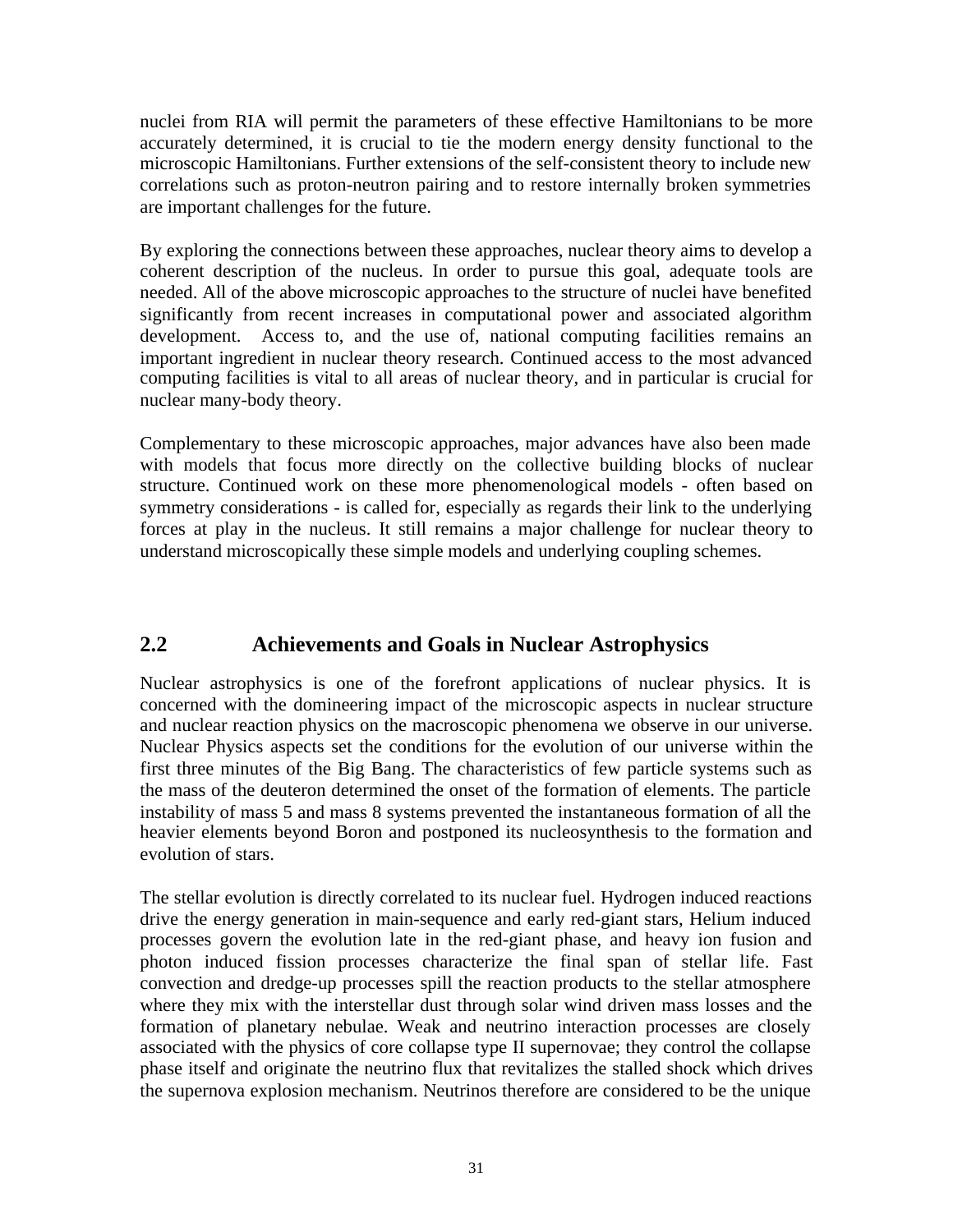signature for the nature of the supernova ignition process. Strong interaction processes, on the other hand, characterize the nucleosynthesis in the shock front through the outer layers of the pre-supernovae star. The neutron-rich gas near the core is thought to be the site of the r-process, which produces roughly half of the elements heavier than iron. All the nucleosynthesis processes in the shock front determine the abundance distribution in the ejecta and cause in particular the production of short-lived radioactive nuclei that power the characteristic light curve of supernova events.

Stellar remnants that accrete mass from nearby companions can briefly flare back to life. Proton and alpha induced fusion processes far off stability drive the thermonuclear explosions on the surface of accreting white dwarf stars or neutron stars observed by astronomers as novae or X-ray-bursts. More spectacular sites of rapid burning can be found in the accretion disks of black holes or in merging neutron stars.

New insight into the nature and characteristics of stars and stellar explosions is a direct result of the rapidly increasing amount of observational data from ground and satellitebased observatories, operating over the entire range of the electromagnetic spectrum. Recent observations by the HUBBLE telescope revealed new aspects of the formation of planetary nebulae from red giant stars, providing a detailed look at the late phases in the evolution of intermediate-mass stars. Peculiar abundance distributions in the nebulae are the signatures of the latter stages of nucleosynthesis. A wealth of information about nucleosynthesis is carried in the abundance patterns observed in meteoritic grains which are condensed in the winds of evolved stars. Observations of old stars by the HUBBLE and the Keck telescopes yield evidence that the r-process abundance distribution observed in the solar system is a general feature throughout the galaxy and throughout stellar evolution. This provides an important constraint on the age of the galaxy. Observations of elemental and isotopic abundances in the oldest stars in our galaxy have challenged our basic understanding of stellar structure and evolution. The new CHANDRA X-ray observatory has shown evidence of the freshly formed isotopes in the material ejected from novae (see fig. 3). Other satellite-based X-ray telescopes reveal new indications for thermonuclear explosions in X-ray bursts and X-ray pulsars. Gravitational-wave detectors like LIGO will be used to probe the details of the explosion and the evolvement of nuclear matter at extreme densities on the surface of neutron stars. Observations of galactic radioactivity by the recently decommissioned Compton Gamma-Ray (CGR) Observatory have provided information about massive stars and supernovae, which could ultimately have impact on our description of the chemical evolution of the galaxy. The new INTEGRAL gamma observatory will multiply the number of observed sources and will strengthen our understanding of nucleosynthesis far from the lines of stability in stellar explosions.

While the observational evidence has multiplied over the last decade, our deeper understanding of the nature of these explosive events and the origin of the observed signatures is still in its infancy. The theoretical models are still rather crude and are often based on global assumptions. Better and more detailed microscopic input parameters are clearly needed to compare the observations with model predictions and to come to a better understanding of the nature of these events. We therefore need to simulate stellar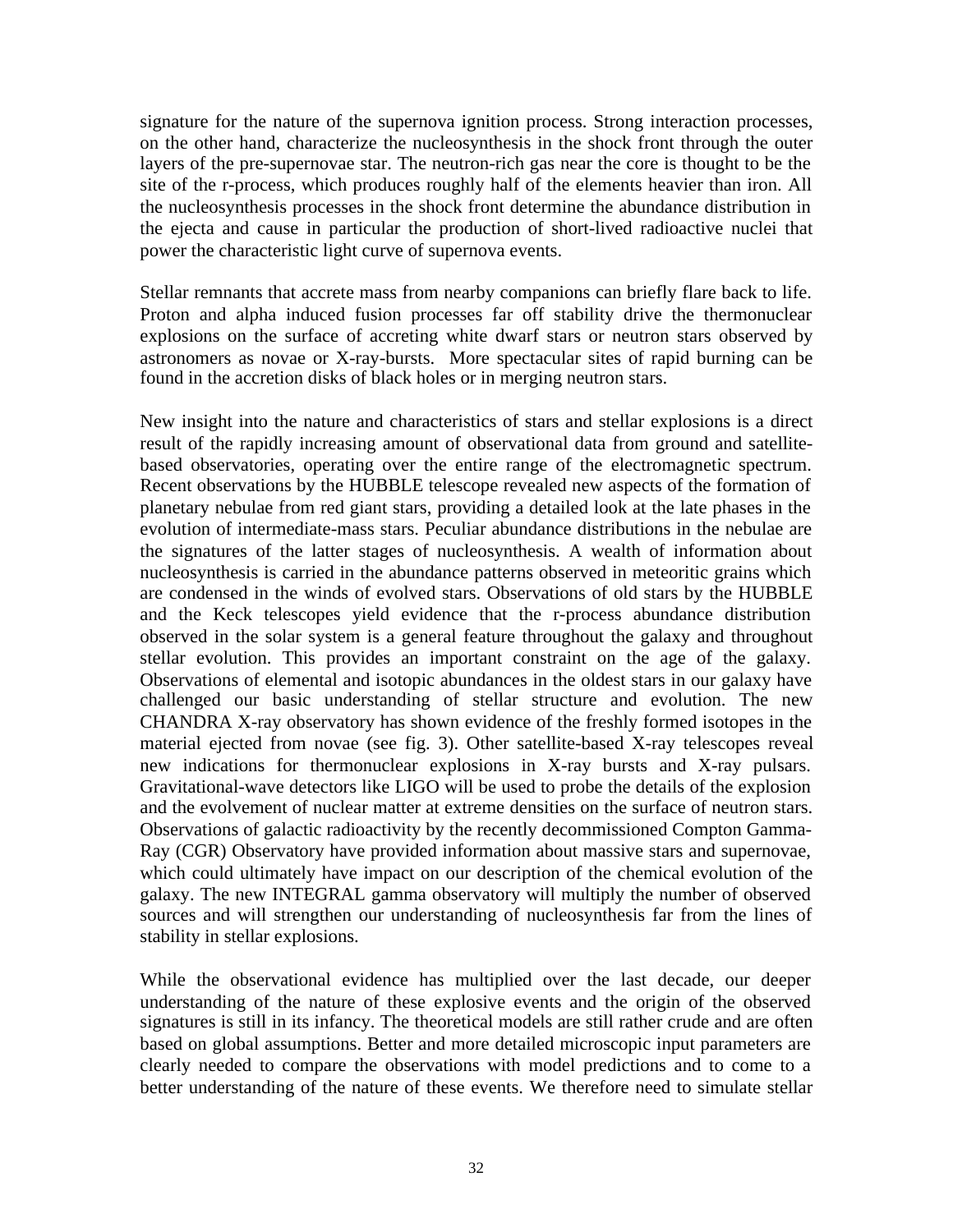processes and the associated nucleosynthesis in the laboratory to improve our understanding of these events and to interpret the wealth of observational data. Such experimental simulation of stellar conditions in the laboratory is the crucial link for interpreting the wealth of observational elemental and isotopic abundances data from observatories through complex computer simulation of stellar evolution and stellar explosion. Two major goals have crystallized over the last decade. The first centers on the understanding of nuclear processes far off stability in the rapid rp- and r-process, which characterize nucleosynthesis in novae, X-ray bursts, and supernovae. The second goal focuses on understanding nuclear burning through the different phases of stellar evolution, determining the lifespan of the stars and the ignition conditions of stellar explosions. They also determine the elemental and isotopic abundances observed in stellar atmospheres and in the meteoritic inclusions.

# **2.2.1 Nuclear physics of stellar explosions**

In studies of stellar explosions, the properties of and reactions involving nuclei far from stability play a key role. Models of core collapse supernova explosions provide an excellent example of the importance of this need for new nuclear physics information. These extraordinary events play a key role in nuclear astrophysics as they serve as the dramatic endpoint of the evolution of massive stars. Additionally, they most likely synthesize a large fraction of the heavier elements in the Universe via the r-process, and serve as a site for the γ- and p-processes as well. Exploring the possibility of r-process nucleosynthesis in supernovae requires advanced astrophysical models needing as input the properties of very neutron-rich nuclei and some neutron-induced reaction cross sections, most of which have never been measured. Cross sections of neutrinos with heavy nuclei, which are almost completely unexplored experimentally, also play an important role in supernovae. Additionally, electron capture rates on nuclei regulate the conditions during the explosion; they have to be known to understand the explosion mechanism and nucleosynthesis.

Studies of other stellar explosions also require advances in nuclear physics. Thermonuclear supernovae may be used as standard candles and therefore play a key role in understanding the evolution of the universe, but only if they are better understood. Their evolution, explosion mechanism, and nucleosynthesis depend on a better determination of electron capture rates on nuclei.

Observations of X-ray binaries with various observatories, possibly including future gravitational wave detectors, can reveal the nature of accretion processes and of the neutron star itself if the underlying nuclear reactions were better understood. Thermonuclear reactions during explosive hydrogen and helium burning at the neutron star surface during X-ray bursts involve mostly unmeasured reactions on unstable nuclei along the proton drip line - the rapid proton capture process (rp-process). Additionally, we need to understand electron captures and pyconuclear reactions in the crust of the neutron star, involving neutron rich nuclei out to the neutron dripline, which have never been studied.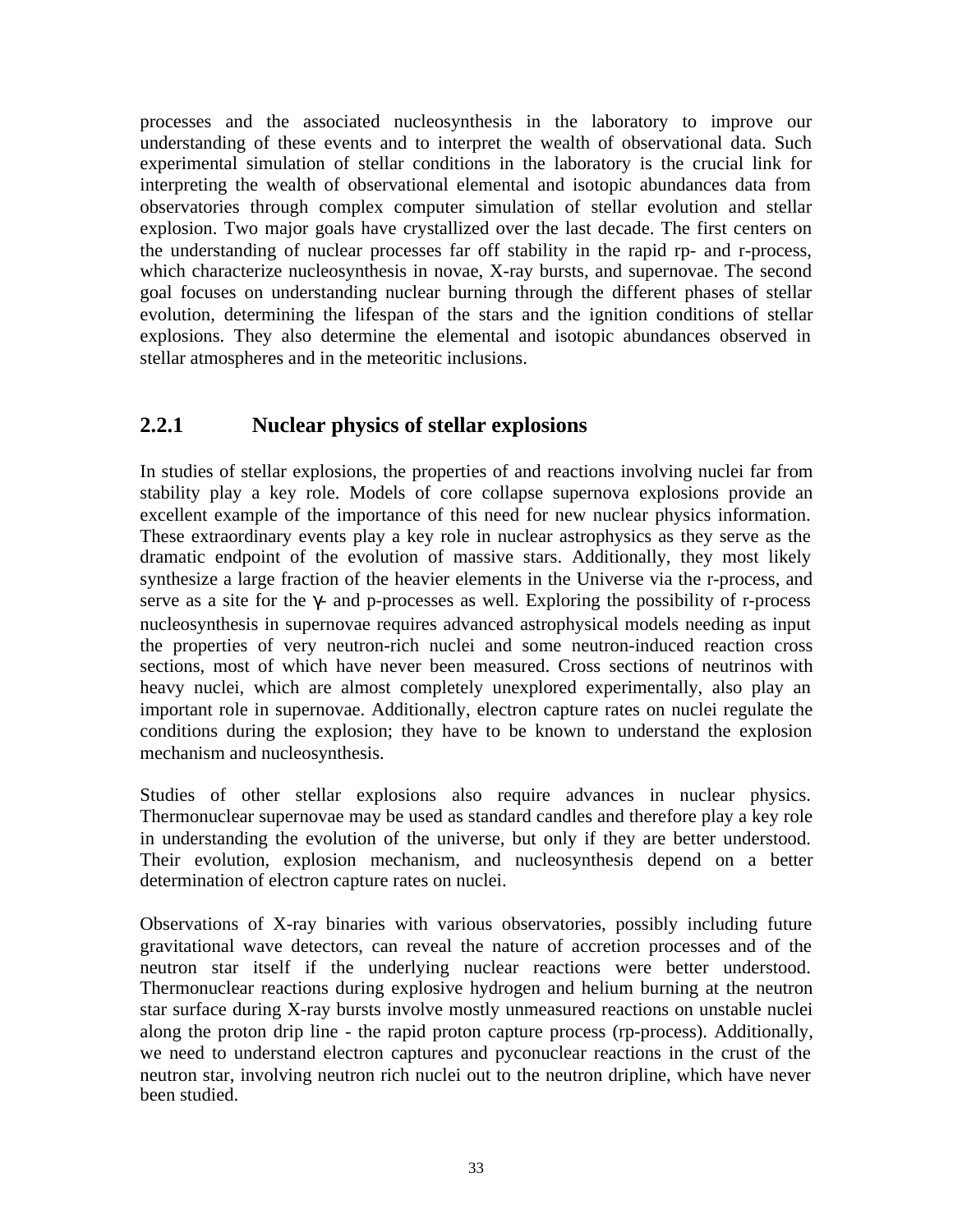Novae are thermonuclear explosions on the surface of accreting white dwarf stars, which are potentially important sources of certain light nuclei and gamma-ray emitters in our galaxy. Novae may also reveal details of the composition and evolution of white dwarfs. Currently, there are significant problems in our understanding of the explosion mechanism, nucleosynthesis and the connection between the nuclear event and the observed outburst. Observations will provide new insights if measurements are made of the proton capture reactions on unstable nuclides that occur during the explosion.

Our understanding of nuclear reactions and properties relevant for stellar explosions has made significant progress since the implementation of the last Long Range Plan. A number of first generation low energy radioactive beam facilities have been developed in the United States and Canada. All facilities have a dedicated astrophysics component on their scientific program. The Atlas facility at Argonne National Laboratory pioneered the use of long-lived radioactive species for nova and supernovae related measurements, Lawrence Berkeley National Laboratory has started a program of potential relevance for the evolution of super-massive stars, TWINSOL at the University of Notre Dame has centered its program on reactions in primordial Big Bang nucleosynthesis, and Texas A&M University is pioneering the establishment of the ANC method for a broad range of astrophysical applications. The HRIBF facility at Oak Ridge National Laboratory initiated a strong astrophysics program with post-accelerated radioactive ions presently focusing on the hot CNO cycles in novae. A fast radioactive beam facility has been designed with the coupled cyclotron project at the NSCL at Michigan State University offering unique opportunities for r- and rp-process measurements. At TRIUMF in Canada, ISAC will start operation soon as premier ISOL based facility, primarily dedicated to the astrophysics of explosive hydrogen and helium burning. These efforts, together with similar developments at European laboratories, demonstrated that radioactive beam experiments using ISOL and projectile fragmentation production techniques are both feasible and invaluable for nuclear astrophysics.

Great strides have been made in developing the experimental techniques needed for radioactive beam experiments. Direct reaction rate measurements with low-energy radioactive beams together with indirect measurements using higher-energy radioactive beams have given the first experimental basis to the rates of a number of important reactions in the rp-process. X-ray burst models have also benefited from half-life measurements of proton-rich nuclei up to Sn, which help constrain the location of the proton drip line. Significant contributions to our understanding of reaction rates of unstable nuclei in the rp-process came from transfer reactions and other indirect techniques at stable beam facilities. For r-process nuclei, first steps have been carried out at CERN to measure gross properties of a few r-process nuclei near the closed  $N=50$  and N=82 neutron shells. These data have been very useful to constrain theoretical calculations of r-process input parameters. The experimental possibilities for comparable r-process nuclei studies in the United States are presently rather limited but the use of fragment facilities for producing r-process isotopes can be stimulated with the upgrade of the NSCL facilities. The experience with present facilities, however, also showed the limitations. The design specifications of the various facilities limit their applicability for a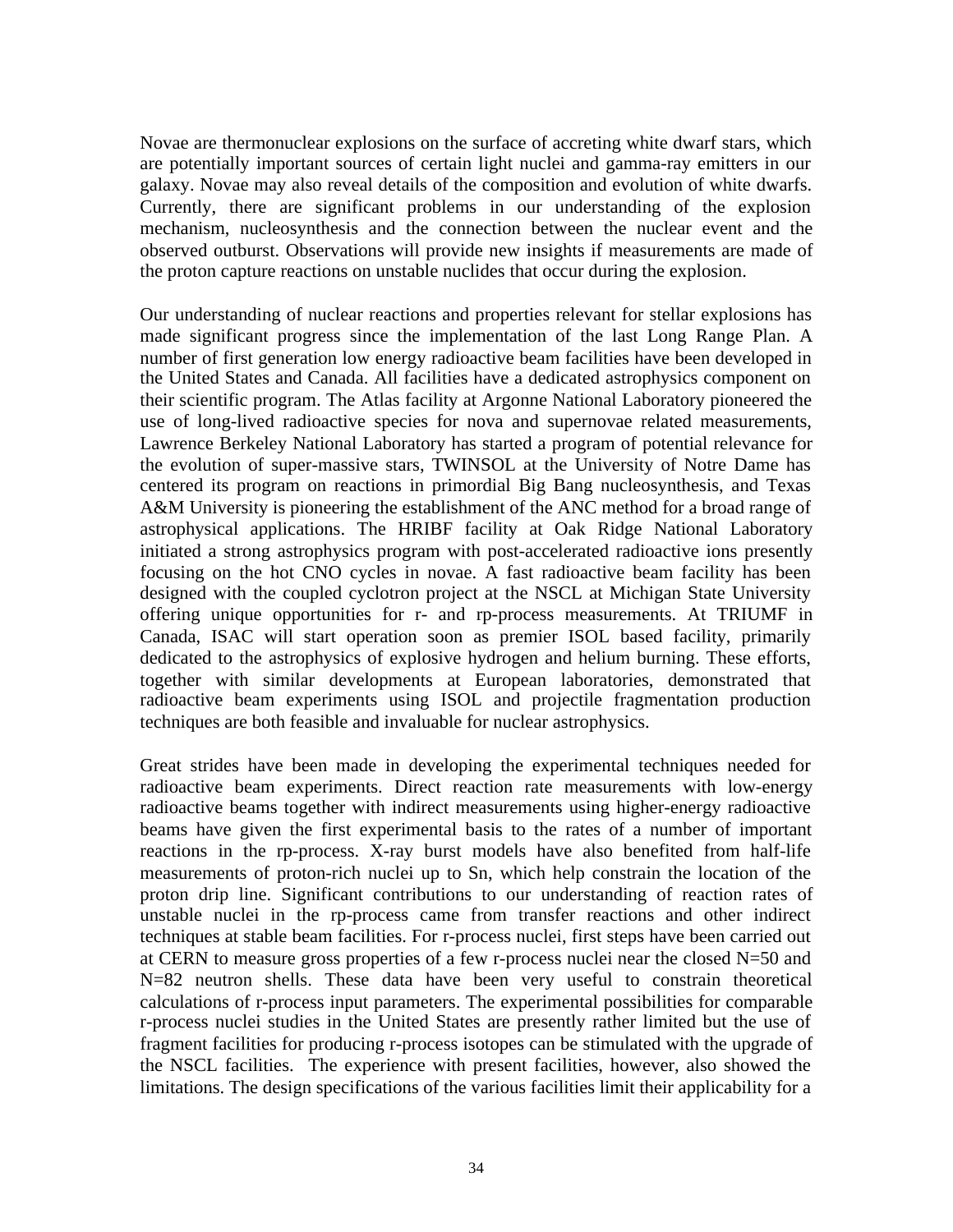broader range of experiments. Lack of beam intensity prohibits the measurement of low cross section reactions and reduces opportunities for extensive structure measurements near drip-lines. A vigorous and varied research program requires advancement in the state of the art that would accompany a new generation of radioactive-beam facility.



# **Nuclear Astrophysics with RIA**

Figure 3: An N vs. Z chart highlighted by some of the areas relevant to a variety of explosive astrophysical scenarios, as measured in satellite observatories: rp-processing of light nuclei in nova explosions as observed in Hubble optical images and in Chandra x-ray spectra; on the surface of an accreting neutron star rotating with a period of 3 msec, an x-ray burst (with a 1 sec risetime) powered by the rp-processing of medium mass nuclei, as measured using the Rossi x-ray Timing Explorer; a remarkable comparison of the r-process abundance distributions for the solar system and for a very old, very metal poor star in the galactic halo, as determined by measuring its optical spectra with the HST.

To meet these challenges in nuclear astrophysics, a dramatic increase in the intensities of radioactive beams at low and high energies is essential. Only then can we use the latest experimental techniques to measure reactions with and the structure of unstable nuclei involved in stellar explosions. The Rare Isotope Accelerator is designed to meet this severe experimental challenge: it will provide unprecedented intensities of variableenergy, high-quality beams of proton- and neutron-rich radioactive nuclei. RIA will enable a significant fraction of all r-process nuclei to be studied, as well as the nuclei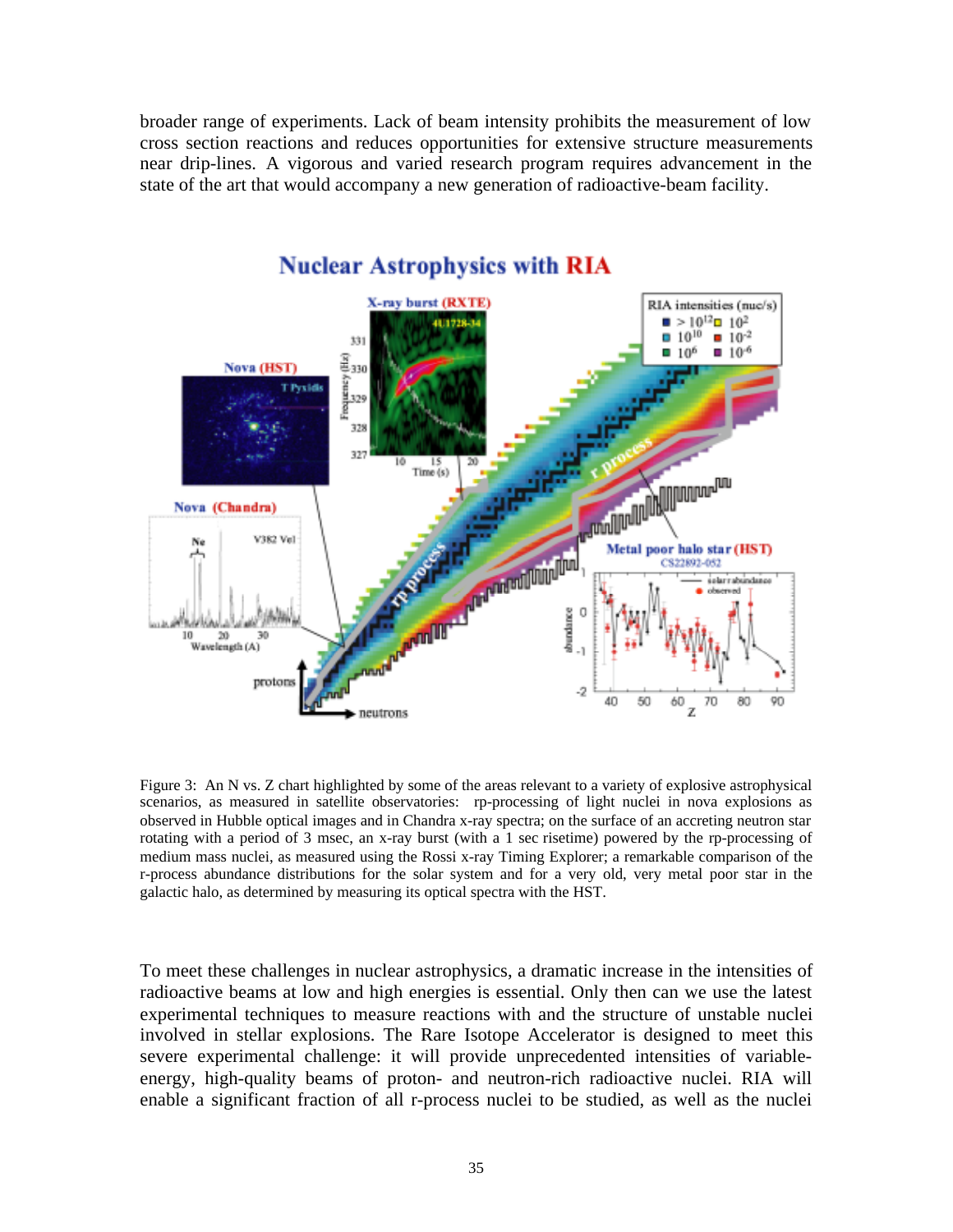along the neutron drip line that play a major role in processes taking place in the crust of a neutron star. Direct, low-energy reaction rate measurements on unstable proton-rich nuclei require the intensities that RIA will provide, as will measurements of the proton drip-line and indirect studies of proton capture rates up to the endpoint of the rp-process.

## **2.2.2 Nuclear physics in stellar evolution**

The laboratory measurement of nuclear processes in stellar explosion desires the development of a new generation of radioactive beam facilities like RIA to simulate the conditions for rapid nuclear reaction processes within the split-second time-scale of a stellar explosion. Quite opposite conditions are necessary for the study of nuclear reactions during the long-lasting quiescent periods of stellar evolution. High intensity, low energy accelerators for stable beams are required to simulate within the human life span the thousands and millions of years lasting nuclear processes, which define the life time of a star. More than thirty years of intense experimental study have allowed us to define the major concepts of nuclear burning phases during stellar evolution. However, an increase in the precision of nuclear data is required in order to take advantage of the impressive advance in the quality of observational data. Furthermore, we recognize that the abundances of trace elements observed in grains and in stellar atmospheres contain a wealth of information about the stellar interior and the complex hydrodynamics that couple the interior with the surface (see Fig.4). Interpreting this information requires measurements of cross sections at the limit of sensitivity. New results will also lead to new observational tools and signatures. New measurements at the stellar energy range are needed for the understanding of the pp-chains, which control the energy generation in our sun. Improved reaction rates are essential for the final solution of the solar neutrino problem. Beyond that, questions of hydrogen burning in massive main-sequence stars through the CNO- and NeNa-, and MgAl-cycles still remain to be solved. Measurements of reaction rates at stellar energies would not only better define the hydrogen core burning conditions of massive stars but also the hydrogen shell burning conditions during the late phases of stellar evolution. The latter corresponds to higher temperature conditions and therefore may require the study of proton capture processes on isotopes up to Si and S at higher energies. These processes may influence the abundance distribution in planetary nebulae and can directly be correlated with the latest observational results. Of particular importance for the interpretation of energy-generation and nucleosynthesis during the red giant and asymptotic giant phase of stellar evolution is the measurement of α capture reactions down to stellar energies of ~300 keV. This does also involve the identification of  $\alpha$  induced stellar neutron sources for the neutron-induced s-process, which is responsible for the origin of approximately half of the heavy elements in our universe. Beyond the accumulation of reliable data for nucleosynthesis, application of such data will create new observational tools and signatures. The detailed knowledge of reaction cross sections in the Gamow window coupled with observed abundance distribution in stellar atmospheres can be used for monitoring rapid convective and dredge-up processes in late evolutionary phases. It would offer a unique tool for simulating and testing the complex hydrodynamics in late stars and subsequently also in stellar explosion.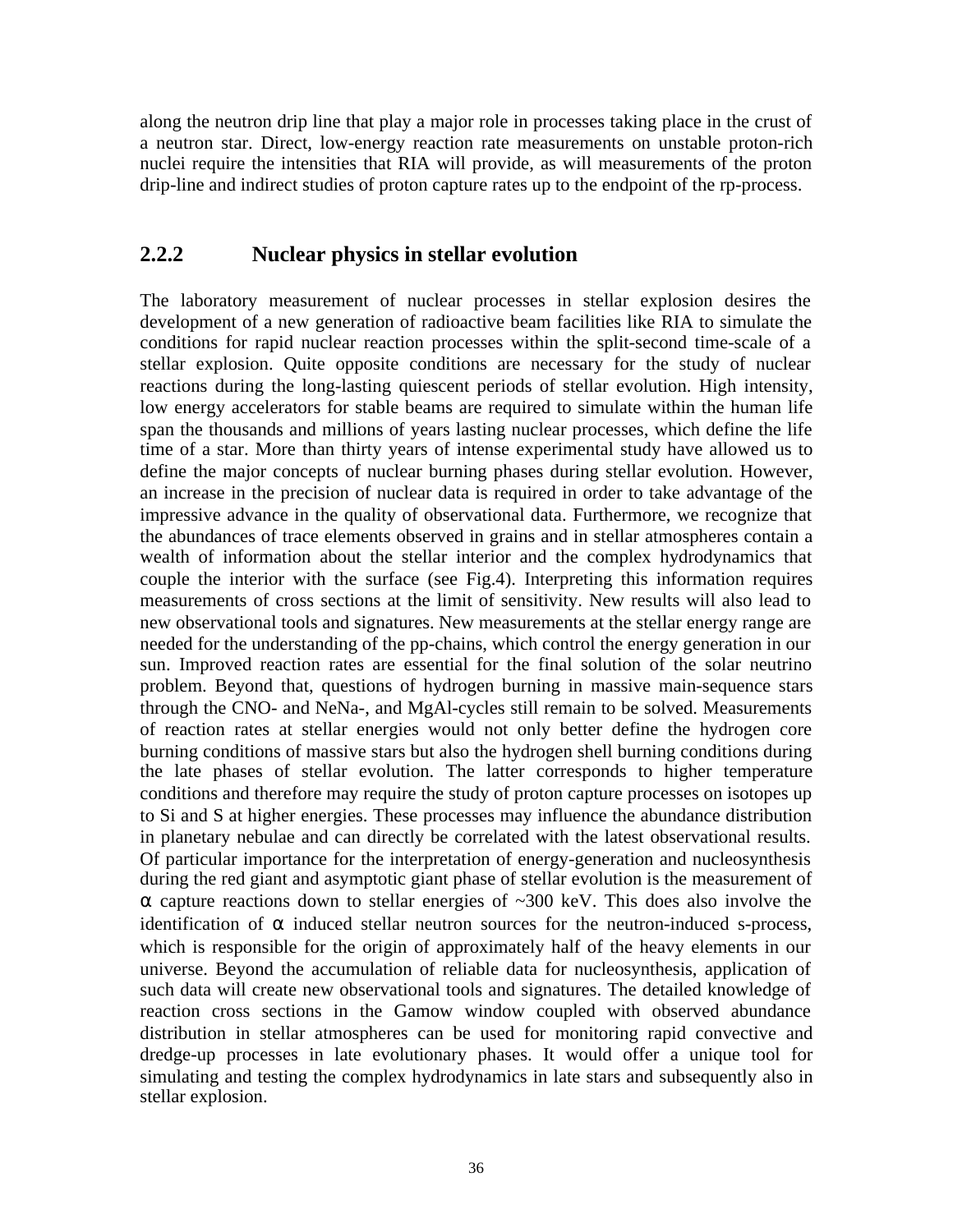

Figure 4: Nucleosynthesis processes during late stellar evolution e.g. AGB star. Freshly synthesized material from the hydrogen and helium induced reaction processes is dredged up to the surface of the AGB star (center) and ejected by radiation driven winds, forming planetary nebulae as observed by the HUBBLE telescope (bottom left). The material forms meteoritic condensates, the chemical analysis analysis of meteoritic inclusion (center-right) reveal nucleosynthesis signature. Convective mixing of hydrogen into the helium, carbon rich zone originates <sup>13</sup>C, in turn triggering <sup>13</sup>C( $\alpha$ ,n) as main neutron source (bottomright) for the s-process (top-right), which can form nuclei up to Pb, Bi by sequential neutron capture reactions.

Over the last few years the experimental efforts have focused on the use of small university based low energy accelerators at Notre Dame, TUNL, and Yale University to study the charged particle interaction processes that define the nucleosynthesis pattern during stellar evolution. These direct measurements of low energy nuclear reactions were often complemented by indirect measurements of the nuclear structure near the particle threshold, e.g. the ANC approach that represents the core of the nuclear astrophysics work at Texas A&M University. Neutron induced processes have been followed at facilities like ORELA at Oak Ridge and MLNSC at Los Alamos but the support in manpower and new developments clearly lag behind the situation at comparable European initiatives in s-process physics. New techniques are clearly necessary to improve the traditional approach in obtaining low energy data for charged particle reactions for stellar hydrogen and helium burning conditions. New developments would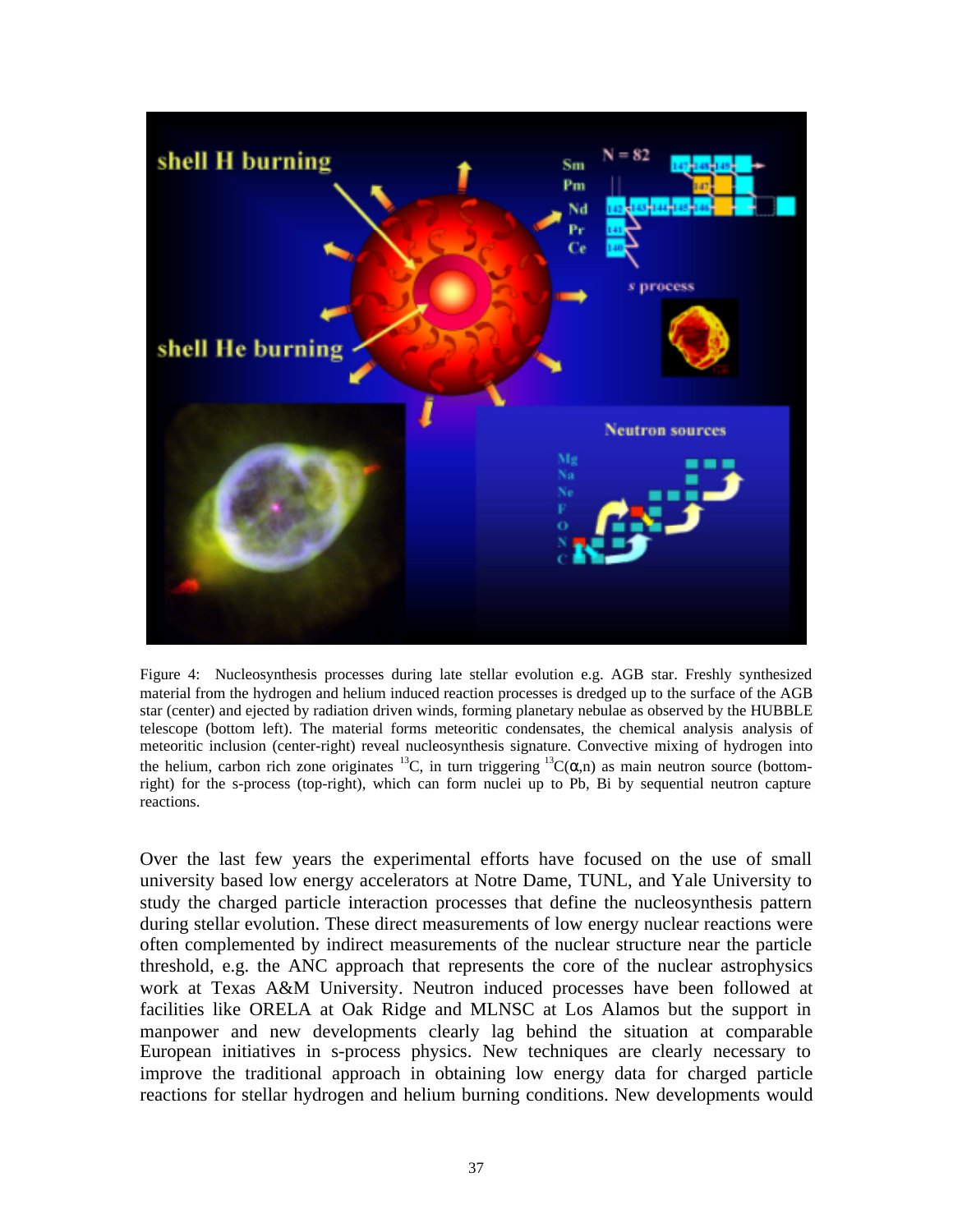permit the measurements of stellar reactions down to the actual stellar temperature range. Presently, the vast multitude of reaction rates for nuclear processes are based on extrapolation of high-energy laboratory data. These extrapolations can be off by many orders of magnitude depending on the nuclear structure and reaction conditions near the particle thresholds. Such deviations introduce substantial uncertainties in our interpretation of all the stellar processes that are centered on the basis of nuclear physics reaction rate data. This imposes limits on the validity of our solar model calculations through the uncertainties in the pp-chain reactions; it leaves open the interpretation of the CNO reactions for massive main sequence stars and its impact on later burning phases. It questions the basis of or description for the red giant and the asymptotic giant helium and carbon burning phase which are the sites for the s-process responsible for the origin of more than half of our known elements. It limits our interpretation and understanding of rapid convection processes that link the nucleosynthesis site deep inside the star with the stellar atmosphere where we can observe the freshly produced elements. To solidify our models, our interpretations, and predictions of stars and stellar processes we have to optimize the microscopic parameters for the nuclear engine of stars by minimizing the experimental uncertainties in the reaction rates.

New developments are presently being pursued at TUNL through the LENA project and at Notre Dame through JINA to overcome the fundamental experimental obstacles of extremely small cross sections and large cosmic ray induced background. New techniques for low count-rate measurements are being developed. This approach will help to push the measurements closer towards the Gamow range. At stellar energies, the background, however, exceeds the reaction-induced count-rate by many orders of magnitude. To address this problem a European initiative has formed to operate a first generation low energy accelerator facility LUNA at the European Gran Sasso Underground Laboratory to study nuclear reactions of importance for the pp-chains, which maintain the energy generation of our sun. The enormous reduction of cosmic ray background by two kilometers of rock shielding led to the first successful measurement of nuclear reaction at solar energy conditions. Further experiments in the next few years will help to address the remaining uncertainties in the reaction rates off the pp-chains and possibly also the CNO cycles.

While LUNA will serve as pilot facility for these measurements of solar reactions, a next generation underground accelerator would permit to extend these kind of studies also to stellar burning processes of massive stars in the hydrogen, helium and carbon burning phase. However, such a facility would require extensive R&D in the areas of accelerator design, gas-target techniques, detectors, and recoil separator development. Similar needs are associated with the RIA facility. However, the need for beam intensities in excess of 500 µA for achieving a rate of a few events per month will impose extremely stringent requirements on the experimental equipment and conditions, which may often exceed the requirements for radioactive beam experiments. An underground laboratory in the US might be the ideal site for such a facility and should be considered as a future development of the field.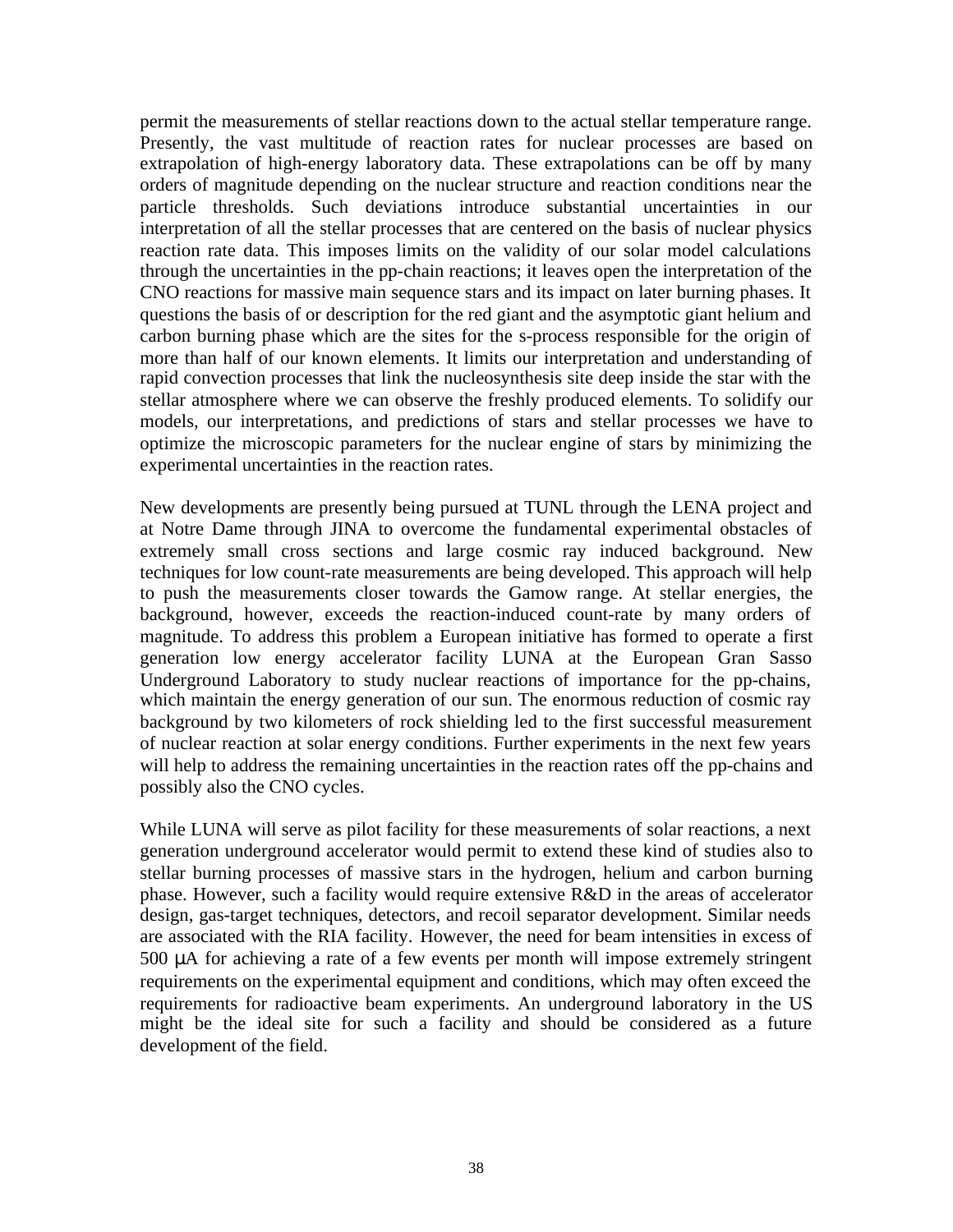# **2.2.3 Nuclear Astrophysics Theory**

Nuclear astrophysics theory is concerned with modeling the macroscopic conditions for nuclear reaction and decay processes in stellar environments but it is also concerned with formulating and predicting the microscopic structure and reaction components that drive nuclear burning processes at the stellar conditions. Naturally, the latter aspect is closely related to and largely profits from nuclear reaction and structure theory.

Considerable progress has been made in astrophysical model calculations since the last Long Range Plan. The theoretical efforts in modeling a complete supernova explosion have not yet succeeded but important aspects of neutrino transport and interactions as trigger for revitalizing the supernova shock-front have been modeled. The neutrinoheated high-entropy bubble in supernovae has been established as the prime candidate for the site of the r-process. Strong observational evidence points towards the possibility of multiple r-process scenarios. Alternative or additional sites have been identified in merging neutron stars and the first model calculations for r-process nucleosynthesis have been performed. Two or three-dimensional modeling of stellar environments are crucial for a reliable description of convective and other mixing processes which were only approximated within the framework of traditional one-dimensional models. Convection and mixing has enormous impact on the abundance predictions for site-specific nucleosynthesis events. First steps have been made in two- and three-dimensional modeling of stellar evolution. This is of particular relevance for nucleosynthesis modeling in deep-convective AGB stars. First exploratory two- and three-dimensional calculations of novae, X-ray bursts, and supernovae have been performed. The results are beginning to shed light on the important rapid convection and mixing processes in stellar explosions. Complementary to these efforts is a better understanding of stellar hydrodynamics. Enormous efforts have also been made in improving the microscopic nuclear physics component. Large-scale network calculations have been made to simulate nucleosynthesis through stellar evolution to stellar explosion improved within the framework of one-dimensional models. The modeling of the s-process in AGB stars and during late stellar evolution of massive stars has been extremely successful. The network description of explosive hydrogen burning in Novae and X-ray bursts through the hot CNO cycles and the rp-process has been extended to provide a better understanding of the particular nuclear physics impact on astrophysical observables such as light curves and abundance distribution in the ejecta.

Nucleosynthesis in all stellar scenarios strongly depends on the quality of such reaction network simulations. Since most of the nuclear physics input data are based on global theoretical predictions a particular concern is the quality and therefore predicting power of nuclear structure and nuclear reaction models. Nuclear theories have been improved considerably to describe nuclei near and far from stability. This includes strong improvements in global models predicting masses, decay properties, and reaction rates, which provide the major source of nuclear structure input for the present rp- and rprocess calculations. Structure calculations gave first indications of a quenching of the N=82 shell for very neutron rich nuclei leading to refinements in global mass models and strongly improved r-process predictions. Additionally, advances in the shell model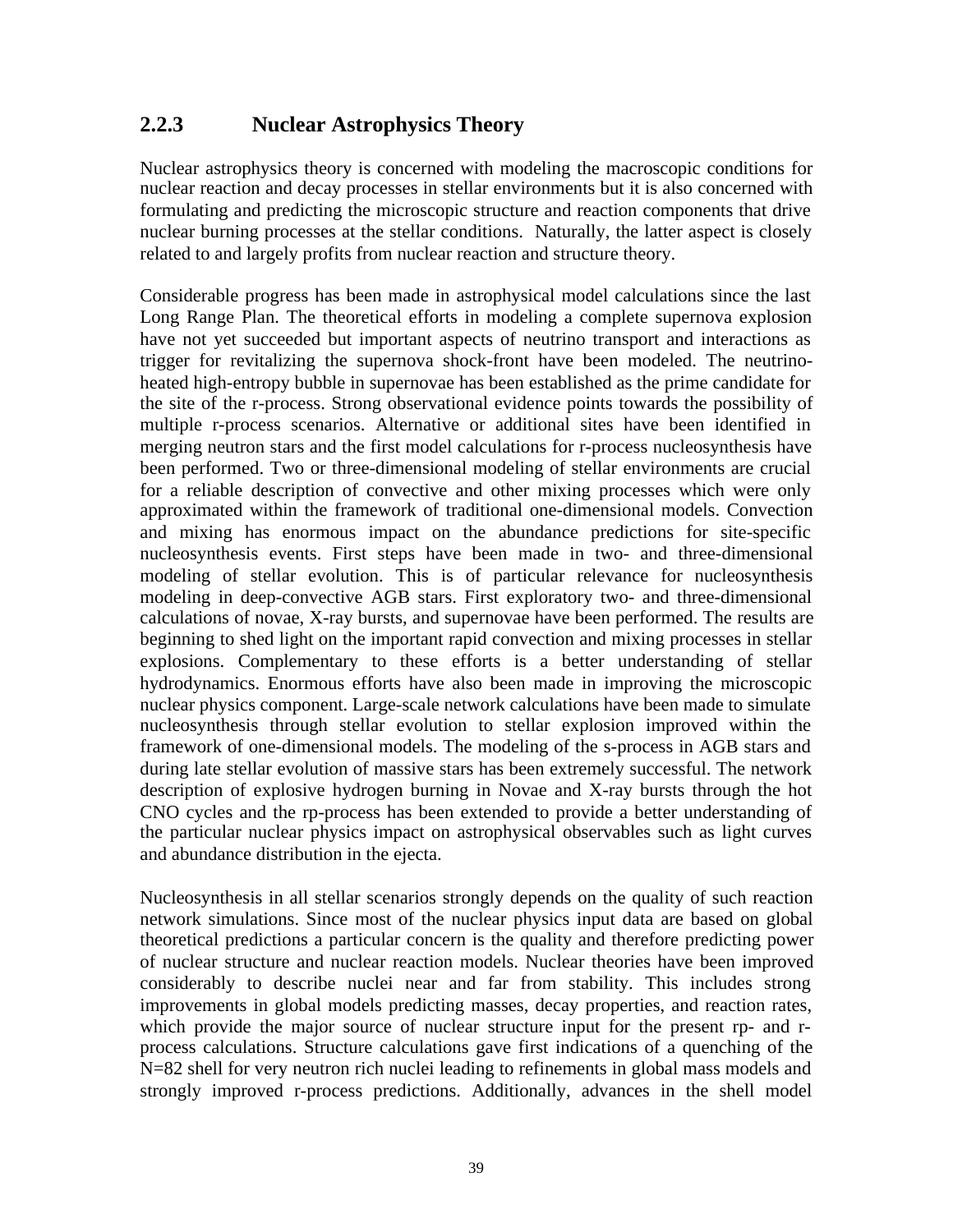allowed for significantly improved calculations for proton- and electron-capture rates on unstable sd- and fp-shell nuclei.

A multitude of open questions and problems still remain and need to be addressed in the future. One major goal of future theoretical work must be to have more precise predictions for nuclear properties and nuclear reactions, particularly for nuclei located far from stability. This is of fundamental relevance for the computation of energy release and path of far off stability reaction sequences like the r- and the rp-process. Also for nuclei near stability, improved knowledge of the level structure near the particle thresholds is absolutely necessary for predicting low energy reaction components. Nuclear theory has made great progress in the ab-initio calculations of the properties of the very light nuclei  $(A<12)$  as well as in the phenomenological models for the properties of heavier nuclei. Many of the nuclear models are presently limited by computing power, and these will be improved by the use of new computing technologies. These include the Green's Function Monte Carlo and "no-core" configuration mixing calculations for the light nuclei and the large-basis shell-model calculations for heavy nuclei. Better predictions for nuclear masses can be based upon the microscopic mean-field model with corrections for nuclear correlations. The recently developed Hartree-Fock mass formula shows promise for a microscopic mass model. At present there is no unified nuclear model, but various models are needed to solve specific aspects of the nuclear many-body problem. For example, the features of light nuclei involving alpha-cluster configurations, which are important in the alpha-capture reactions, require models for which the clustering degrees of freedom are treated explicitly. The calculation of nuclear level densities requires a theoretical model, which emphasizes the statistical properties of the many-body configuration space. New ways must be developed to merge nuclear structure and nuclear reaction models, especially when the continuum spectrum becomes important near the drip lines.

Also in the realm of weak interaction processes substantial theoretical input is needed. Electron capture on iron group nuclei and neutron rich nuclei with Z<40 plays an important role in supernovae type Ia nucleosynthesis and in the early phases of type II supernova collapse where the capture deleptonizes the core. The electron number of the core is crucial to the subsequent core bounce: the larger the trapped lepton fraction, the larger the homologous core and the stronger the resulting shock wave. Neutrinos produced during the collapse phase interact with other nuclei and with nuclear matter. The opacity of nuclear matter to neutrinos is one ingredient that drives supernova explosions. Neutrino induced processes also need to be better understood since they may have impact on the supernova shock front nucleosynthesis conditions.

All experimental and theoretical efforts must also include a vigorous, sustained program for the evaluation and dissemination of the nuclear data to astrophysics modelers. This program needs an active steering committee of astrophysicists to set its direction and to determine its priorities. This is essential to ensure the timely incorporation of experimental data in astrophysical model calculations. It will facilitate progress in theoretical astrophysics because well-documented, standardized nuclear physics input is a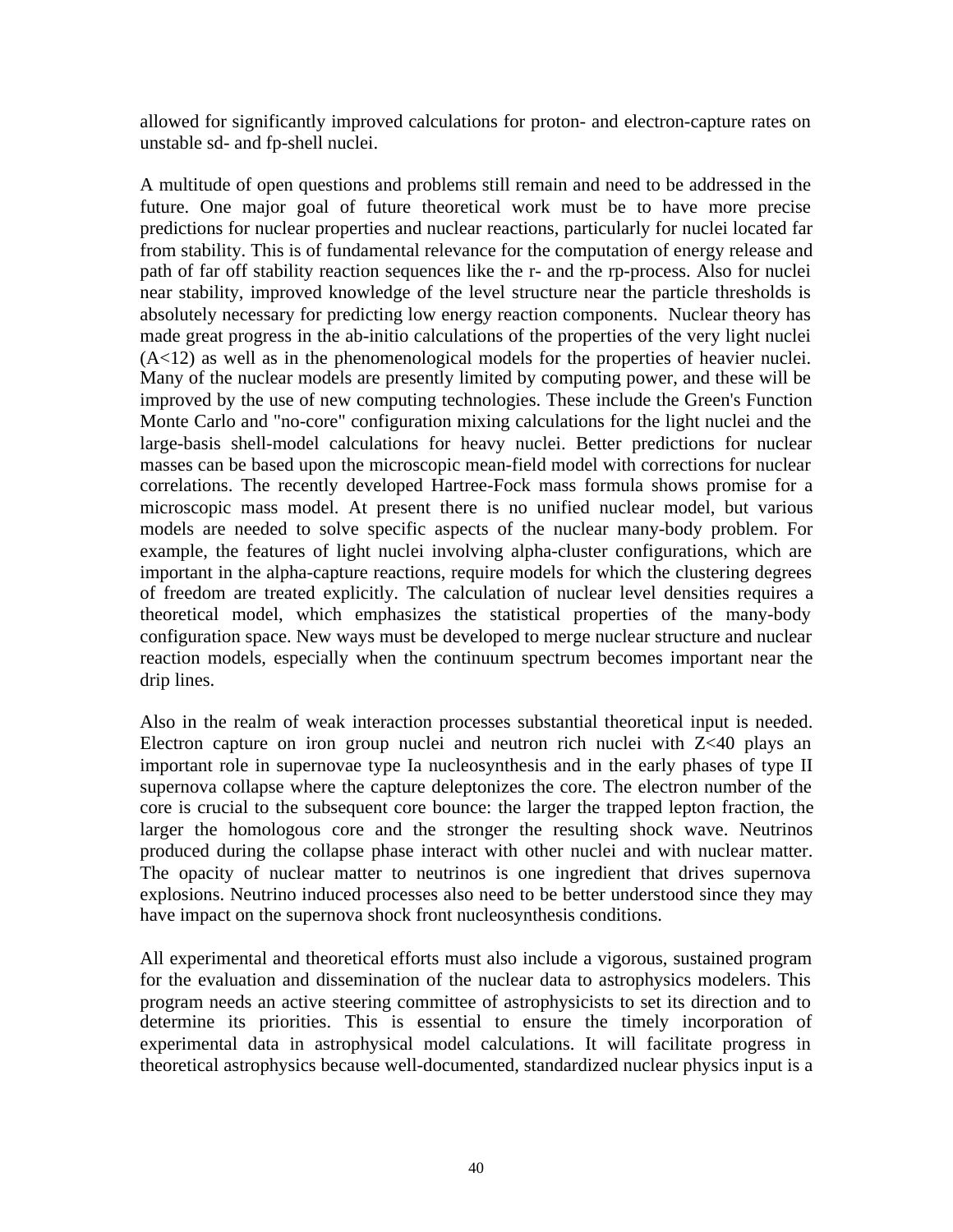prerequisite for comparing results from different research groups and allowing them to focus on astrophysical discrepancies.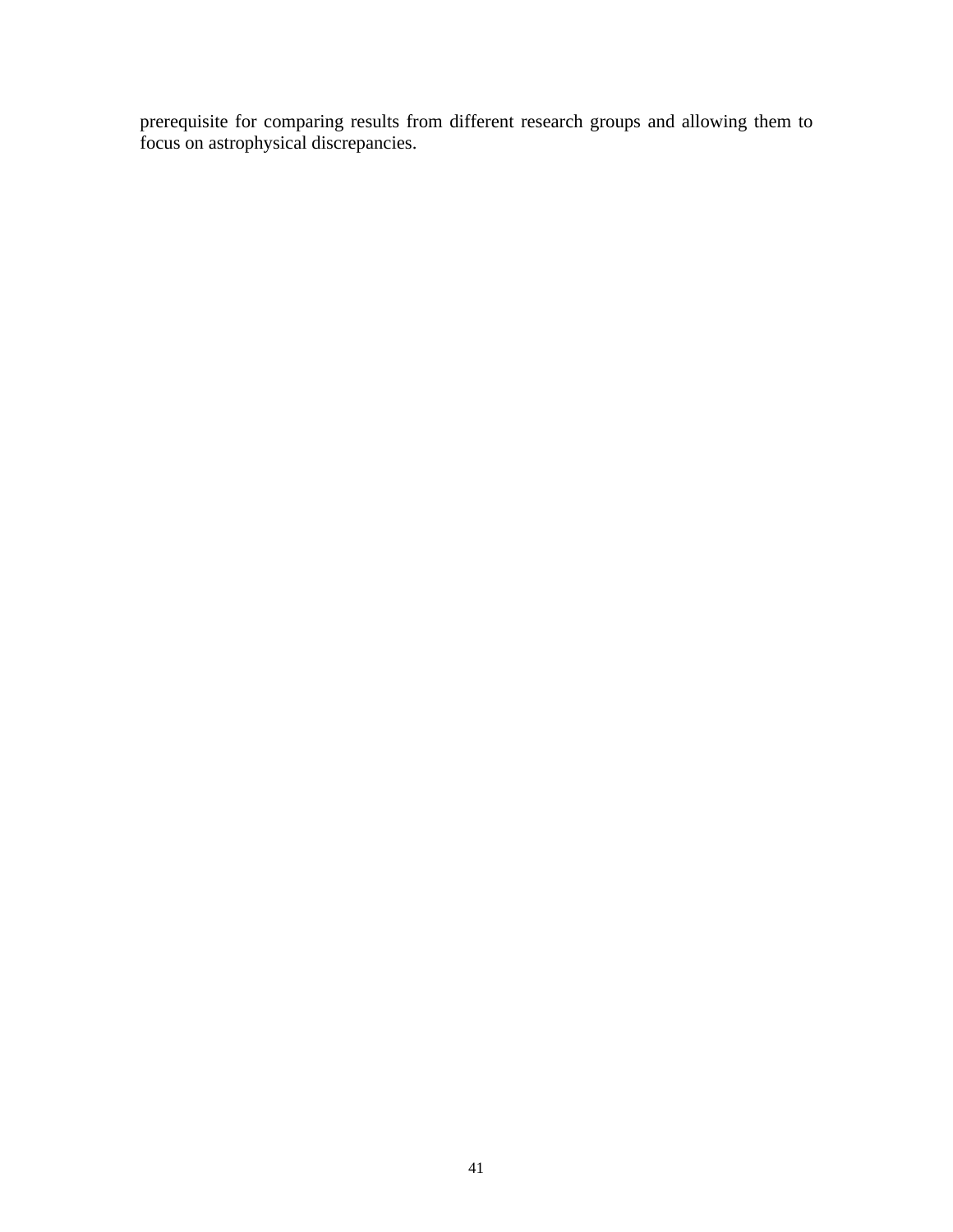# **3. INFRASTRUCTURE AND RESOURCES IN NUCLEAR STRUCTURE AND NUCLEAR ASTROPHYSICS**

The past success of low energy nuclear physics has profited largely from the available resources of experimental facilities and research opportunities at national and university based laboratories. The facilities and resources for large-scale experiments are mainly provided through the national laboratories. University groups have been and still are crucial not only in providing research personnel but also through providing the initial education and training for the next generation of nuclear scientists. The nuclear science research effort in the United States depends strongly upon maintaining this very effective balance that has developed between university and national laboratory research activities. Historically, this balance results from several unique aspects of the nuclear research endeavor centered on its needs for a diverse array of accelerator facilities to pursue its scientific and technical goals. This also includes the critical importance of the field for national security issues and energy production. Over the past decade new research areas have developed which present new opportunities and vistas for the future of our field. The upgrades of existing laboratories have broadened the range of experimental techniques, new instrumentation like GAMMASPHERE and recoil mass separators have been constructed, new demands arose from the broad range of application of nuclear physics in research, medicine, and industry. Nuclear physics is a thriving field; yet, there is reason for concern in the decline of funding for the university laboratories and in the rapid decline of nuclear physics representation in the university departments. This has severe consequences and threatens the very future of our field since these facilities continue to play a vital role in the recruitment, education, and training of the next generation of nuclear scientists. The education and training of graduate students is at the core of the education activities in nuclear science since it is these young scientists who will meet the demands for nuclear scientists for basic research and national needs.

The following section summarizes the present status of nuclear physics research and instrumentation at the national and university based laboratories funded through DOE and NSF grants. It also gives a short summary about the anticipated research plans and efforts for the future. Special attention will be given to the present status of graduate student education in the US and the possible impact on the future of the US nuclear physics program. For details we refer to a more detailed study that has recently been performed for the long-range plan. The results have been summarized in a white paper "On Future Concepts and Perspectives for University-Based Research and Graduate Education" (<http://nucth.physics.wisc.edu/dnp/town/education.pdf>).

## **3.1 National Laboratory and University Accelerator Facilities**

Nuclear Structure and Nuclear Astrophysics research is mainly carried out at university and national laboratory based accelerator facilities. Thus the continuous modernization of the facilities and instrumentation is necessary to maintain a successful and competitive research program. While each of the facilities has notable strengths, the different research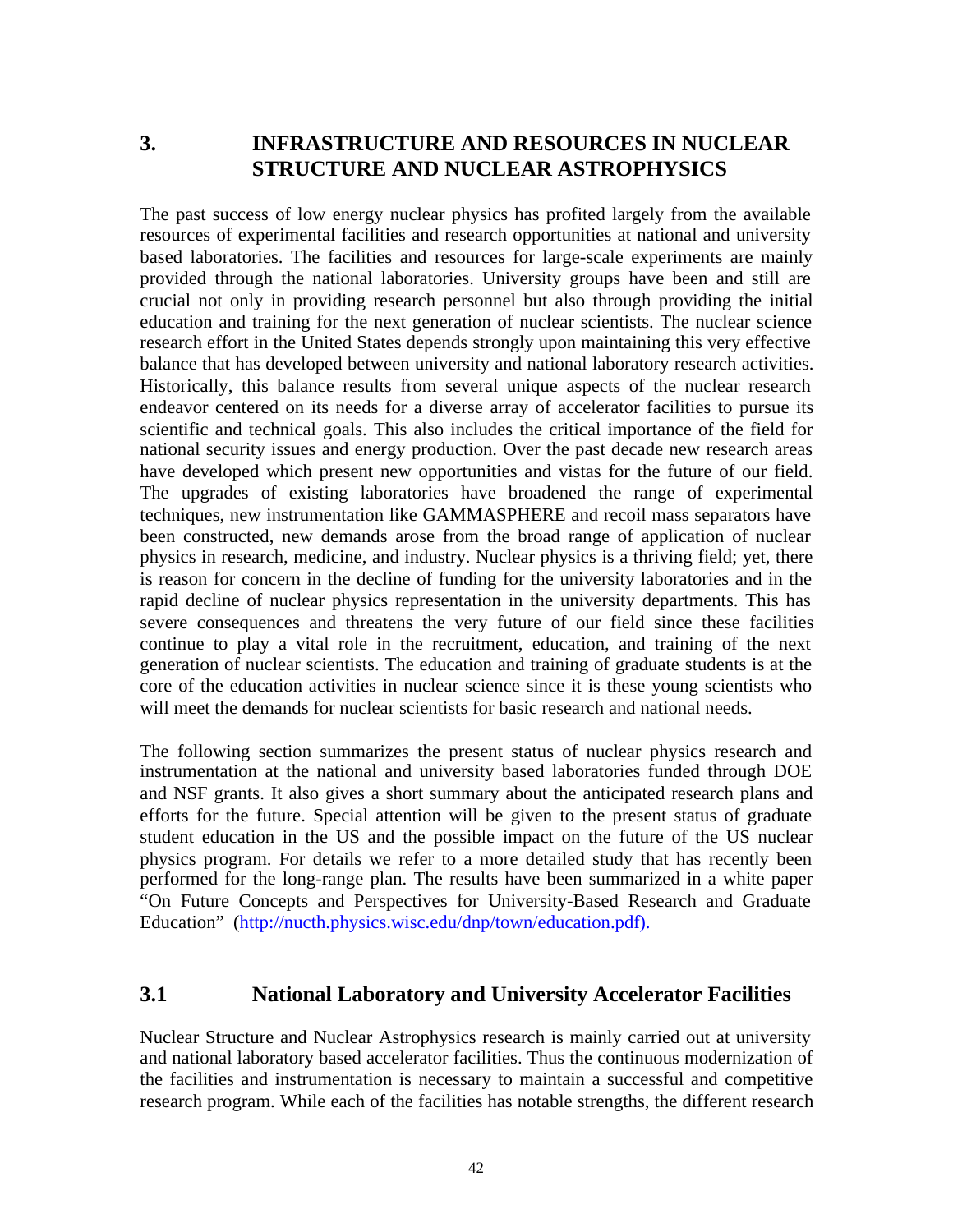programs carried out at the various accelerators complement one another in many important ways. Together they are part of a coherent national effort in low energy nuclear science. While the long-term progress of the field requires the design and development of the next generation radioactive beam facility RIA, the wide range of scientific questions and problems in nuclear structure and astrophysics requires the maintenance of the present accelerator facilities at a competitive level. In addition to being the backbone of the current programs the existing accelerators will play a crucial role in carrying out critical R&D relevant to RIA as well as in ensuring the existence of a healthy community of researchers and students when RIA comes online.

# **3.1.1 National Laboratory Based Facilities**

The Argonne Tandem-Linac Accelerator System (ATLAS) at Argonne National Laboratory has a broad-based program in low energy nuclear science. The ATLAS facility provides a large international community of users high quality beams of stable isotopes from protons to uranium as well as a variety of radioactive beams. The laboratory has played a vital role in the exploration of radioactive beam techniques with the development of off-line produced radioactive beams. This initiated a strong nuclear astrophysics program at the laboratory. The construction of the FMA recoil mass separator set new standards in use and versatility. The use of the FMA was instrumental for a pioneering study of proton emitters to map the drip-line. These experiments employed successfully a broad range of Si-strip detector arrays. The FMA was also instrumental in conjunction with GAMMASPHERE for the successful application of recoil tagging techniques for nuclear spectroscopy up to the very heavy nuclei. The independently phased superconducting resonator technology developed at Argonne for ATLAS is the basis for both the high power heavy-ion driver and the post accelerator for ISOL-type beams of exotic isotopes at RIA. Continuous development of this and related accelerator technologies and the associated instrumentation for fundamental investigations in nuclear science is essential to the national program leading to the greatly expanded capabilities of the future RIA project. Scientists and engineers from several divisions at Argonne are actively pursuing the development of the technologies that form the underpinnings of RIA. In the coming years ATLAS and its users must be adequately funded to continue to play a vital role in both the scientific and technological preparations for RIA.

The Holifield Radioactive Ion Beam Facility (HRIBF) is a first-generation ISOL radioactive ion beam (RIB) facility developed in a cost-effective way to make use of existing accelerators at ORNL. Radioactive species are produced by intense light-ion beams from the Oak Ridge Isochronous Cyclotron (ORIC) and post-accelerated by the 25MV tandem electrostatic accelerator. Linking production and post-acceleration is the RIB Injector system consisting of a high-voltage platform on which the production target ion source resides and beam preparation and purification hardware. The suite of radioactive beams available for research is expanding rapidly. Several high-profile experiments with neutron deficient beams in nuclear astrophysics and reaction physics have been completed in the past year. Currently, HRIBF is the only facility in the world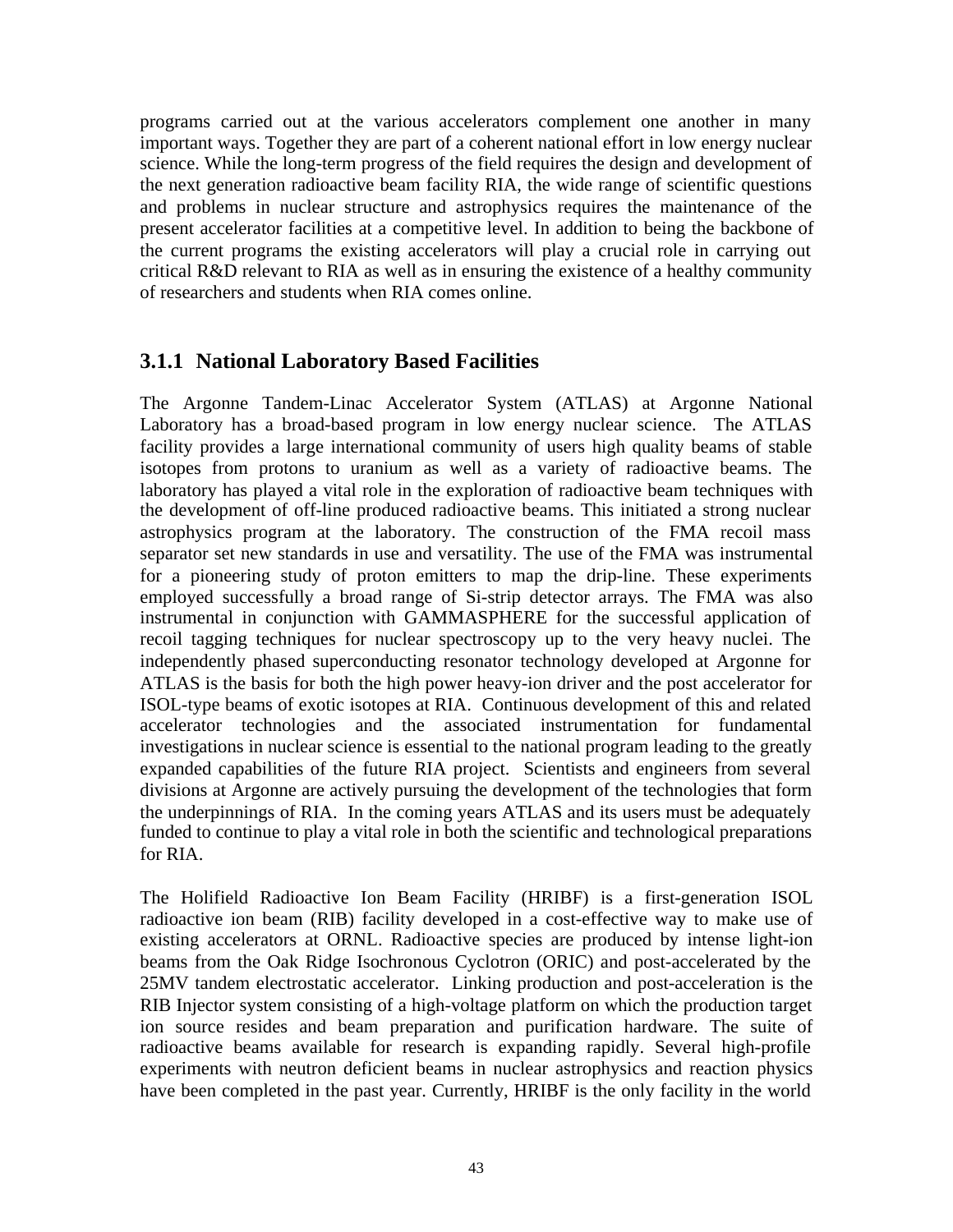capable of providing accelerated beams of medium mass neutron-rich RIBs. This capability of the HRIBF will remain unique in the world for the next several years. The HRIBF has made significant contributions to the technology of RIB production, including new-concept ion sources optimized for RIBs, and novel, highly effective productiontarget formats. A great strength of the facility is the suite of state-of-the-art experimental equipment, carefully optimized for nuclear structure and nuclear astrophysics research with RIBs, including two recoil separators, a gas-filled magnetic spectrograph, the CLARION gamma-ray array, the HYBALL charged particle detector array, and several highly-segmented Si-strip arrays, specialized detectors and electronics for decay studies, and detectors to monitor and help tune low-intensity RIBs. Many of the existing and planned experimental tools and equipment have direct application for future research at RIA. Similarly, the HRIBF can continue to play a key role in the training of manpower and development of ISOL radioactive beam research while RIA is being developed and brought on line. The performance and efficiency of this facility can be dramatically enhanced with a modest investment of new funds in the interim period.

The 88-Inch Cyclotron at Lawrence Berkeley National Laboratory supports a wide range of low energy nuclear science for a large international community of users. The central component is a sector-focused, variable-energy cyclotron that can be fed by either of two ECR ion sources. This versatile combination produces heavy-ion beams of elements throughout the periodic table. For helium to oxygen, beam energies are up to 32 MeV/nucleon; for heavier ions the maximum energy per nucleon decreases with increasing mass reaching 5 MeV/u at bismuth. Light ions are available at intensities of 20 pµA. The unique combination of high intensity stable beams such as  ${}^{51}V$ ,  ${}^{64}Ni$  and  ${}^{86}Kr$ and the BGS high efficiency separator are essential for the production and detection of new superheavy elements. GAMMASPHERE, the world's most powerful instrument for detecting gamma rays, is currently in full operation at the 88" Cyclotron and serves a large, active users community for a broad range of physics studies including nuclear structure studies and fundamental symmetry. The BEARS project has recently delivered with  $\rm ^{11}C$  its first accelerated radioactive beam on target. Berkeley scientists have made important contributions to the present generation of instrumentation for research in this area, including advanced ECR ion sources, GAMMASPHERE, the BGS, and the Facility for Exotic Atom Trapping. VENUS, a next generation ECR ion source, construction at Berkeley will not only greatly extend the scientific reach of the present 88" Cyclotronbased research program, but may be the source of choice for the high intensity heavy ion driver linac of RIA. Effective pursuit of new physics opportunities at this facility would greatly benefit from improved funding.

There are two neutron beam facilities in the US that have traditionally carried out extensive programs in nuclear astrophysics with neutron beams, ORELA at Oak Ridge National Laboratory and MLNSC at Los Alamos National Laboratory. Their efforts are based on the use of a high intensity pulsed white neutron beam with time-of-flight analysis. The neutron flux is created at ORELA by a  $\sim$  50 MeV electron beam through (γ,n) reactions on heavy target material and at MLNSC by high-energy proton beam spallation processes. The operation of MLNSC is mainly supported through funds of the defense and basic energy science programs of DOE, but the nuclear astrophysics program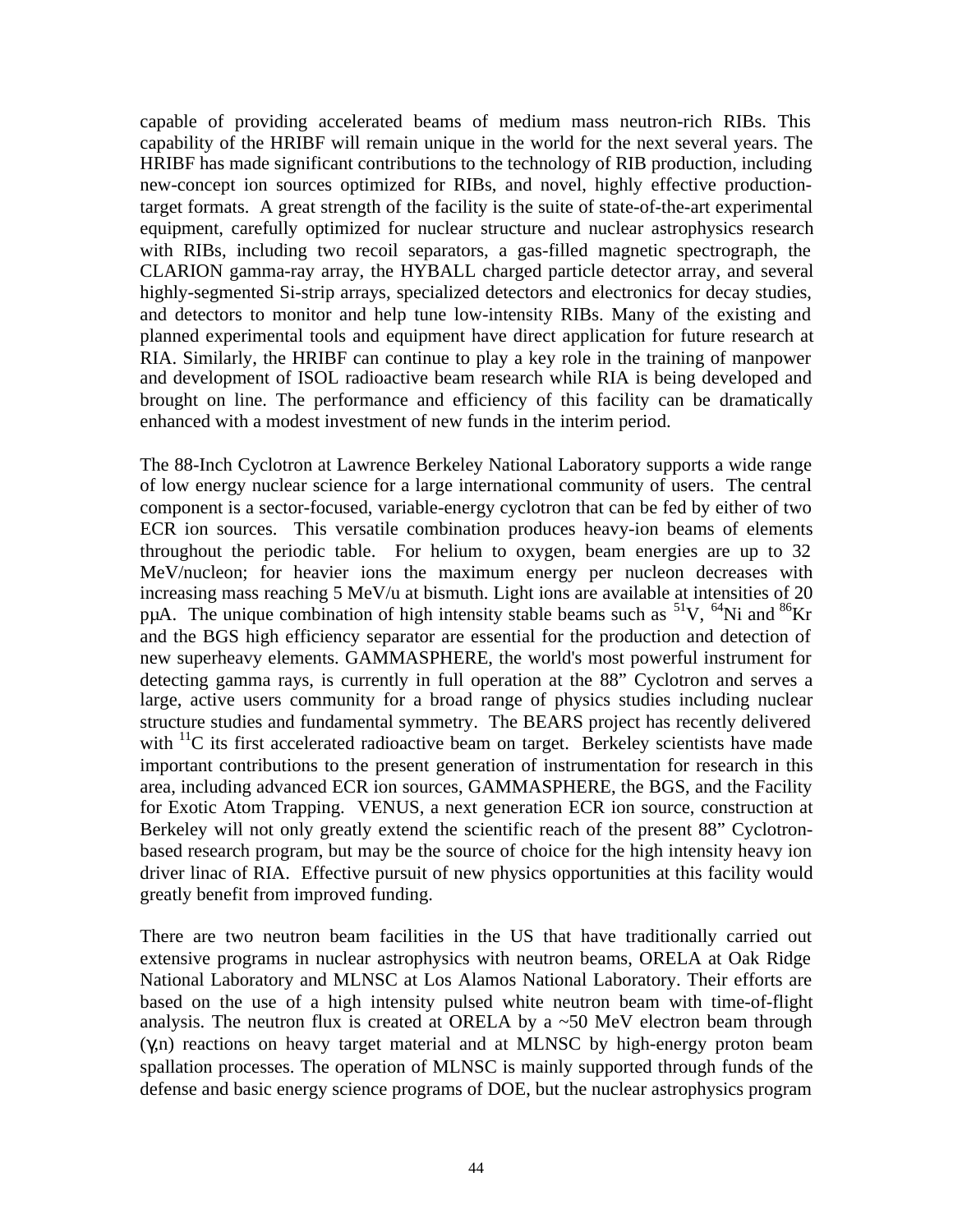appears to be an essential component for new developments. Presently, the facility is operated under a Memorandum of Understanding between the various offices of the DOE wherein the Office of Science has agreed to keep ORELA operational for the Nuclear Criticality Safety Program. Nuclear astrophysics research has continued, but lack of funding and manpower, as well as deferred maintenance jeopardizes the long-term future of this once premier facility. A modest amount of funding would prevent the permanent loss of this unique facility and the related expertise. This would also keep open the possibility of exciting opportunities in nuclear astrophysics at the future high flux Oak Ridge Spallation Neutron Source, SNS.

## **3.1.2 National Superconducting Cyclotron Laboratory**

Based on the exciting scientific opportunities with rare isotope beams the highest priority for new construction in the last long-range plan included the upgrade of the National Superconducting Cyclotron Laboratory. The upgrade of the NSCL to the coupled cyclotron facility (CCF) is nearing completion and funds to enable an efficient, reliable, and user-friendly operation of this new radioactive beam facility are necessary to realize the scientific potential. The construction and operation of this facility is extremely important for the advancement of nuclear structure and nuclear astrophysics during the next decade before RIA is available since the CCF will represent the premier facility for in-flight radioactive beam physics in the North America in the next future.

Compared to what was possible with the stand-alone K1200 cyclotron, the CCF will provide large intensity gains of intermediate-energy primary beams, from light ions up to uranium. For very heavy ions  $(A > 150)$ , the CCF will also provide a significant increase in energy. Together with the increased acceptance of the new A1900 fragment separator, intensity gains by factors of 100 – 10,000 will be achieved for most fast beams of rare isotopes. These beams will be used to explore the properties of nuclei with unusual ratios of protons and neutrons, the nuclear processes that are responsible for the synthesis of the elements in the cosmos, and the isospin dependent properties of hot nuclear matter at suband supra-normal densities. Experiments at the NSCL will identify the key scientific issues for the next generation of rare isotope.

The upgraded NSCL will lay the groundwork on which a significant part of the scientific program at RIA will be built. The NSCL must and will also play a major role in the R&D effort for RIA. For example large area neutron and charged particle detector arrays developed at the NSCL can be used at RIA. NSCL will continue to play a major role in training of the next generation of nuclear and accelerator scientists.

# **3.1.3 Low Energy University Based Facilities**

As the primary locations for attracting and educating the undergraduate, graduate and post-graduate students who will constitute the next generation of nuclear scientists, university based programs, including NSCL, are crucial for the future of nuclear science.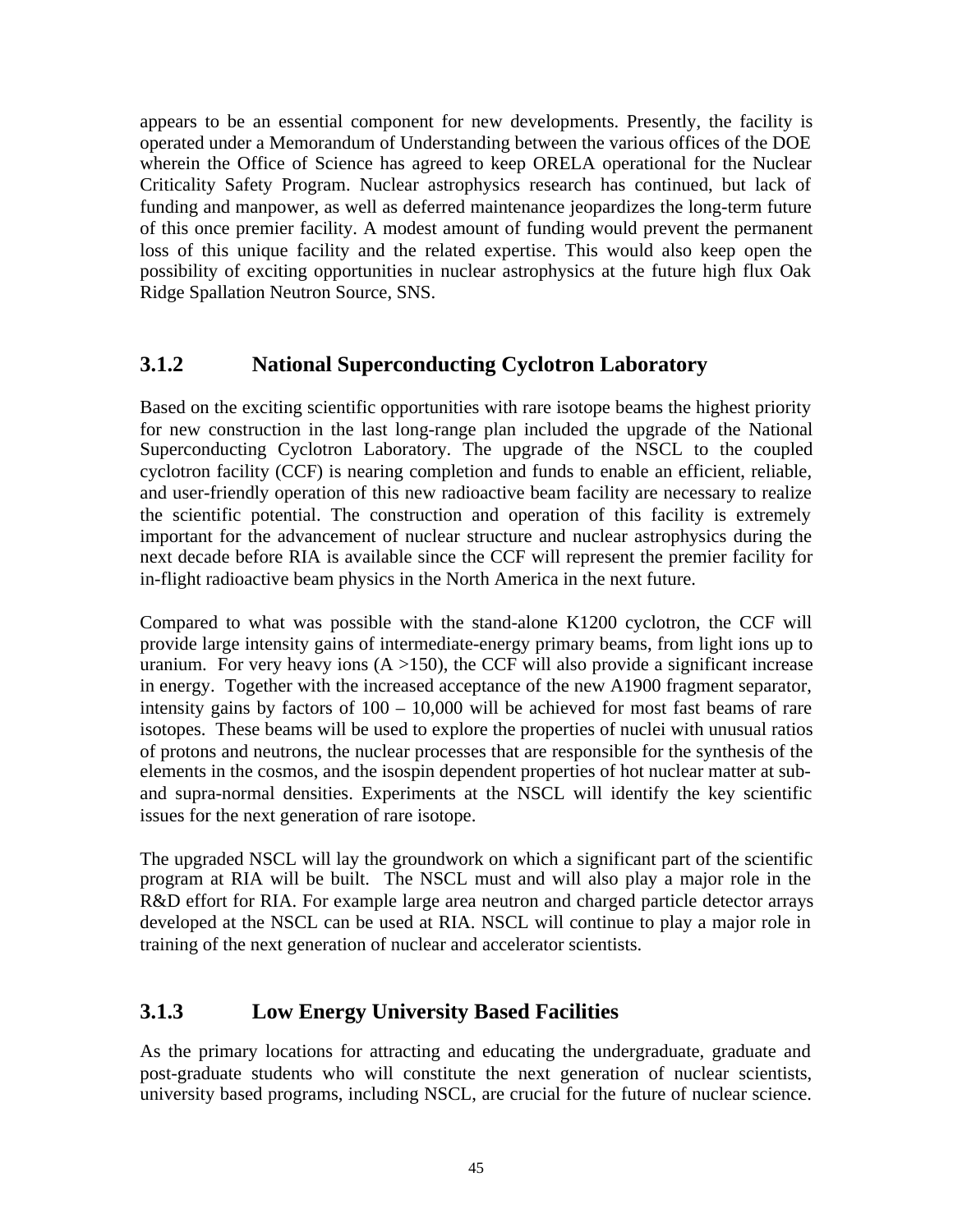Many of the university based accelerator facilities maintain an independent active research program complementing and feeding the research efforts of the national facilities. In order to assure that these laboratories can continue to fulfill their scientific and educational missions, the university facilities need to be operated on an up-to-date technological level. To remain competitive on the national and international level often substantial increases in funding are required.

The low to medium energy federally supported university accelerator facilities at Florida State University, Notre Dame, Stony Brook, Texas A&M, TUNL, Yale and the University of Washington are a very productive component of the national program. The accelerators at these facilities deliver a wide variety of light to heavy ion beams ranging in energy from a few MeV/u up to 80 MeV/u. An important and diverse component of detectors, high performance spectrometers and special purpose beamlines, specifically designed to match the accelerator capabilities are in place. Essential and innovative research in nuclear structure, nuclear astrophysics, nuclear dynamics, fundamental interactions, and in applications of nuclear techniques is carried out at the university facilities. Significant radioactive beam capabilities have been developed at Notre Dame and Texas A&M. New efforts for pursuing low energy studies of astrophysical interests have been initiated at Notre Dame and TUNL. The use of polarized beams for astrophysics related experiments represents a fascinating new development. Complementary techniques and ideas for nuclear astrophysics experiments have been developed and are being pursued at Texas A&M, TUNL, Yale and the University of Washington. Strong research programs in nuclear structure are pursued at Florida State University, Notre Dame, Texas A&M, TUNL, and Yale using a broad and complementary variety of nuclear instrumentation. In particular, the nuclear structure program at Yale focuses on collective modes and structure evolution in nuclei with an entirely new suite of state-of-the-art instruments. Forefront research on the international level in fundamental interactions has been performed at Stony Brook and is also being pursued at Notre Dame. In addition all these facilities provide the basis and substantial technical infrastructure for user programs at larger national and international facilities.

The university programs are extremely cost-effective. Operating funds of these university laboratories are relatively modest and federal investments are matched by very significant investments by the universities. Nevertheless, in recent years, the relatively flat funding of nuclear science and the ever-increasing expense of operating the large national facilities has put a disproportionate pressure on funding for the University laboratories. The increases needed in both operating and instrumentation funding for the next five years are absolutely essential for maintaining the vitality of the field. There are very general needs for state of the art detectors, new electronics and modernization of major equipment. There are also specific upgrade plans for Texas A&M implementing additional radioactive beam capabilities and TUNL pursuing a nuclear physics and nuclear astrophysics program at the Free Electron Laser Laboratory (1.2-GeV DFELL). We recommend that appropriate increases of funding for the university facilities be made to assure the continued effectiveness of the research and training programs at these facilities during the period of this plan.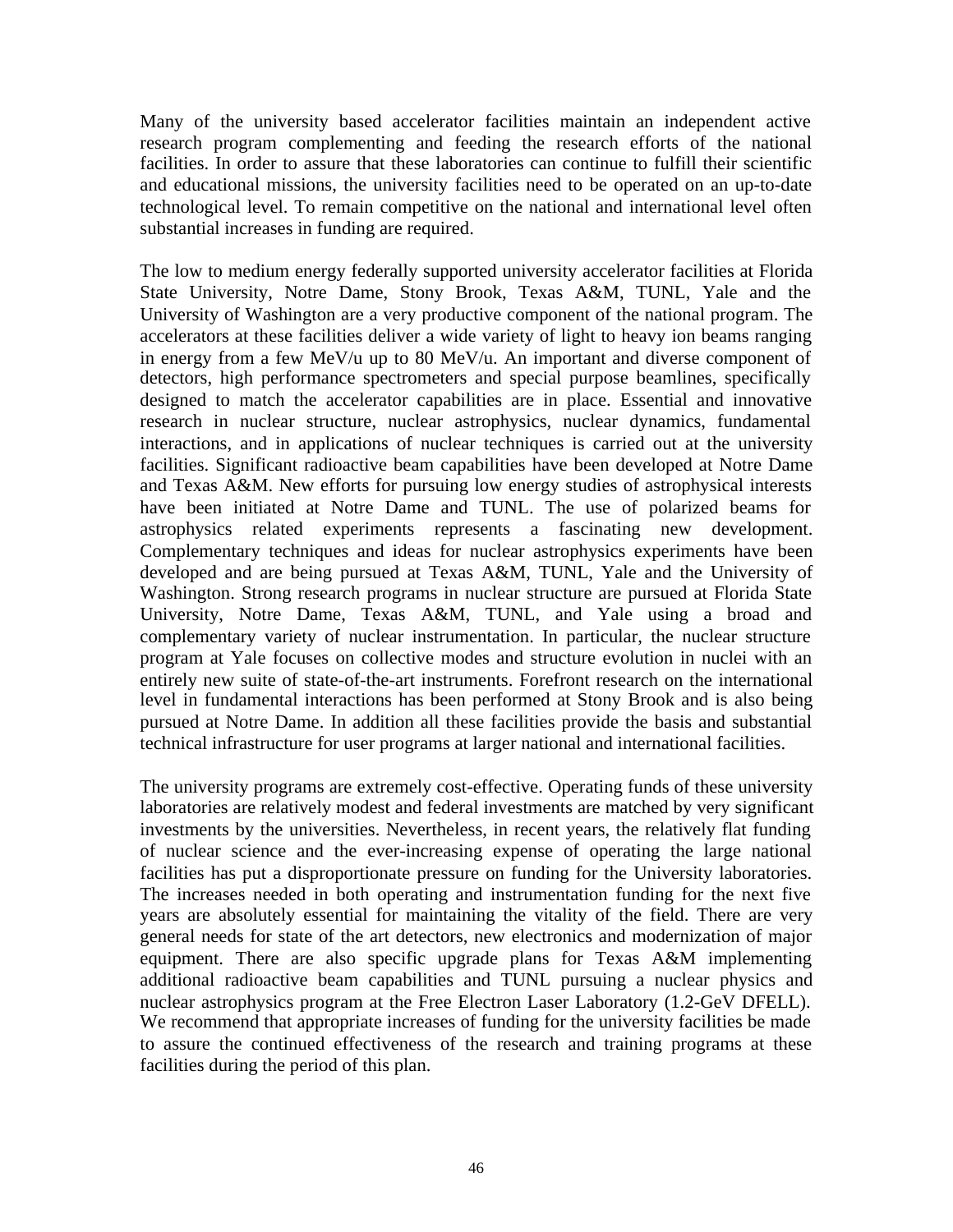# **3.2 Future Facilities and Instrumentation**

Presently a very active research program is carried on at the existing facilities making extensive use of the recent upgrades and developments. A broad range of programs in nuclear structure and nuclear astrophysics has been established around the existing radioactive beam facilities in the US and Canada and these will continue throughout the time frame of the long range plan. With the completion of RIA construction, an unprecedented number of new opportunities in nuclear structure and astrophysics will become available.

The research with rare ion beams within the next decade will concentrate on the use of ATLAS (ANL), HRIBF (ORNL), and the NSCL (MSU) for both, nuclear structure and nuclear astrophysics experiments. The BEARS facility at LBNL may also serve as a test ground for future radioactive beam experiments. Collaborative efforts with Canada's new ISAC radioactive beam facility will focus on nuclear astrophysics questions in particular. Because of the anticipated high beam intensities, studies at ISAC will be of extreme relevance for developing experimental techniques for nuclear astrophysics experiments at the future RIA facility. On the other hand the coupled cyclotron (CCF) at the NSCL will most likely be the dominating facility to pursue the development of fragment beam techniques for RIA. Large collaborations have been formed to coordinate the broad range of experimental and technological tasks ahead.

Major activities are also anticipated for the future of stable beam experiments. The nuclear structure community centers its goal on the development of new generations of gamma and particle detector arrays to probe the nucleus at the limits of angular momentum and deformation. These studies will focus on the development of gamma tracking techniques within the next decade using the presently available national laboratory and university accelerator facilities.

The nuclear astrophysics community on the other hand sees its goals in the study of reactions at very low energies to probe the nucleus near the particle thresholds, which corresponds to the range of stellar excitation. This approach is guided by a large range of indirect studies utilizing transfer measurements (ANC method) as well as photoexcitation and dissociation techniques with virtual (Coulomb-dissociation) and real photons (DFELL). These studies may open new windows for probing nuclear astrophysics reactions complementing the present attempts for direct measurements towards lower energies. In the long range we identify the need for a direct measurement of the key reactions of stellar evolution and nucleosynthesis at stellar energies, which will require a completely new concept of low energy reaction studies.

In the following we summarize the three major technical goals and developments we anticipate necessary for the successful future of nuclear structure and nuclear astrophysics.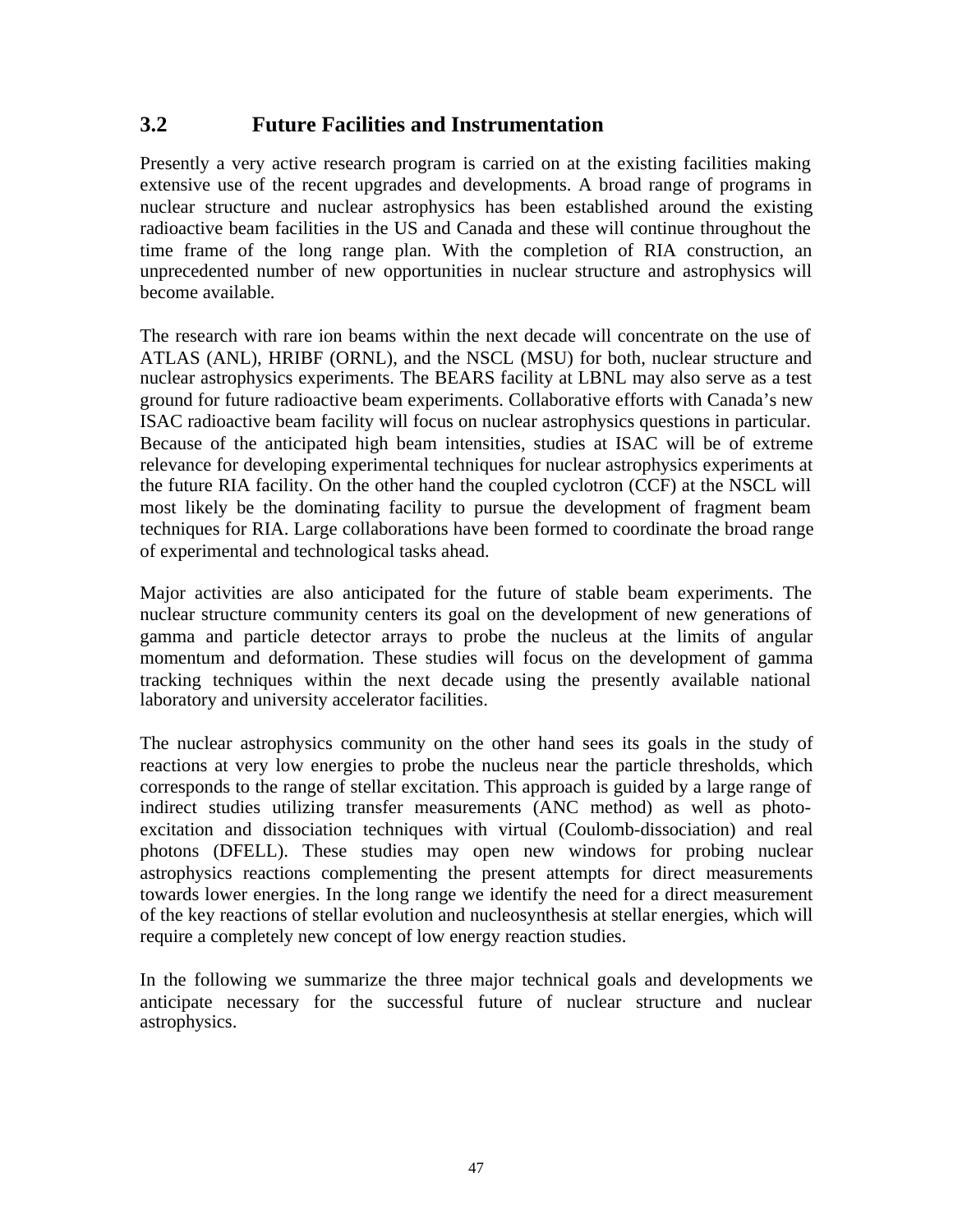# **3.2.1 The Rare Isotope Accelerator (RIA)**

RIA is the highest priority for new construction for the fields of nuclear astrophysics and nuclear structure and dynamics. The basic RIA concept was developed by the NSAC ISOL Task Force (Grunder Committee) and has been discussed in the final report of that committee (<http://srfsrv.jlab.org/ISOL/>). The present RIA concept is an evolution of the Advanced ISOL Facility that was endorsed by the last Long Range Plan, together with the NSCL upgrade, as the highest priority for new construction. The realization of RIA depends on the immediate availability of funds to support significant R&D on accelerator technology and experimental equipment. Special attention has to be given to the needs and requirements for detectors and other experimental equipment necessary for the successful establishment of a fully operational scientific program at RIA. These needs have been formulated in a series of RIA related workshops and town meetings and are summarized in the white papers on "Experimental Equipment for an Advanced ISOL Facility" [\(http://www.nscl.msu.edu/conferences/riaws00/isol\\_exp\\_equipment.pdf](http://www.nscl.msu.edu/conferences/riaws00/isol_exp_equipment.pdf)) and "Scientific Opportunities with Fast Fragmentation Beams from the Rare Isotope Accelerator" [\(http://www.nscl.msu.edu/research/ria/whitepaper.pdf](http://www.nscl.msu.edu/research/ria/whitepaper.pdf)).

# **3.2.2 Gamma-Ray Energy Tracking Array**

The 1996 long-range plan recommended the development of a new generation of gammaray detector arrays (such as GRETA,<http://greta.lbl.gov/lrp.html>) based on the concept of gamma-ray tracking. The feasibility of gamma-ray tracking has now been successfully demonstrated with prototypes. It is important that we capitalize on this success by continuing to support such detector development and subsequent construction. A gammaray tracking array is the only detector which can satisfy the requirements of experiments using low energy stable beams, low energy radioactive beams produced by the ISOL method, and high-energy radioactive beams from fragmentation. The details of the geometry will be determined by the requirements of the physics questions to be addressed. The importance of gamma-ray tracking to a broad range of physics research may justify development and implementation of more than one array, and the implementation must be pursued without delay to maintain the leadership role of the US in the field.

## **3.2.3 National Underground Accelerator Laboratory**

A US underground laboratory has been identified as the most important goal for the neutrino community. A committee has been formed to identify the scientific potential and to discuss possible sites for the laboratory and for the next generation of underground neutrino detectors [\(http://apollo.sns.ias.edu/~jnb/](http://apollo.sns.ias.edu/~jnb/)). This of course also introduces new opportunities for the low energy nuclear astrophysics community to follow the European example of LUNA at the Gran Sasso underground laboratory in developing an underground accelerator facility to study nuclear reactions at stellar energies in a cosmic ray free environment. However, considerable improvement is necessary in technique and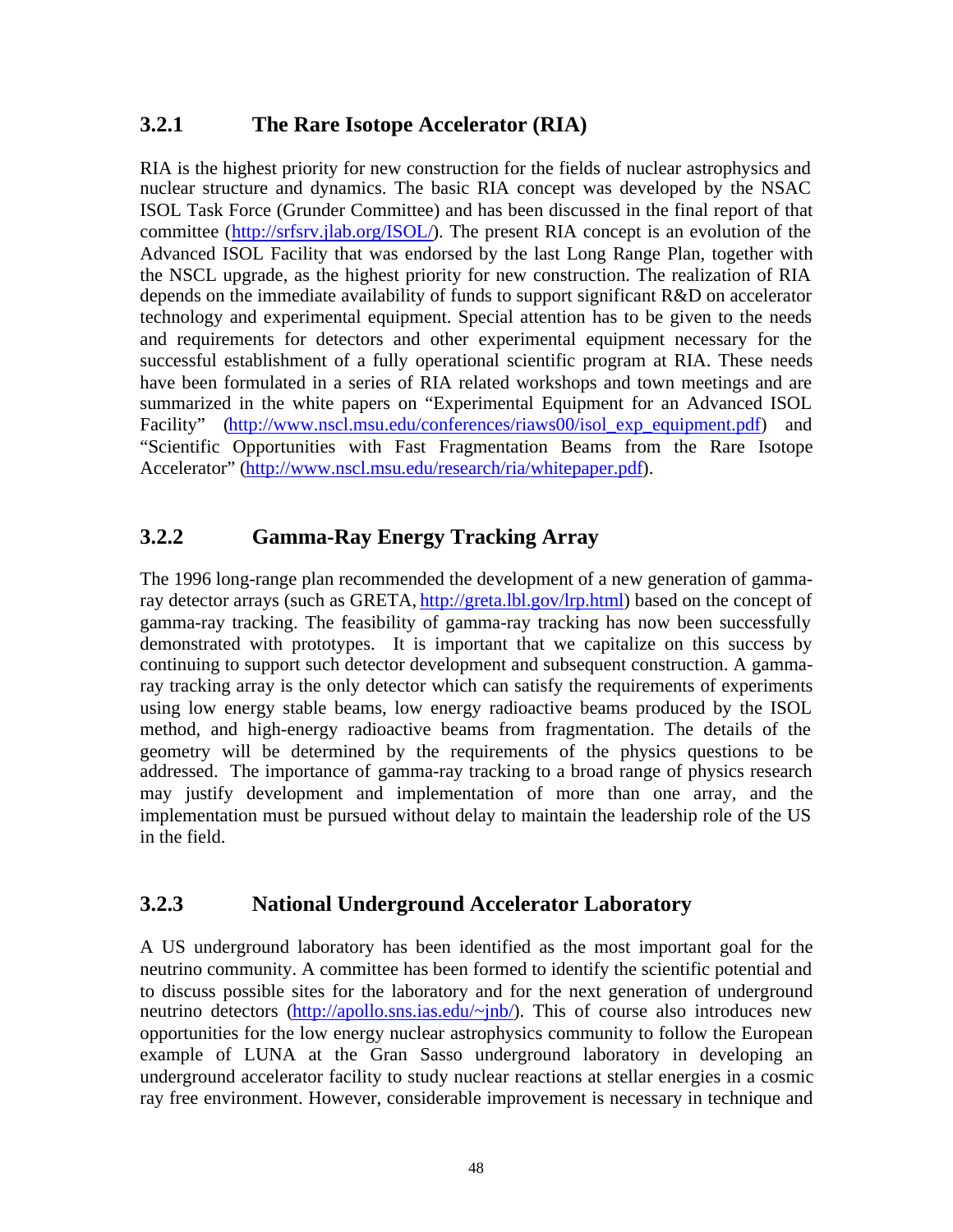design to overcome the problems of beam induced background. A high intensity low energy (~1 MeV/amu) heavy ion accelerator in ac-mode will provide better conditions than the LUNA light ion machine. Inverse kinematics techniques provide higher efficiencies and event identification through timing and particle identification with a next generation recoil separator system with beam rejection power of better than  $10^{-20}$  of the total system. Such a facility requires extensive studies on the accelerator aspects, gastarget techniques, and recoil separator improvements. These studies are in close correspondence to and will profit from similar developments for the RIA facility. However, the need for beam intensities of up to  $1-\text{mA}$  for achieving a rate of a few events per month will define extremely stringent requirements for the experimental equipment and conditions which may often exceed the requirements for radioactive beam experiments. Therefore extensive R&D studies are necessary to investigate the feasibility of such a project.

# **3.3 Manpower and Training**

As discussed in the previous sections the field of low energy nuclear physics is thriving, both in its goals towards the understanding of the nucleus itself and as astrophysical engine for stellar processes and for the origin of the elements. New experimental techniques have been developed and implemented, NSCL has been upgraded to operate as one of the world premiers fragment separator facility, RIA is being considered as the main new construction object for the next long range plan period to answer the broad range of open scientific questions. A wide variety of industrial and medical applications have been pioneered over the last decades and have converted low energy nuclear physics techniques to a tool of domineering impact for all aspects of our society. However, the field is haunted by the concern about the future generation of nuclear scientists necessary to continue the present efforts not only in research but also in the broad range of applications necessary for the national needs of our society. These concerns have already been addressed for the entire nuclear physics community in a white paper on educational aspects for the long-range plan (<http://nucth.physics.wisc.edu/dnp/town/education.pdf>). In the following we will concentrate of the specific manpower situation, problems, and needs in the fields of nuclear structure and astrophysics. We will try to evaluate the present situation and its consequences on the future of the field.

Over the last two decades the field of nuclear structure and astrophysics has witnessed a fundamental change in the infrastructure and sociology of research and research groups. Smaller university based research facilities have disappeared while research and funding efforts have focused more and more on larger user facilities. This development may be explained by the significant trend toward increasing size and complexity of experiments and of accelerators requiring increased operational funding investments in a time of relatively static budgets. This has led directly to an increasing centralization at national facilities and a serious constraint on financial support for, and a decrease in university based facilities and centers. While this seems to be a general tendency in nuclear physics, its belated development has significant consequences for the present status and future of low energy nuclear physics at universities and will have severe consequences also on the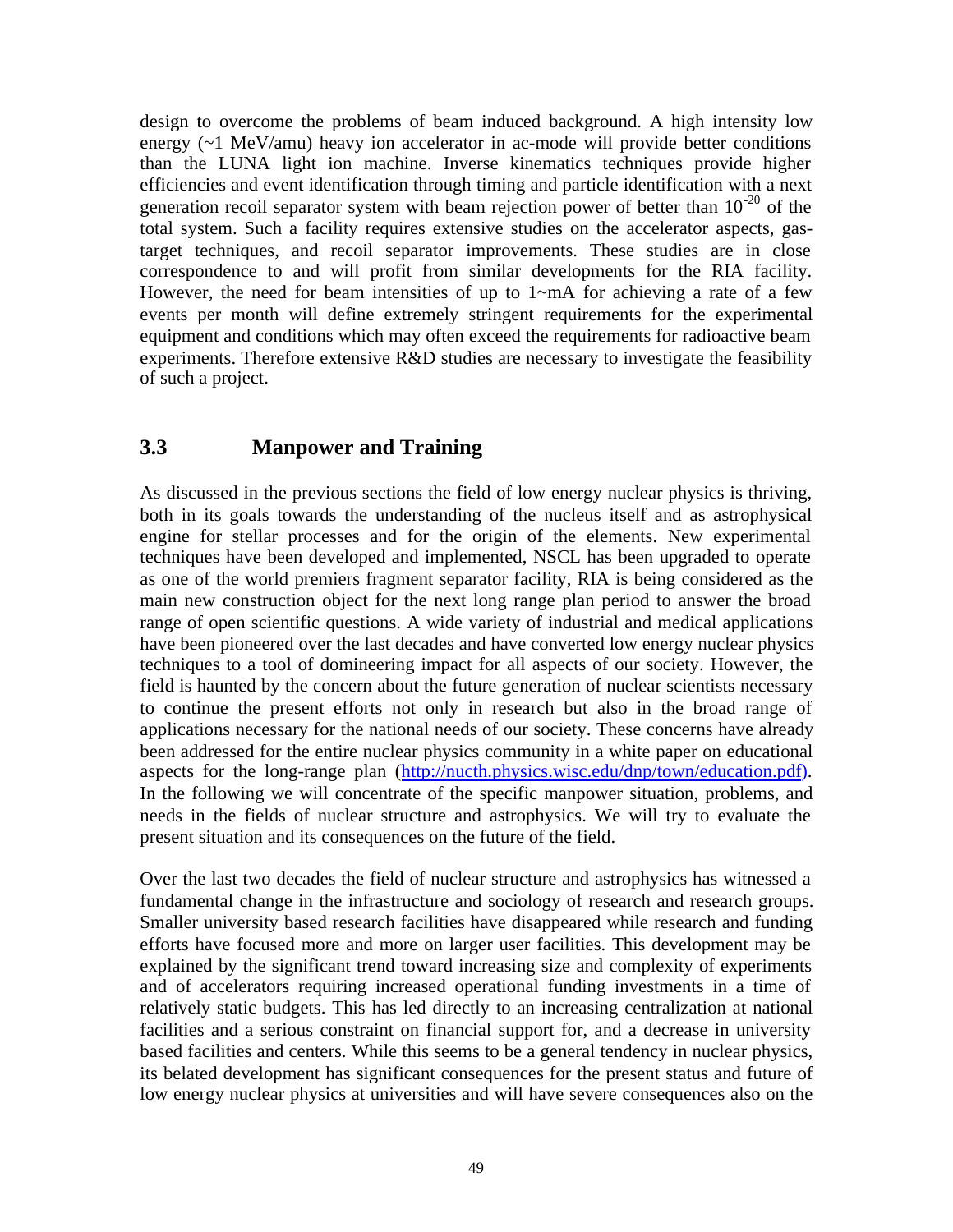future operation of the larger national laboratory facilities. In view of the manpower intensive long-range interests of the field, the present situation needs to be recognized and remedied.

The decline of funding for university laboratories has largely prevented a modernization of the facilities and the associated equipment despite continuous research activities. Consequently low energy nuclear physics is sometimes viewed as outdated and unfashionable by department heads and students. Since research should not be judged by fashion standards but by its needs for science and society, this notion causes regrettable psychological difficulties for student and faculty recruitment efforts. This development is underlined in the demographics of graduate student enrollment in nuclear structure and astrophysics, which continues to decline. This development not only threatens the continuation of research and development in the field at universities and national laboratories but it may also have severe consequences for the man-power situation in associated non-academic areas. The demand of students with degrees in low-energy nuclear science is high in industry and other fields of employment. In particular the broad range of medical applications of nuclear physics techniques requires continuous education in accelerator and detector technologies. The manpower for defense and energy research traditionally has been recruited from this community. Stockpile stewardship may be in jeopardy.

While the consequences for the larger society are manifold, we will concentrate in the following on the consequences for low energy nuclear science research and the role of universities for this national enterprise. Traditionally the universities have two primary responsibilities:

- Carry out forefront research in fundamental aspects of nuclear science,
- Attract and educate the next generation of nuclear scientists for both fundamental research and to meet the national need for scientists in applied nuclear science.

That the universities have met these responsibilities is evident in the current strength of the existing national research program. University groups are involved in all aspects of the program. These groups constitute the major portion of users at national facilities and they also pursue and carry out exciting research in all aspects of nuclear science employing the full diversity of facilities available. By any measure, university groups have been very successful in these activities but the decline in student enrollment and the changing nature of the field threatens the continued vitality of these programs.

The decrease in the number of competitive university facilities threatens the national research activity. The university facilities occupy a very substantial niche in the national program, complementary to the research facilities at the national laboratories. They carry out interesting and important research in structure, nuclear astrophysics, fundamental interactions, nuclear reactions and nuclear applications. They have made, and continue to make, important discoveries and develop parallel important new techniques for advancing the field. In addition to greatly increasing the breadth and diversity of the program, the university facilities also provide critical additional technical support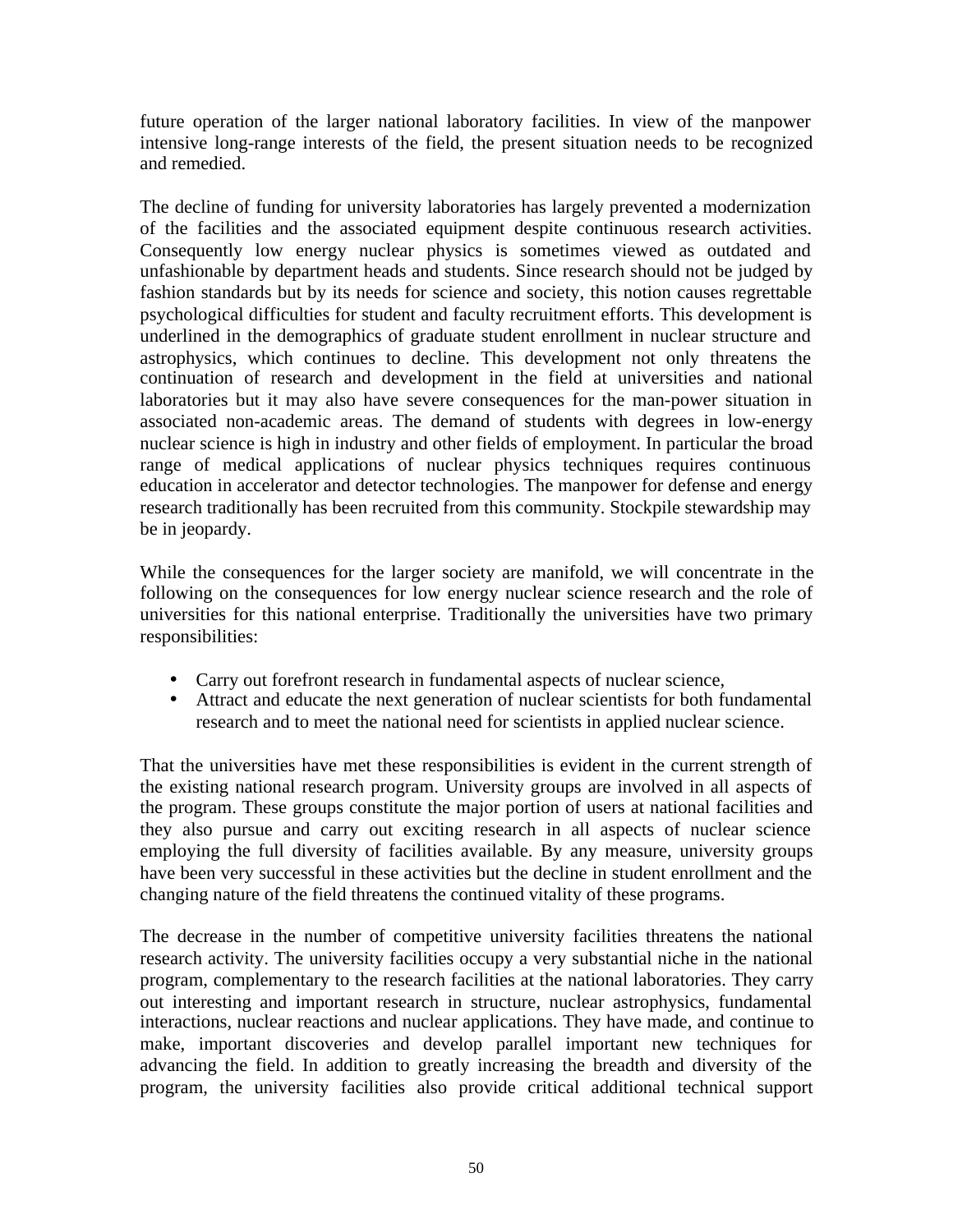infrastructure for the field. Many of the instruments employed in the national facilities have been designed and constructed at the universities. University based research is also extraordinarily cost effective. Approximately one half of the scientists working in nuclear science are in the universities. Including personnel salaries the total university contributions to the nuclear science program are essentially equivalent to the funds granted to universities by NSF and DOE.

In this role the universities provide the critical education and training of the young scientists- undergraduate, graduate and post-doctoral, who will meet the demands for nuclear scientists for basic and applied research. It is at the universities that future nuclear scientists are identified, educated in the basics of our field, and mentored in their education and training. It is also at universities that young nuclear scientists are exposed to formal studies and the intellectual excitement of physics and chemistry, in general. This broad exposure to areas of science other than nuclear science is critical in educating and training future scientists to meet the needs of the full spectrum of national activities in applied nuclear science.

The university facilities and centers serve as vital attractors for students, both graduate and undergraduate to meet the national manpower needs. Traditionally, the universitybased nuclear laboratories have been particularly important to the training of graduate students in the techniques and science of our field. The greater flexibility of use of these facilities makes them ideal to provide hands-on student training not easily obtained at the national facilities. At university laboratories the graduate students are exposed to and participate in the complete spectrum of activities in experimental science. They typically play an active role in the design construction, calibration, and/or maintenance of apparatus, in addition to exploiting these instruments for research. In addition they are actively involved in the data taking, analysis, and interpretation of their results. Given the smaller scale of projects at university labs, and the less restrictive time constraints, the students can develop into true experimentalists with a breadth of technical skills, poised to become leaders in the field. These facilities, although shrinking in number, will continue to play a vital role in the education of the next generation of nuclear scientists. *Given the importance of the forefront research conducted at university laboratories, as well as the unique role they play in educating and training young nuclear scientists, strong support of university based research groups and facilities is critical to the continued health of nuclear science research and education in the United States.*

Over the next decade, with the advent of more powerful exotic beam facilities, culminating in RIA, there will be need for a large, active, engaged community of scientists and students for research and for instrument development, as well as engineers and technicians to realize specific instruments. The construction of RIA as the new major initiative in low energy nuclear physics would be the driving stimulant for strengthening and rejuvenating existing programs at present national laboratories and universities. It would motivate the creation of new faculty positions, which in turn would attract new generations of students to this exciting field. This is witnessed by the impact of the present radioactive beam initiatives to the manpower situation in the field. The recent Megascience Forum report estimates a worldwide community of researchers and students interested in exotic nuclei at about 2000, with about 600 each in the US, Europe, and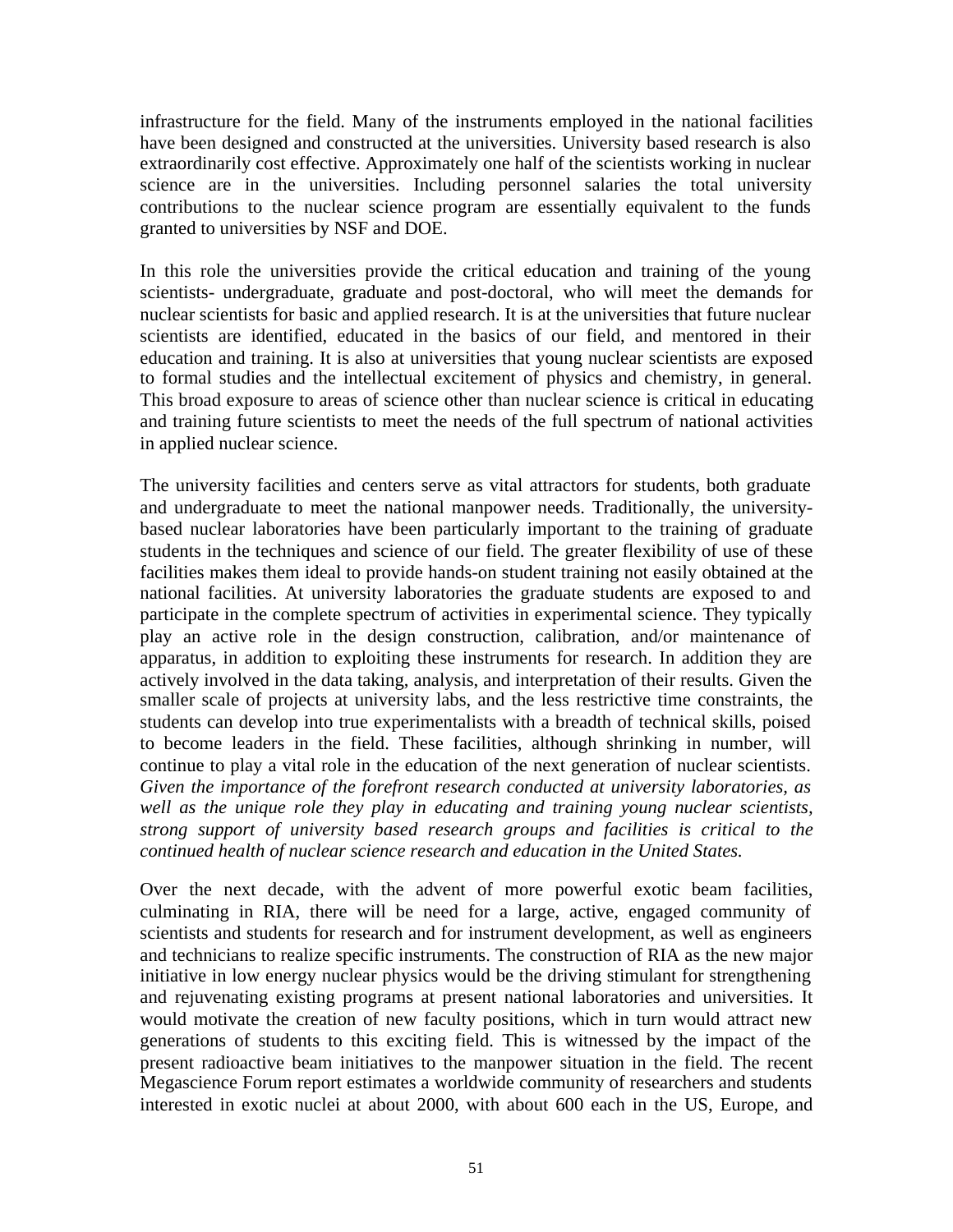Japan/China. This provides a large talent pool that will further attract new researchers when RIA approaches reality, just as has happened in the last decade with the construction of other major new nuclear physics facilities. While RIA represents the scientific future of the nuclear structure and nuclear astrophysics community, the continued cultivation of the scientific manpower pool in the interim prior to RIA operation entails the continued operation of existing low-energy nuclear physics facilities.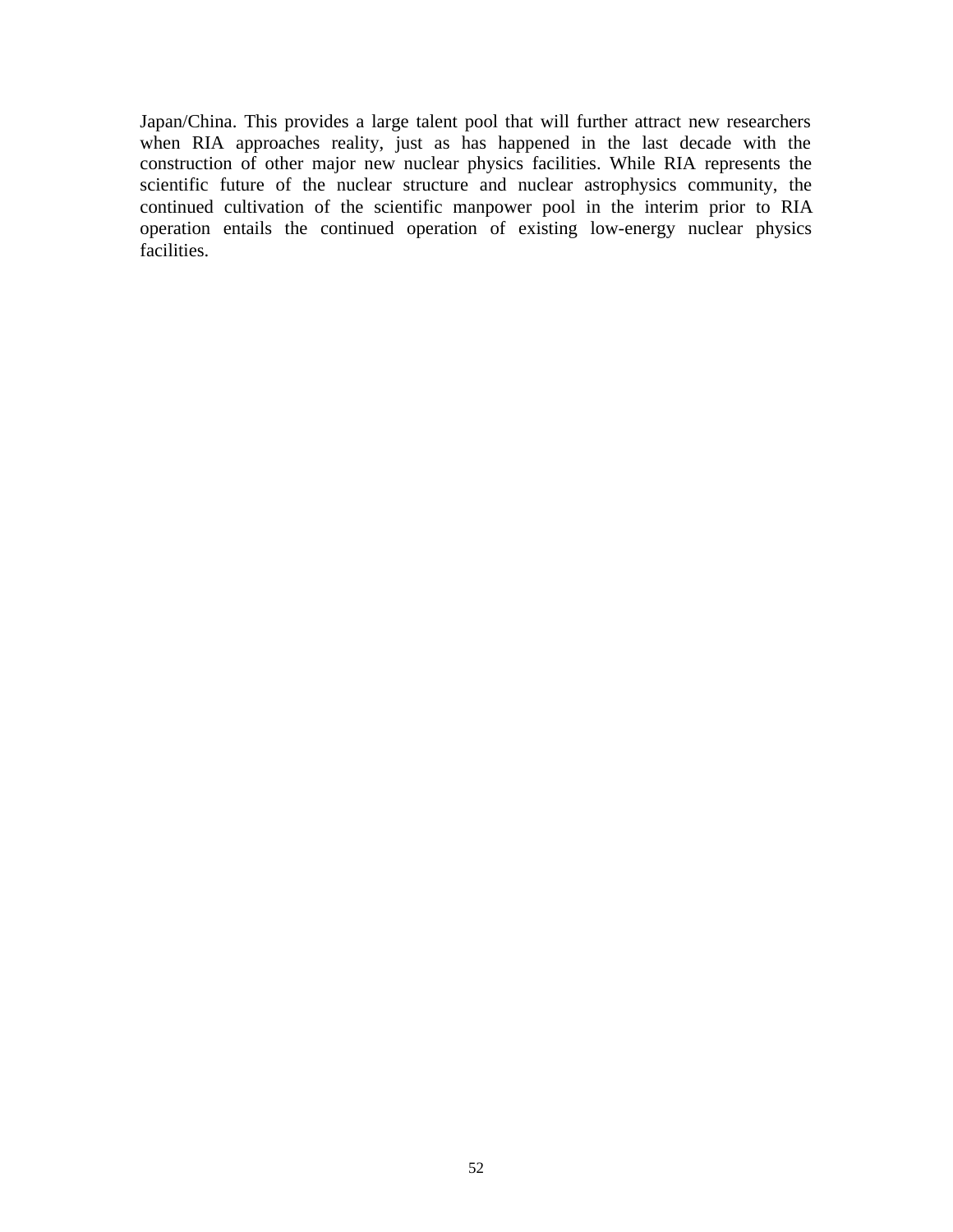# **4. APPLICATIONS OF NUCLEAR PHYSICS TECHNIQUES**

A wide variety of industrial and medical applications have converted nuclear physics techniques to a tool of domineering impact for all aspects of our society. The premier tools and techniques in nuclear physics have been developed over the last twenty years of basic research in low energy nuclear physics. There is an immense range of applications that have emerged from this enterprise entertaining beyond the traditionally known aspects of energy and defense all branches of human enterprise in medicine, engineering, science, geo-science, arts, and history. Application and interdisciplinary research not only provide an array of important benefits to mankind but they involve a rapidly growing workforce that needs to be kept educated in the rapidly increasing number of possibilities but also complexities of the applied techniques. Anthropology, archaeology, and the arts not only employ the classical  ${}^{14}C$  dating method but also develop increasing sensitivities with accelerator based mass spectrometry. Medical applications involve a broad range of radiation therapy techniques, PET and MRI diagnostic imaging, radioisotope production for medical treatment, diagnostics, and biomedical research. Materials research employ tracer ion implantation, single event upset, neutron scattering, neutron/proton radiography, PIXE/PIGE, µSR/µ-NMR, and a host of other diagnostic techniques. Safety and security concerns utilize nuclear physics detection systems and sensitivities as well as forensics and criminology. This wide spread of applications has already been addressed in previous NSAC long range plans. Specifically mentioned are the range of nuclear physics techniques for art analysis and archaeological dating in the LRP of 1983 and 1989. The rapid employment for medical diagnostics and treatment has been addressed in the LRP of 1989 and 1995, with the latter also addressing the large number of additional applications for environmental science, material science, energy production and national safety and security issues.

We therefore want to concentrate in this white paper on specific application techniques and interdisclipinary research opportunities with rare ion beams as supplied by a future RIA facility. The possibilities center on four separate application areas:

- radioisotope production and biomedical research;
- nuclear physics needs for science-based stockpile stewardship;
- R&D related to accelerator transmutation of waste;
- materials science and other applications.

These topics and opportunities have been addressed in a recent workshop at Los Alamos National Laboratory on applications of rare ion beams at RIA. The main conclusion was that applications and interdisciplinary research are an important aspect of ongoing nuclear science activities that should be implemented in the planning and design of a RIA facility. The workshop summary and proceedings can be found at the following web site <http://www.lanl.gov/orgs/t/workshop/homepage.htm>. In the following we present the conclusions of the applications working group in terms of the four RIA-related applications areas mentioned above. We include a discussion of facility implications for applied/interdisciplinary research at RIA, and a short section highlighting current applications.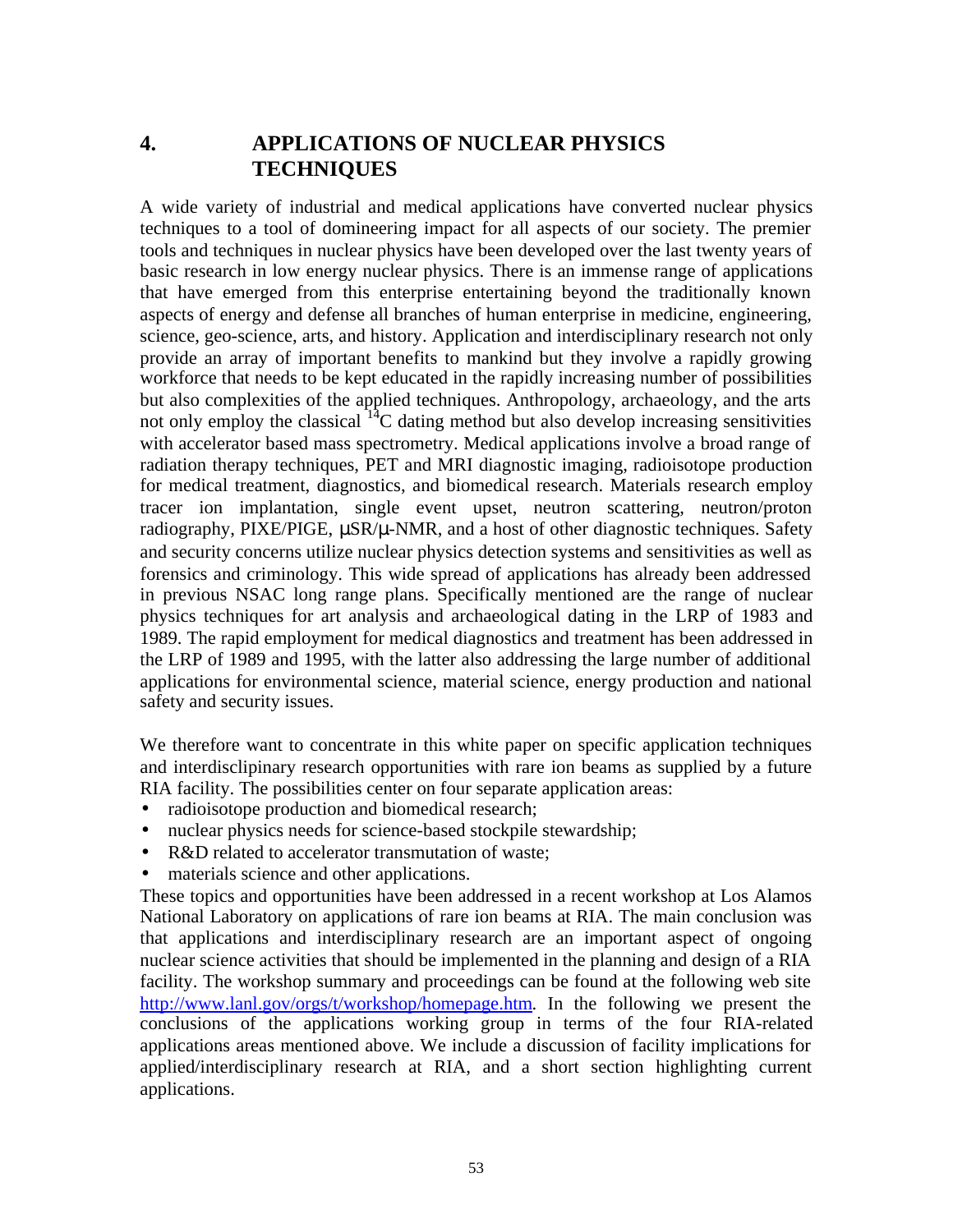## **4.1 Radioisotope Production and Biomedical Research**

With RIA's very high beam intensity and its mass and fragment separation capabilities, there is a significant opportunity to produce a wide variety of radioisotopes of interest to the biomedical research community and others. It is possible to peel off a small portion of the primary beam at the first stripper and use (HI,xn) reactions to produce a variety of neutron-deficient isotopes in high purities which are not currently available, such as the alpha emitter  $^{149}$ Tb produced via the  $^{141}$ Pr( $^{12}$ C,4n) reaction. The ability to collect extraordinarily high specific activities of long-lived species using the fragment separator and/or the mass separator should be implemented in the general design plan of the facility. In particular, at a separated radioactive beam intensity of  $10^{11}/s$ , this corresponds to a collection rate of  $\sim 10^{16}$  atoms/day or  $\sim 3$  ug/day at A=200. The availability of such high-purity (mass-separated) radioisotopes will greatly advance future research in the development of radiomedical diagnostics and radiotherapy. The ability to post-accelerate radioactive species and implant them into various substrates (such as seeds and stints) is also well suited to evolving radiotherapy applications.

## **4.2 Physics Needs for Science-Based Stockpile Stewardship (SBSS)**

SBSS is aimed at certifying and maintaining the nation's aging nuclear stockpile. Achieving this goal in part involves obtaining an improved understanding of the nuclear physics, where much of the uncertainty lies in our knowledge of nuclear reactions off the line of stability. RIA will provide the capability to measure important reaction cross sections and to test and ultimately improve models that calculate them. The use of inverse kinematic reactions using radioactive beams, such as  ${}^{8}Li(p,t)$  and  ${}^{239}U(d,pf)$  to simulate (n,f) reactions, represent a powerful tool for measuring these cross sections. For long-lived species ( $t_{1/2} > 2$  d), it is possible to collect pure mass-separated samples in target quantities that then could be taken to a high-intensity neutron facility for the measurement of neutron-induced reactions, such as  $(n, \gamma)$ ,  $(n, xn)$ , or  $(n,f)$ . These and selected reactions involving nuclear isomers are extremely important measurements for the SBSS program. Finally, interest was expressed in the onsite production of neutrons at RIA using either the primary beam or from a separate neutron generator co-located at RIA to carry out neutron-induced reaction measurements on short-lived radionuclides and isomeric species. This program actually might complement similar experimental efforts for studying astrophysics motivated neutron induced processes.

## **4.3 R&D for Accelerator Transmutation of Waste (ATW)**

ATW technology aims to transmute, through fast (10 keV-20 MeV) neutron-induced fission and radiative capture reactions, long-lived radioactive species into shorter-lived species with half-lives typically less than 300 years. RIA could be used to collect pure mass-separated samples of selected actinide and fission product species and produce radioactive targets for the measurement of the important fission and capture cross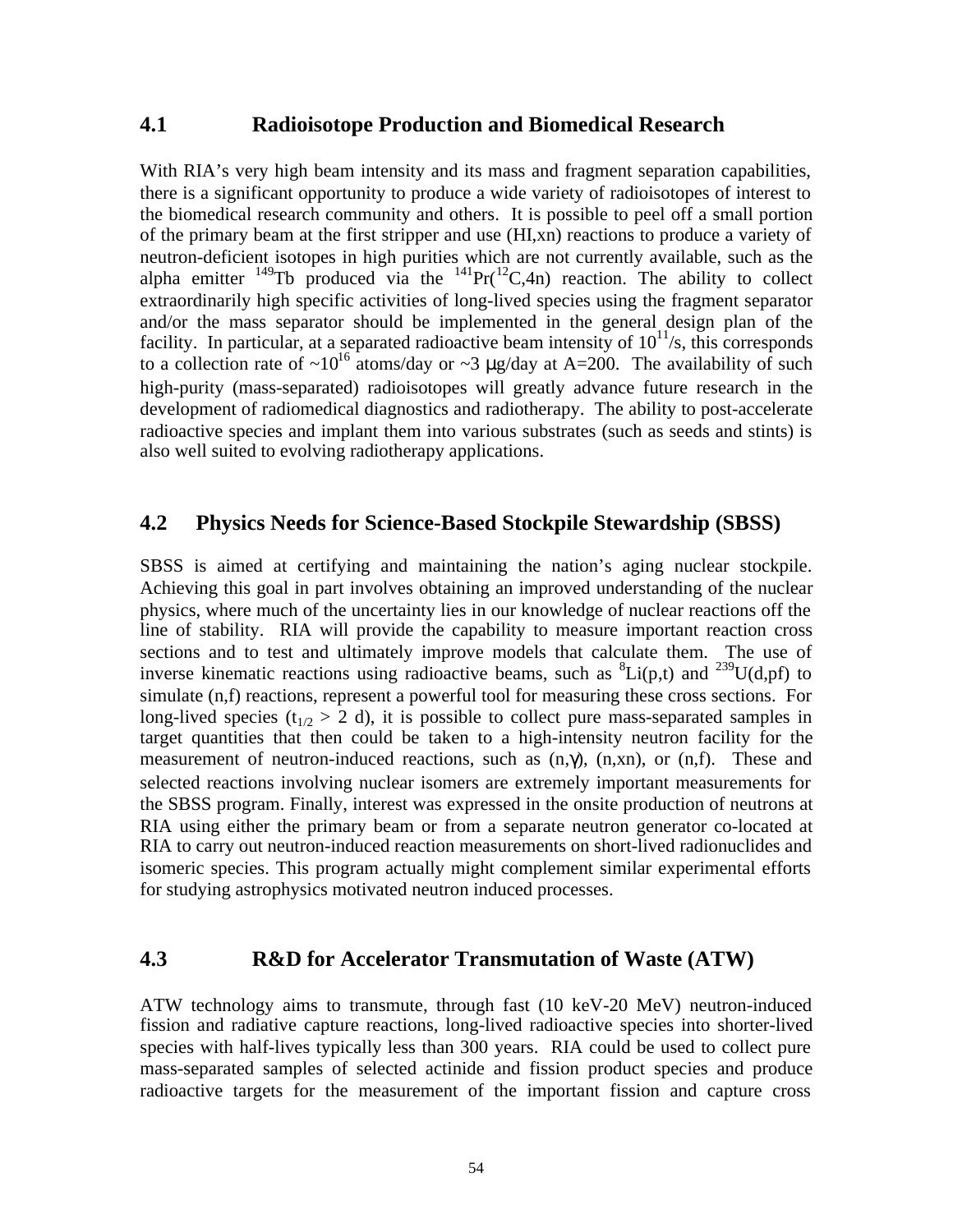sections at a neutron facility. Fission probabilities could also be measured in inverse kinematics (d,pf) or similar stripping reactions, which mimic (n,f) reactions (at least at neutron equivalent energies above  $\sim 0.5$  MeV). Other studies, such as those recently performed at GSI, involving the measurement of spallation and fission product distributions following A+p inverse kinematic reactions have been instrumental in testing and improving intranuclear cascade and pre-equilibrium models used in ATW calculations. Additional measurements of this type would be extremely valuable in further improving these models.

## **4.4 Materials Science and Other Applications**

The use of radioactive tracers implanted into materials is a developing and potentially powerful tool for the field of materials science and surface physics. In particular, radioactive beam implantation is important for wear and corrosion studies, beta-NMR studies of high  $T_c$  superconductors, semiconductors, magnetism, and perturbed angular correlation studies of materials are important potential applications. At RIA intensities, material modification studies using doping and annealing techniques could also be done. Other areas of interest include space radiation effect studies with stable and radioactive beams, radioactive beam implantation for medical radiotherapy (see the biomedical applications section), neutron cross sections, neutron damage, and radiation effect studies with high-energy (20-400 MeV) neutrons produced by projectile fragmentation. The possibility of slowing these neutrons down to ultra-cold temperatures may provide also an alternative production site for ultra-cold neutrons. At present, the commercial use of radioactive beams appears to be a limited, but viable option.

## **4.5 Facility Implications for Applied Research at RIA**

Although some of the applied research discussed here would utilize the primary postaccelerated, high-intensity RIA beam, many experiments could be run as a secondary (or parasitic) user. In particular, flexibility should be built into RIA to utilize multiple targets, beam switching/sharing, and broad-range mass separation or pre-separation/postseparation fragment separator ideas to feed multiple users. Although the community is concerned about facility creep, many of these ideas are relatively simple and cost efficient if implemented up front. If sufficient room and flexibility is designed into the target and initial mass separation/recoil selection regions, other more involved ideas could be implemented as future add-ons. Increasing beam usage and flexibility is the key.

To foster the application components and opportunities at RIA the design should include the capability to collect mass-separated/recoil-separated radioactive samples for the production of long-lived ( $t_{1/2} > 2d$ ) radioactive targets. It should also provide the opportunity for building a high-intensity area to utilize the stable heavy ion beam from the driver accelerator to make radioisotope production via (HI,xn) reactions. Additional RF power maybe required in the early stable beam acceleration stages to fully utilize this latter capability.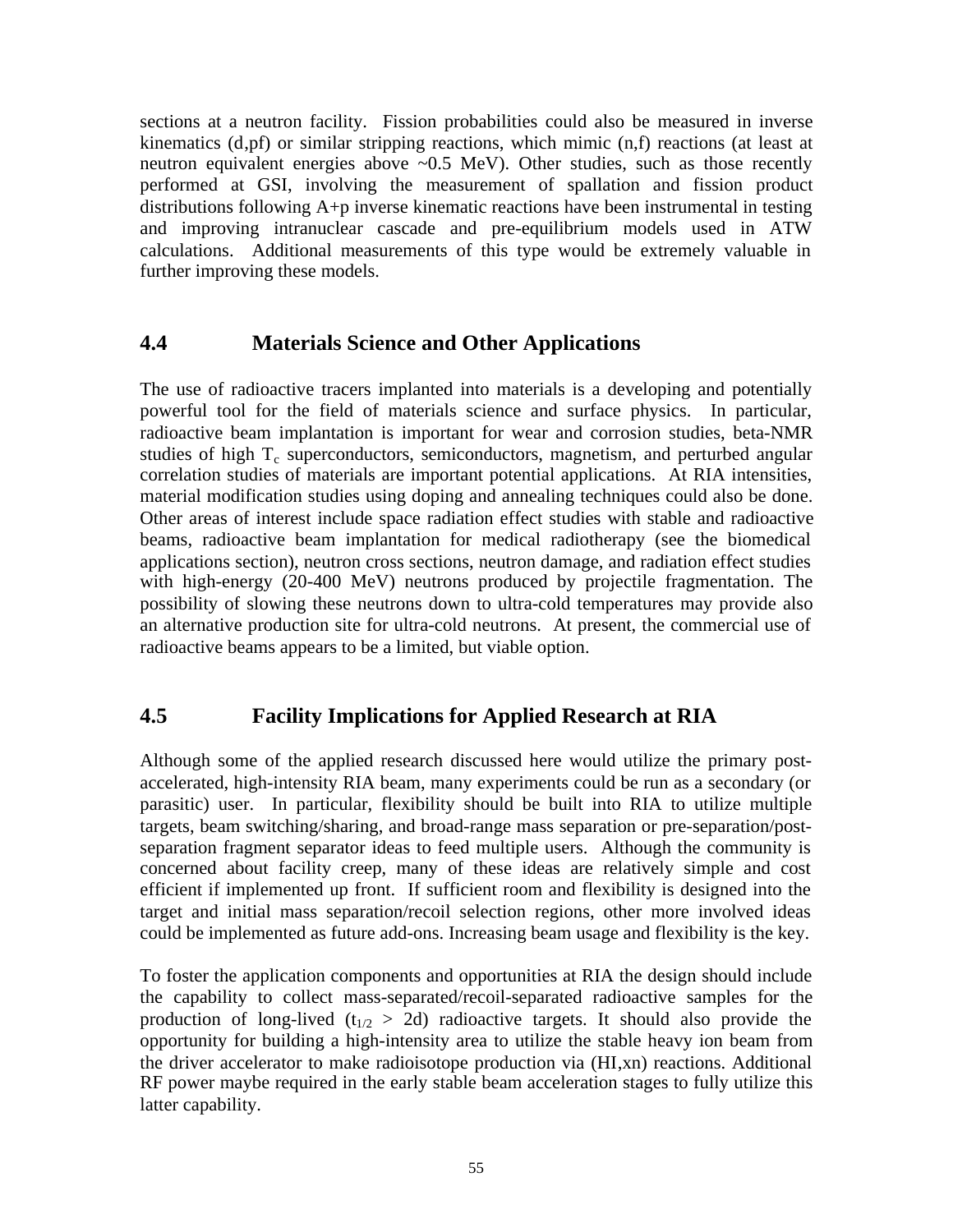The production and use of neutrons at RIA also presents interesting opportunities. Projectile fragmentation will provide a relatively intense source of high-energy neutrons focused at forward angles. By pre-bunching the beam at  $\sim$ 1 MHz, neutron time-of-flight experiments may be undertaken. Moreover, the directional nature of these projectile neutrons maybe efficiently utilized for the production of ultra-cold neutrons using a special moderator located close to the target after a sweeping magnet. RIA with its highintensity, light ion beams would also provide an excellent source of spallation neutrons. Although not wanting to compete with other spallation sources, the spallation neutrons produced at RIA could be very useful for neutron-induced reactions on the short-lived rare isotopes and isomers produced and collected at RIA. Finally, the possibility of a small stand-alone neutron generator system, such as a d+d accelerator, was explored as an alternate low-energy, tunable (from 2-20 MeV) neutron source. Although a high degree of interest was expressed related to neutrons at RIA, further study is required to develop the best option(s).

Through our innovative scientists and facilities, the nuclear science community plays an important role in advancing nuclear-related interdisciplinary research and applications whose benefit to our society should not be overlooked. We should remain diligent in fostering and further advancing such work at our current facilities and we should be forward looking to include these activities when planning future facilities such as RIA. In particular, the high-intensity heavy ion beams that would be available at RIA represents a new paradigm for radioisotope production and the ability to collect mass and recoil separated radioactive species has important ramifications to nuclear medicine and national security.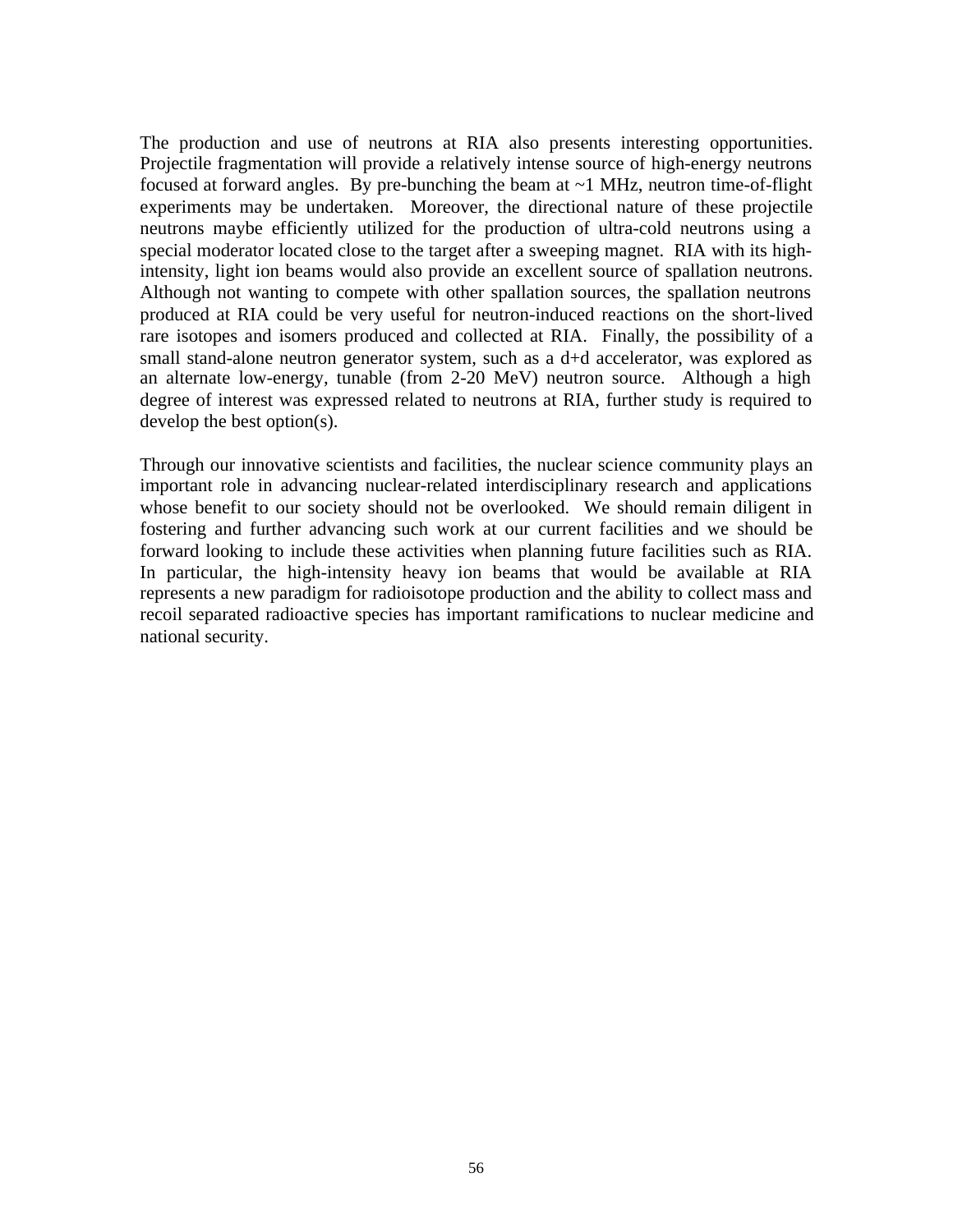# **5. INTERNATIONAL ASPECTS**

The nuclear structure and nuclear astrophysics community carries out a very intense forefront research program at a broad range of national laboratory and university based accelerator facilities. Similar programs carried out worldwide by the international community of nuclear scientist mirror these efforts. These international programs compete and complement the US research efforts; their existence underlines the continuous broad interest in these aspects of low energy nuclear physics. Over the last decades the research communication has remained vital through strong transatlantic and transpacific exchange of ideas or even collaborations. This has created a close community with strong common interests and goals.

The research efforts in nuclear structure physics outside the US are based on a broad range of small and medium scale accelerator facilities complemented by reactor laboratories. This includes CRC at Louvain-la-Neuve (Belgium), JYFL in Jyväskylä (Finland), GANIL at Caen (France), the ILL high flux reactor in Grenoble (France), IreS at Strasbourg (France), GSI in Darmstadt (Germany), INFN, LNL at Legnaro (Italy), RIKEN in Tokyo (Japan), DUBNA (Russia), CERN-ISOLDE (Switzerland) and several smaller university based accelerator facilities worldwide.

# **5.1 Radioactive Beam Facilities**

There is a strong trend in the international nuclear structure community towards measurements far off stability in particular with the use of rare ion beams. This trend has initiated the development and construction of a whole series of small to medium scale radioactive ion beam facilities worldwide. These facilities utilize both in-beam fragmentation based separation techniques as well as ISOL based techniques for the beam production. Most of the proposed research programs feature the goal to extend nuclear structure measurements towards the drip-lines and often reflect in addition a strong astrophysics component.

A pilot ISOL based radioactive beam facility has been in operation at the Université de Louvain la Neuve (Belgium) [\(http://www.cyc.ucl.ac.be/](http://www.cyc.ucl.ac.be/)) since 1989. This facility has contributed significantly to nuclear astrophysics with a program that has focused on the measurement of nuclear reactions in the hot CNO cycles and the break-out from the CNO cycles. The operation of this facility has originated an enormous amount of experience in its 12 years of operation, which has been extremely useful for the next generation projects. There is a broad range of second-generation ISOL based facilities in the design or construction phase using a variety of driver- and post-accelerator combinations. All these projects are presently being funded through a combination of European and National funding agencies. The SPIRAL project at GANIL (France) (<http://www.ganil.fr/spiral/>) is based on the same principle as the Louvain-la Neuve facility, using cyclotrons as driver- as well as post-accelerator. The construction and performance testing is well ahead and the facility should be operational soon. The design and construction of the EXCYT Project [\(http://lnsuni2.lns.infn.it/~celona/](http://lnsuni2.lns.infn.it/~celona/)) at the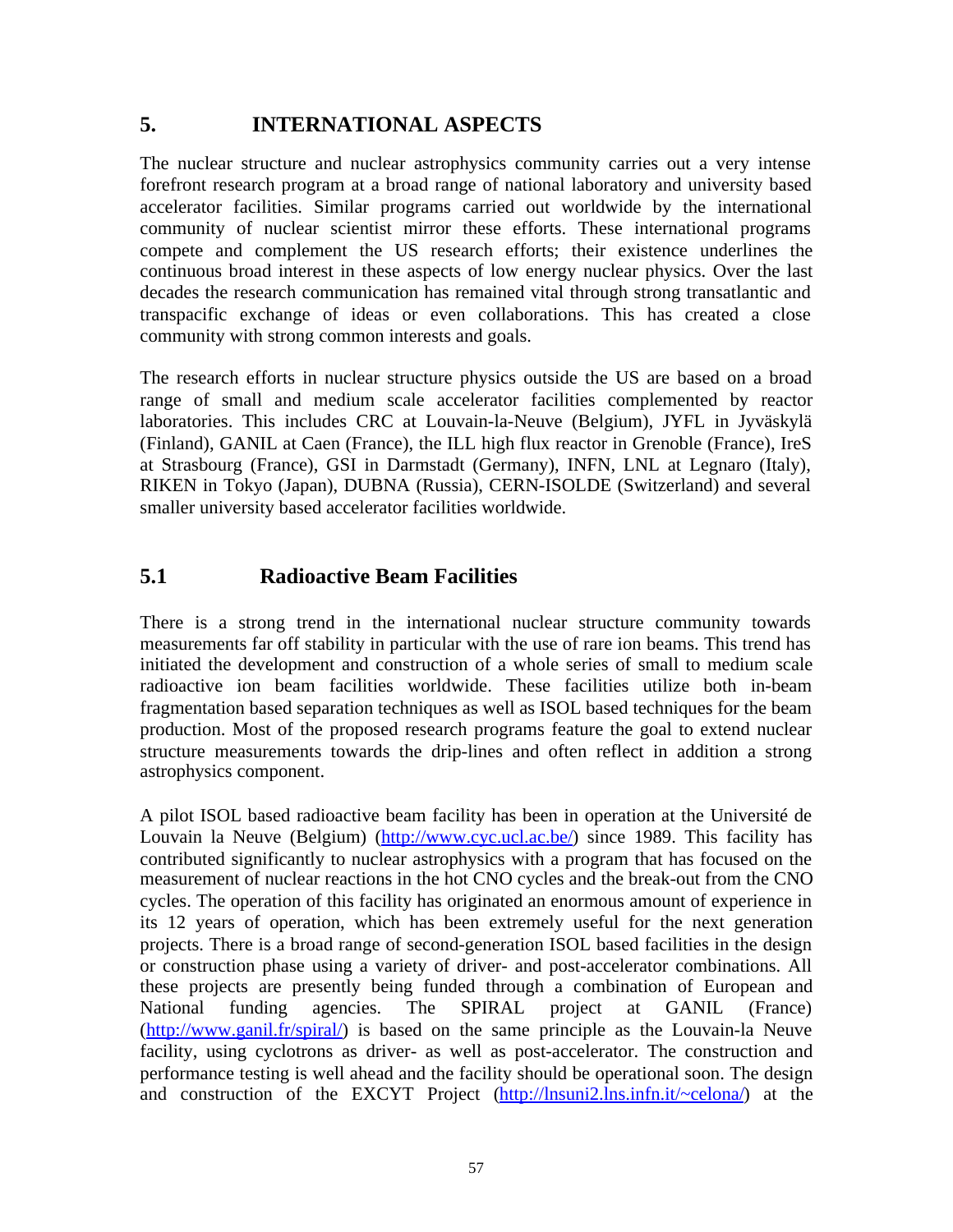INFN/LNS in Catania (Italy) is based on a cyclotron as driver and a 15 MV tandem as post accelerator. The ISOLDE/CERN facility (Switzerland) will provide the location for the REX-ISOLDE experiment [\(http://isolde.web.cern.ch/ISOLDE/frames/isoframe.html](http://isolde.web.cern.ch/ISOLDE/frames/isoframe.html)). The 1.4 GeV PS booster will serve as driver and a 2.2 MeV RFQ LINAC as post accelerator. This project will be fully operational soon. In the early planning state is the SIRIUS project [\(http://www.dl.ac.uk/ASD/NPSG/sirius.html](http://www.dl.ac.uk/ASD/NPSG/sirius.html)) at the Rutherford Appleton Laboratory or at Daresbury. At RAL it would use the ISIS synchrotron as driver and a 20MeV/u CW-LINAC as post-accelerator. PIAFE-II (MAFF) is a facility presently constructed at Munich (Germany) (<http://www.ha.physik.uni-muenchen.de/maff/>). Its concept represents a different approach. Born out of the PIAFE project at Grenoble (FRANCE), it uses a high flux reactor (FRM-II) as driver for fission products with a LINAC as post-accelerator. In the longer-range future a next generation ISOL based facility is planned in Europe, EURISOL (<http://www.ganil.fr/eurisol/EURISOL1.html>) that will carry the European efforts in physics with exotic ion beams well into the century. Considerable advances with ISOL techniques have also been made in Canada. The ISAC facility at TRIUMF (Canada) (<http://www.triumf.ca/isac/lothar/isac.html>) is presently starting operation and will soon provide one of the major opportunities for nuclear astrophysics experiments with radioactive beams. It offers a unique site for US users prior to the construction of RIA.

The situation is similar with the present status on in-flight facilities for exotic beams. Several new projects are under development or construction worldwide. The possibilities for experiments with exotic beams will multiply by the upgrade of the GSI facility in Darmstadt (Germany) to a next generation in-flight radioactive beam facility, which is presently under debate (<http://www.gsi.de/GSI-Future/>). The proposal involves the construction of a new 1km-circumference synchrotron ring and accompanying storage rings that will accumulate, store and cool intense high quality beams of secondary exotic nuclei. The upgrade of the radioactive beam capabilities RIKEN to a powerful, next generation in-flight exotic beam facility (http://www-ribf.riken.go.jp/ribf e.html) has been proposed based on the use of a combination of several superconducting cyclotrons. Additional in-beam fragmentation beam opportunities exist at the Flerov institute in DUBNA (Russia) (<http://www.jinr.dubna.su/>) where the radioactive beam facility DRIBS is presently under construction.

All these projects are motivated by the scientific goals and questions in nuclear structure and nuclear astrophysics. The US has historically played a leadership role in the development of interest in exotic nuclei and currently operates both ISOL and In-flight exotic beam facilities. With the construction of RIA which unifies the use of ISOL and In-flight techniques, the US will dominate this field over the foreseeable time span since *RIA has capabilities one to two or more orders of magnitude beyond any other current or planned facility in the world.*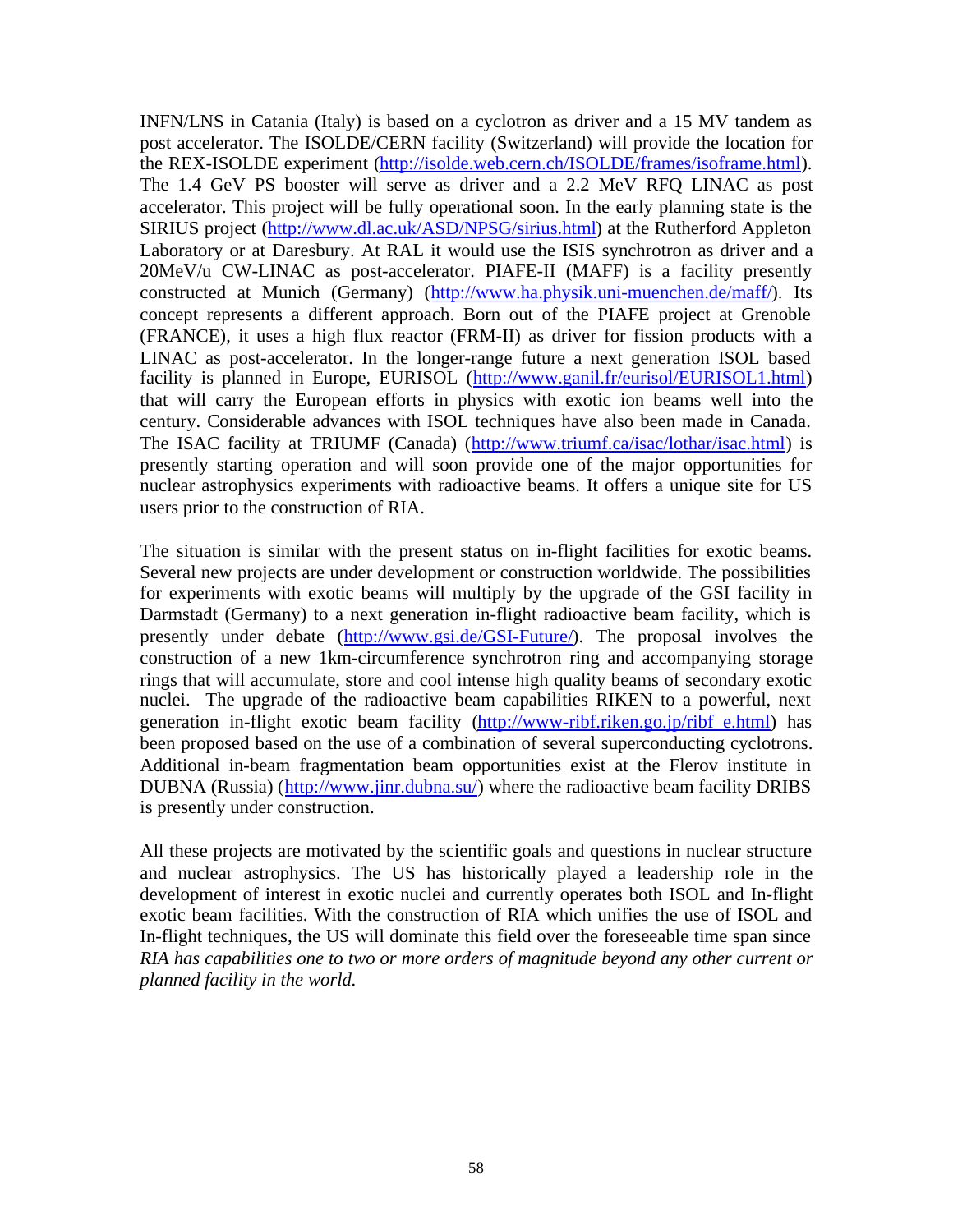# **5.2 Gamma-Tracking Initiatives**

The nuclear structure programs in Europe are centered on the use of large detector arrays like Euroball, new initiatives are forming rapidly to design and build gamma tracking detector arrays within the next few years.

A lot of enthusiasm and support has emerged over the last few years to build a large  $4\pi$ tracking array, in the spirit of the Euro-ball collaboration [\(http://nnsa.dl.ac.uk/euroball](http://nnsa.dl.ac.uk/euroball-)home/). There are three types of effort; one is a collaborative effort funded by the European Union as a Training and Mobility of Research (TMR) program ([http://www](http://www-)gsi-vms.gsi.de/eb/html/tmr\_groups.html). The second are prototype detector development programs funded by individual countries. The goal of these efforts was originally to have a final design and a proposal in 2002. The third effort, to build a gamma-ray tracking array, was initiated very recently and is part of a major upgrade of the GSI facility in Germany.

The TMR program has a budget of about \$1.5M and supports 25 FTE-years of new research effort. In addition, the participants committed 46 FTE-years of existing effort to the program. In total there are 75 researchers contributing to this project in various degrees. So far their efforts in simulation, tracking, and pulse shape analysis have duplicated and verified many of the results of the GRETA development team. In some areas they have made progress beyond the GRETA achievements.

The TMR program does not include the purchasing of prototype detectors. However, individual countries are providing support to do so. A number of detector development projects are presently being funded by Germany, Italy, UK, and France. These projects have a total funding of about \$5M for seven types of prototype detectors, which have either been ordered or delivered. Most of them are aiming on small arrays of segmented Ge detectors to be used at the planned radioactive beam facilities, such as Exogam at GANIL [\(http://www.ganil.fr/exogam/](http://www.ganil.fr/exogam/)) and Miniball at REX-ISOLDE or MAFF.

The latest development is the plan at the GSI to build a gamma-ray tracking array (AGATA) for its new facility. After several years of study, a design almost identical to that of GRETA (the LBNL concept) was adopted, and represents the first concrete gamma-ray tracking project in Europe. This is achieved without going through the difficult process of coordinating different European efforts and it has a good chance to unite the efforts in Europe. The size of the planned instrument is very ambitious. It will consist of 192 segmented Ge detectors. This has to be compared with 120 Ge detectors currently planned for the GRETA array. The GSI facility proposal including the tracking array could be approved by late 2001. This would put the European tracking array on a time scale at least two years ahead of the US effort, unless the community continues to push forward the effort that established the US as the leader in this development.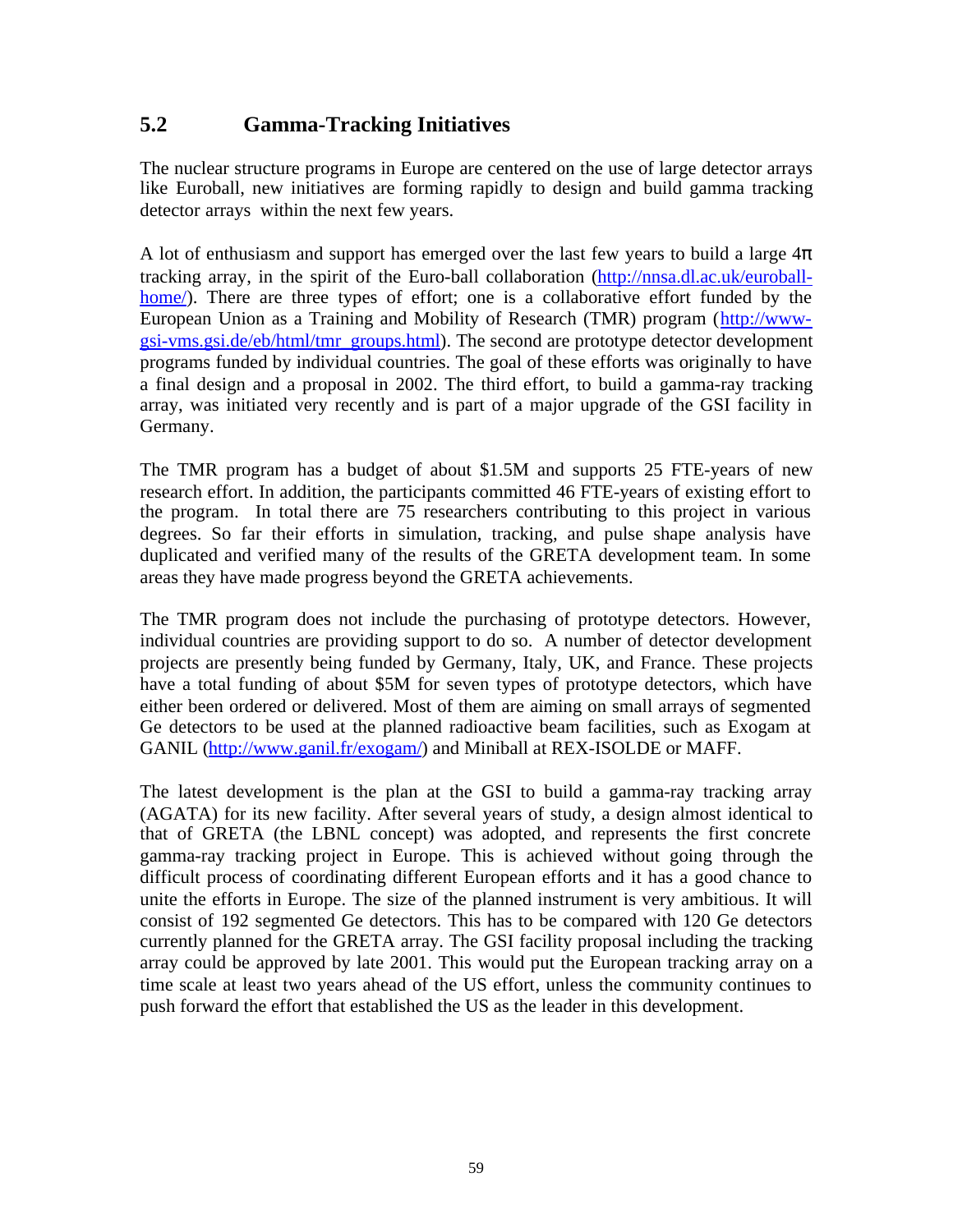# **5.3 Low Energy Astrophysics Initiatives**

A successful program in nuclear astrophysics requires a broad range of facilities to cover the various stellar nucleosynthesis conditions. While radioactive beam facilities offer the most important opportunities for studying nuclear astrophysics of stellar explosions it has been pointed out before that the study of nucleosynthesis and its consequences in stellar evolution requires the operation of dedicated low energy facilities for high intensity stable beams and for neutron beams.

The research efforts in low energy nuclear physics at the Gamow range is spearheaded by the LUNA initiative (<http://www.lngs.infn.it/>) in the Gran Sasso underground laboratory. After a very successful operation of a small-scale pilot program, an upgrade of the facility has been approved by the European, Italian and German funding agencies. A new light ion accelerator is presently being installed and will allow the continuation of the program for the next years. The present US programs in low energy nuclear astrophysics will be able to maintain a competitive edge for the short-term future but cannot compete with a dedicated underground facility in the long-range. Alternative approaches like low energy inverse kinematics techniques are being developed in the US but also face severe competition from well-funded European efforts ERNA in Bochum (Germany) (<http://www.ep3.ruhr-uni-bochum.de/>) and also at Louvain-la-Neuve (Belgium). The combination of inverse kinematics techniques with the background free environment of an underground site would offer premier conditions for improving on the present experimental limitations and deficiencies. To investigate the feasibility for such a longrange facility, however, requires detailed R&D work in the near future.

Nuclear astrophysics with neutron beams has developed to become the premier tool for probing late stellar evolution through the s-process analysis. Neutron measurements can also provide a way for determining p-process reaction rates. While in the past the ORELA facility has been the prime site for nuclear astrophysics with neutron beams, neglect in funding over the last decade has, however, reduced its impact. The center of sprocess physics has shifted to the Forschungszentrum at Karlsruhe (Germany) (<http://ik3frodo.fzk.de/english.html>), which also represents one of the leading institutions in the recent construction of the n-ToF spallation neutron facility at CERN [\(http://proj](http://proj-)ntof.web.cern.ch/proj-nTOF/). The very efficient European efforts are driven by the close interaction between nuclear astrophysics experimentalists, theorists, and observers. This puts the US nuclear astrophysics community at a rather large disadvantage since the manpower pool has largely diminished over the years. To re-institute a competitive nuclear astrophysics program with neutron beams would require adequate funding for reviving the leading role of the astrophysics research program at ORELA. A modest amount of funding could revitalize the ORELA astrophysics program, bringing it on par with the leading programs in the world. In addition a complementary program should be implemented using the intense neutron beams from the SNS for establishing a long-range future facility for nuclear astrophysics with neutrons.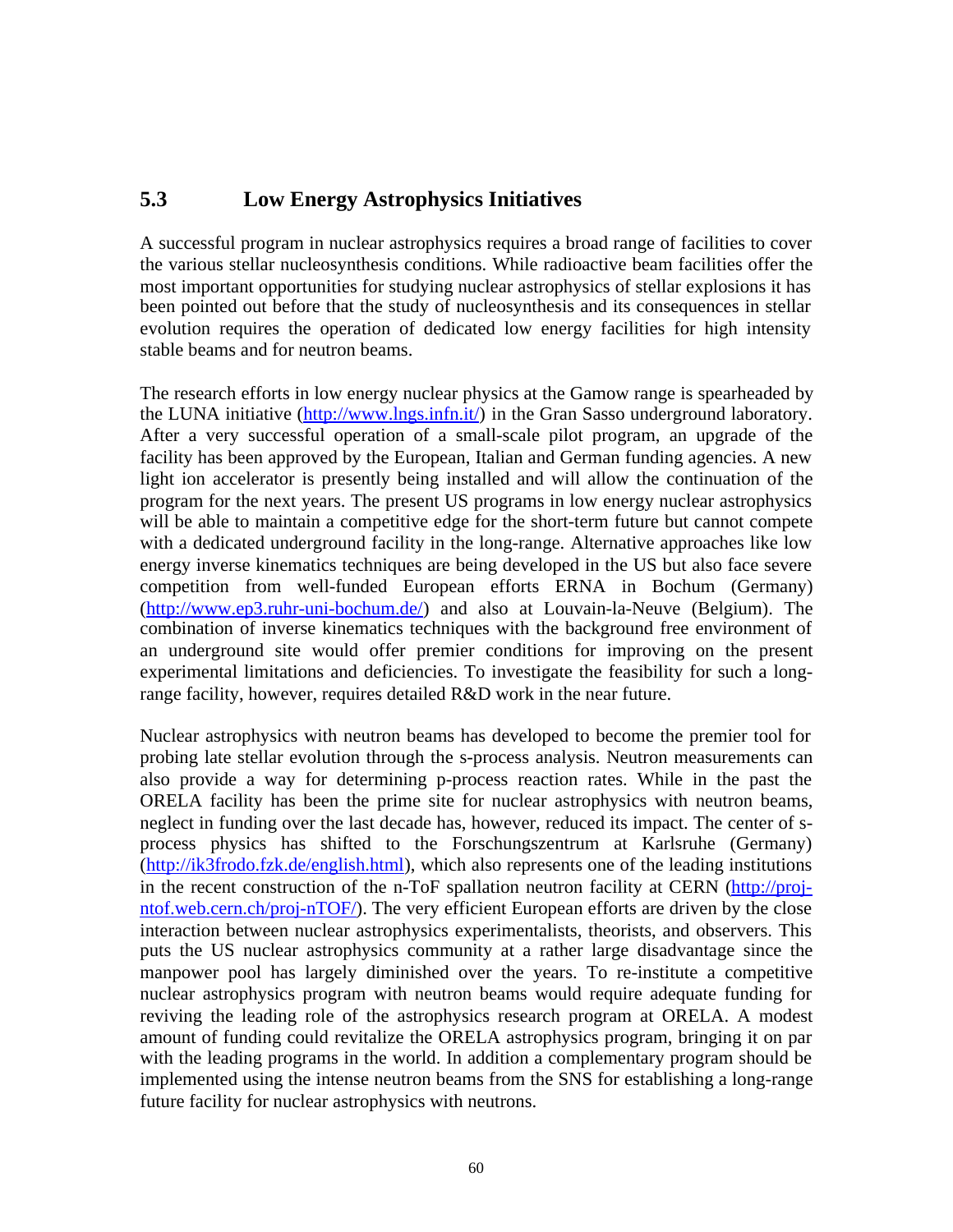## **6. SUMMARY AND RECOMMENDATIONS**

The DNP town meeting in Oakland (November 2000) as well as the previous town meetings on physics with RIA in Durham (June 2000) and on nuclear astrophysics at Notre Dame (June 1999) gave the basis for formulating the long-range goals and plans of the nuclear structure and the nuclear astrophysics community in the United States. The community has driven an extremely successful scientific program over the last decade. The nuclear structure community has been leading internationally in the study of the various modes for nuclear excitation through the use of GAMMASPHERE at Lawrence Berkeley and Argonne National Laboratories. The radioactive beam facility HRIBF at Oak Ridge National Laboratory had its first success in measurements with light radioactive beams and is branching out now successfully into the development of neutron rich radioactive beams. Radioactive beam programs also have been successfully installed at the University of Notre Dame, Texas A&M University, Argonne National Laboratory, and Lawrence Berkeley National Laboratories. The National Superconducting Cyclotron Laboratory at Michigan State University has maintained a leading role in physics far off stability for the last decade. The development of the A1200 fragment separator initiated a series of break-through studies, which solidified the halo structure of light neutron rich nuclei. Fragment separator measurements at Argonne and Oak Ridge National Laboratories as well as at the NSCL at Michigan State University pioneered the study of very neutron deficient nuclei along the N=Z line to probe nuclear structure and nuclear forces at the proton-drip line. The measurement of new superheavy elements at Lawrence Berkeley Laboratory - while still awaiting independent confirmation - have revitalized the excitement about the limits of stability for very massive elements.

Active research programs prosper at smaller university based facilities, which quite frequently spearhead new initiatives by introducing innovative developments. Examples are the development of new spectroscopy techniques and methods for nuclear structure at Yale and Florida State Universities; the use of polarized beams to probe the nature of low energy nuclear reactions for astrophysics at TUNL and Florida State University; the development of a real photon beam for nuclear structure and astrophysics measurements at the free electron laser facility at TUNL. Other examples are the broad application of transfer reaction techniques for probing reactions and reaction mechanisms of astrophysics relevance at Yale, Texas A&M Universities, TUNL, and at the University of Notre Dame. The list should also include the low-funds development of low energy radioactive beams in the US at Notre Dame together with the University of Michigan and the pioneering development of Francium laser trapping at Stony Brook for probing fundamental quantum interactions through its atomic structure.

Based on the successes and developments within the last decade the main interests of the nuclear structure community are in probing the nucleus at the limits of its stability:

- structural evolution as a function of proton-neutron asymmetry
- nuclei at high angular momentum and temperature
- proton-rich nuclei at and beyond the proton drip line,
- neutron-rich loosely bound nuclei,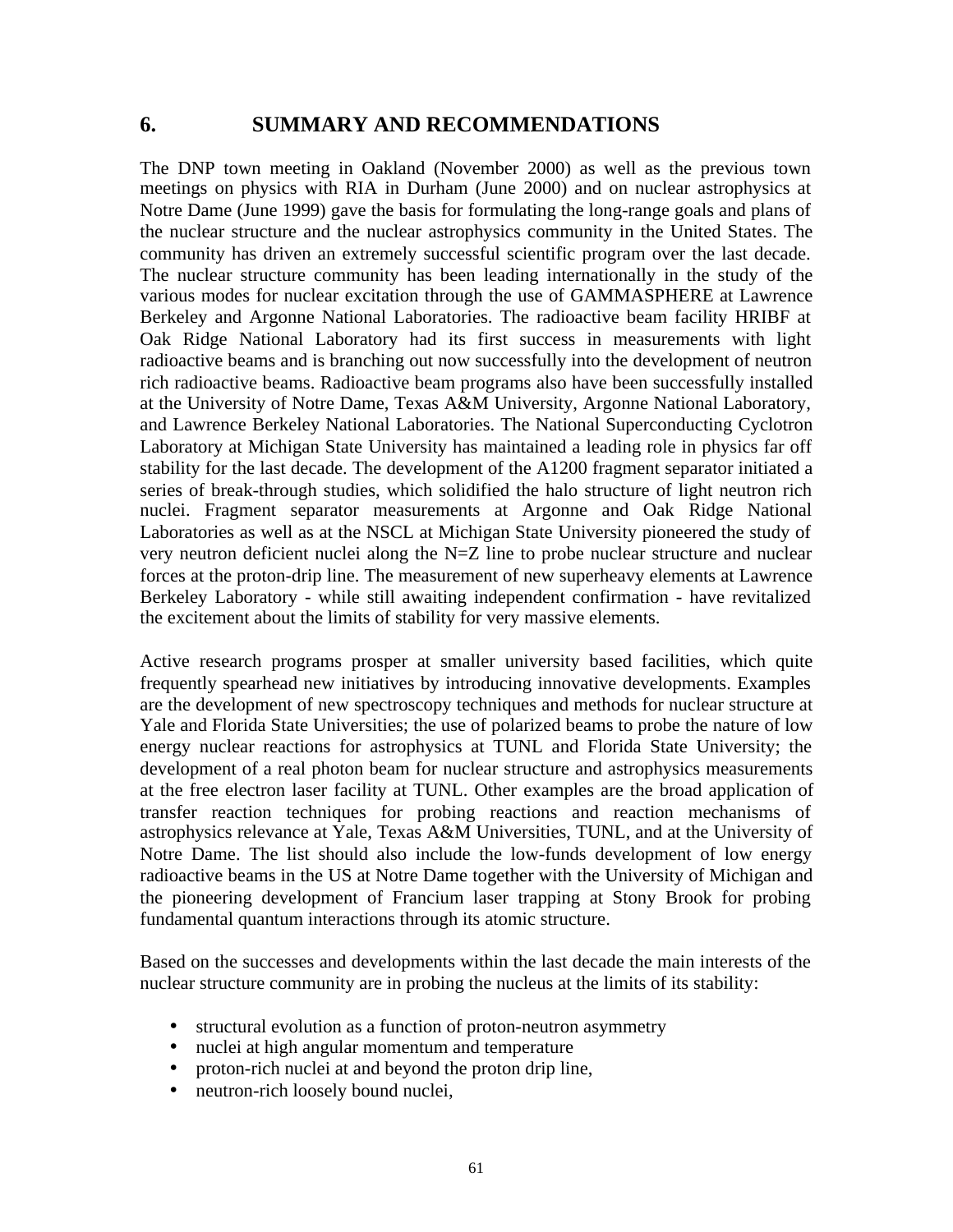• superheavy nuclei.

New developments and techniques are necessary to pursue these goals into the future for a better understanding of the nuclear many-body system.

Nuclear astrophysics is characterized by its interdisciplinary nature. As a field it has common interests and overlap with nuclear structure but also with neutrino physics. The number of nuclear astrophysics programs at US universities and national laboratories is growing. Several new faculty positions have been filled or have been advertised in recent years. New research opportunities have opened up at the coupled cyclotron facility CCF at Michigan State, at the radioactive beam facilities HRIBF/Oak Ridge and ISAC, TRIUMF, and at the Free Electron Laser Laboratory (DFELL) at Duke University. New opportunities in low energy nuclear astrophysics emerge through the low energy facility LENA at TUNL and the JINA facilities at Notre Dame. The future goals of the nuclear astrophysics community strongly overlap by nature with the long-range interests in nuclear structure but also have their own unique components due to the diversity of the field. One characteristic interest in nuclear astrophysics is manifest in probing the nucleus at the thresholds of binding energy. This entails:

- the limits of particle stability within the nucleus
- the limits of particle stability of the nuclear landscape i.e., the drip lines
- the interplay between weak and strong interaction processes.

This requires detailed knowledge of the nuclear structure near particle threshold since only through this knowledge low energy reaction rates can be determined reliably. It requires also the understanding of the nucleus at the extreme limits of stability since these limit the reaction path conditions in explosive scenarios.

These goals have successfully driven the field in the past and remain to be the guidelines for the future. To continue with these goals for the short-term and into the long-term future the following recommendations have been formulated and were approved by the Oakland town meeting:

#### *Recommendation #1*

*The highest priority for the nuclear structure and nuclear astrophysics communities is the construction of RIA as the world's premier facility for the study of exotic nuclei and the pursuit of the associated exciting physics opportunities. These encompass the understanding of nucleonic matter – from the nucleus to neutron stars, – the origin of elements, the quest for the nature of stellar explosions, and tests of fundamental interactions and conservation laws in nature.*

The construction of RIA clearly represents the highest goal of the two communities but it is strongly believed that its construction will be a long-range benefit to the entire field of nuclear physics. The unique capabilities of RIA will help to explore the last unknown regions of the nuclear landscape of the nucleus, a few-body system at the limits of stability. This long-range goal complements the parallel initiatives in exploring the quark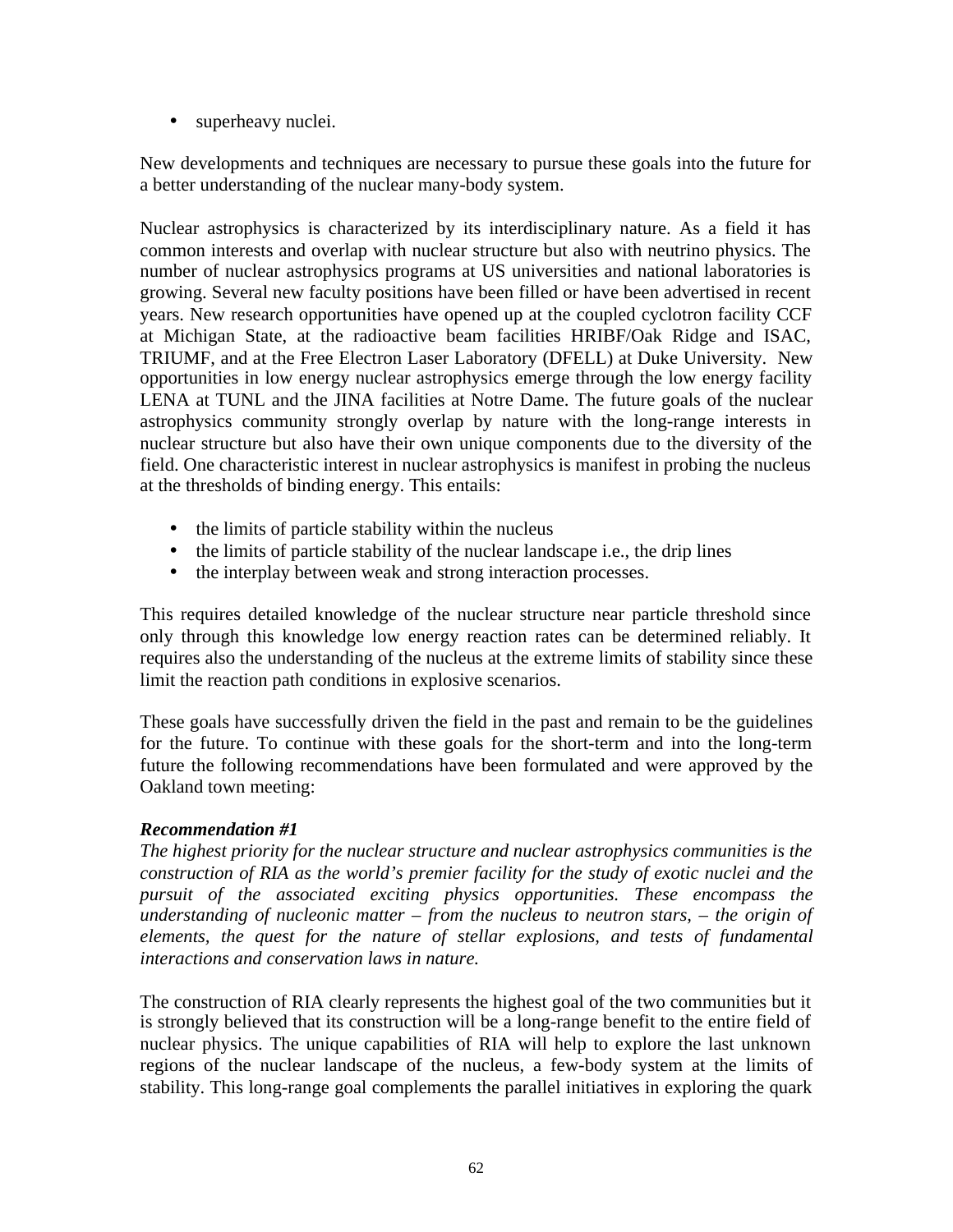structure of the nucleus at Jlab and in probing the quark-gluon phase of nuclear matter at RHIC.

The coupled cyclotron facility at the NSCL provides unique opportunities for the next decade of radioactive beam research for structure and astrophysics. It will also provide an ideal site for exploring the weak interaction processes near the limits of stability. It therefore maintains a unique position for the field. However, to maintain the broad diversity in nuclear structure and in nuclear astrophysics, a continuous strong support and operation of the other existing facilities is necessary. Unlike high-energy physics, nuclear physics cannot stand alone on the basis of a few major facilities. It benefits from and flourishes only through the broad range of complementary experimental opportunities. This insight leads to the second recommendation for the long-range plan.

## *Recommendation #2*

*The scientific program of our communities is driven by the vigorous and continuous support of forefront research opportunities at existing national and university laboratories. Based on the scientific potential, the NSCL upgrade was prioritized in the previous Long Range Plan. In order to realize the exciting scientific opportunities now available, the operation and use of the facility should be strongly supported*.

*University based research groups and laboratories are the lifeblood of our field. Federal investment should be strengthened in order to maintain competitiveness in research and to provide the best possible training for future generations of scientists for our fields and to serve the national needs of our society.*

 *The development of new instrumentation and technologies such as a gamma-ray tracking device represents the key for new discoveries at present and future facilities and should therefore be strongly supported.*

A strong nuclear theory program is essential for analyzing and interpreting the accomplishments in experiment and for formulating new directions and goals, in short, for maintaining the momentum into the future. However, nuclear theory is suffering from a depletion of talent, especially in the area of young faculty and new students entering the field. At the present time, we estimate that two nuclear structure theorists below the age of forty have tenure track or laboratory positions in the US. This situation significantly strains the ability to attract young people to the field. Nuclear theory has become increasingly computational in the last few years introducing broad computational issues. Advances in algorithm development and continued access to state of the art national computational facilities remains crucial for many classes of problems including the challenges mentioned above. These issues led to the formulation of the following recommendation:

## *Recommendation #3*

*To take full advantage of the exciting science opportunities provided by RIA and the next generation neutrino experiments, a theory initiative is needed. This initiative will invigorate the field of nuclear structure, nuclear reactions, and nuclear astrophysics by*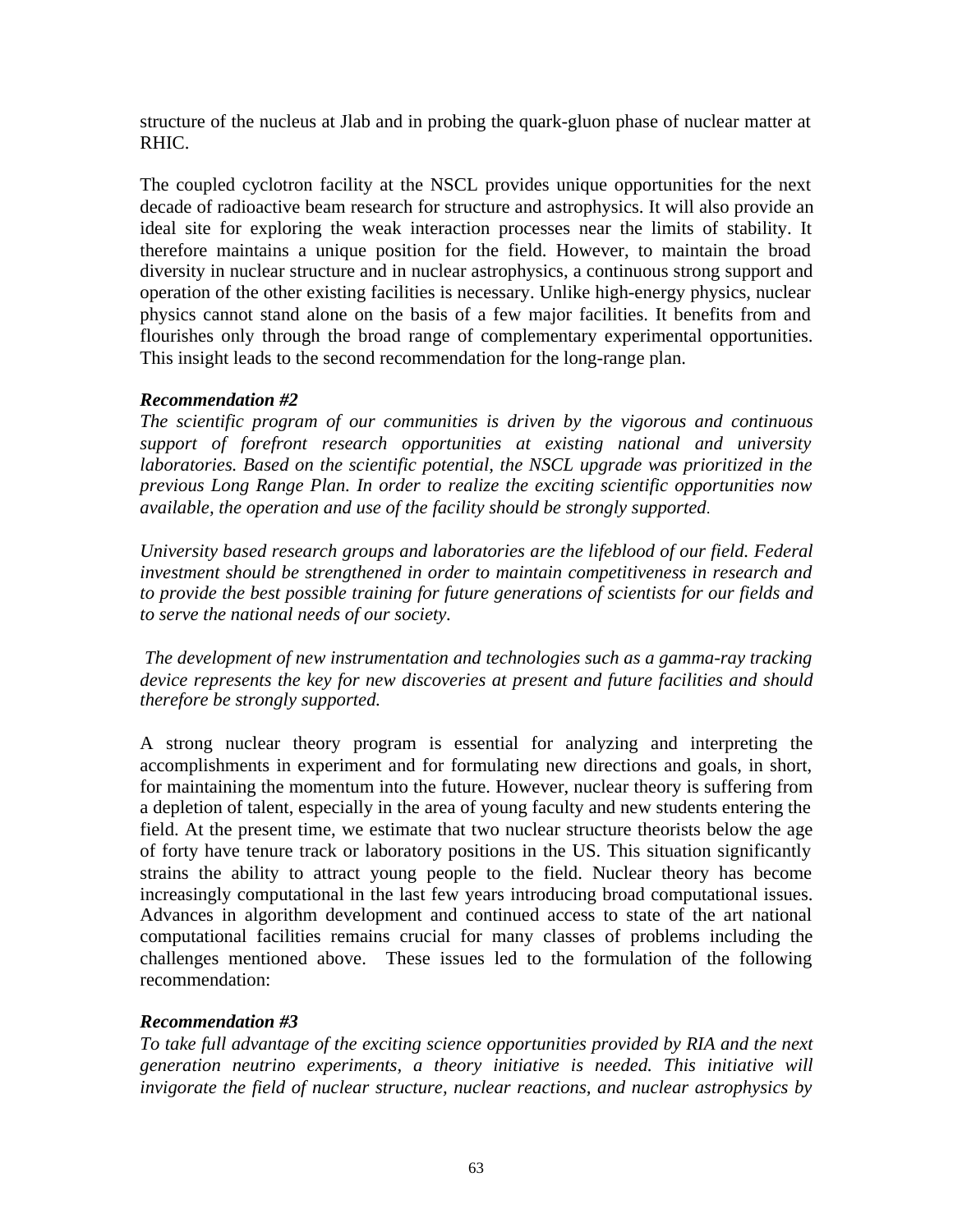*creating new bridged faculty positions, and postdoctoral and student positions. It will also provide additional resources to universities and national laboratories for innovative approaches to the nuclear many-body problem, its astrophysical applications, and the development of a multidimensional supernova model.*

The specific needs for nuclear astrophysics data in the very low energy range near the particle threshold require detailed low energy measurements in a background free environment. The possibility of a US underground laboratory offers a potential site for an underground accelerator laboratory. To achieve significant improvements in background reduction and in reaction yield requires major experimental and technical improvements in comparison with present low energy facilities in Europe and the US. The goal for investigating the potential and requirements for developing such a facility stimulated the following recommendation.

## *Recommendation #4*

*The resolution of crucial questions in stellar evolution relies on the use of intense lowenergy stable beam accelerators. We strongly endorse the effort to explore the advantages and feasibility of a US National underground facility as a site for a low background accelerator laboratory.*

The question of the origin of the heavy elements in the r-process and the desire to understand the explosion mechanism of the supernova is closely related with weak interaction and neutrino-physics. Neutrino scattering processes determine the neutrino opacities which revitalize the stalled supernova shock, neutrino induced reaction processes have been predicted to modify the r-process abundance distribution. The verification of these predictions requires the experimental test of the neutrino interaction processes, which in the present models are solely based on theoretical calculations. With the decommissioning of KARMEN at the ISIS spallation source at the Rutherford Appleton Laboratory [\(http://www-ik1.fzk.de/www/karmen/karmen\\_e.html](http://www-ik1.fzk.de/www/karmen/karmen_e.html)), there is no facility anymore in existence to pursue these kinds of measurements. The construction of the next generation neutrino facility ORLaND at the spallation neutron source at Oak Ridge National Laboratory is presently being recommended by the town meeting on "Astrophysics, Neutrinos, and Symmetries". The nuclear structure and nuclear astrophysics communities therefore agreed on the following:

## *Statement of Endorsement*

*Closely associated to our interpretation of stellar processes from Sun to supernova is the understanding of weak interaction and neutrino induced processes. Our community therefore endorses the efforts in pursuit of a new neutrino laboratory.*

Nuclear structure and nuclear astrophysics represent two important aspects of low energy nuclear physics. The scientific goal of understanding the internal structure and behavior of the nucleus as a finite many-body system and the goal of investigating the impact and signature of nuclear structure and dynamics in astrophysical systems requires a closely related but truly complementary experimental approach. This approach has been extremely successful over the last decades and has formed close connections between the